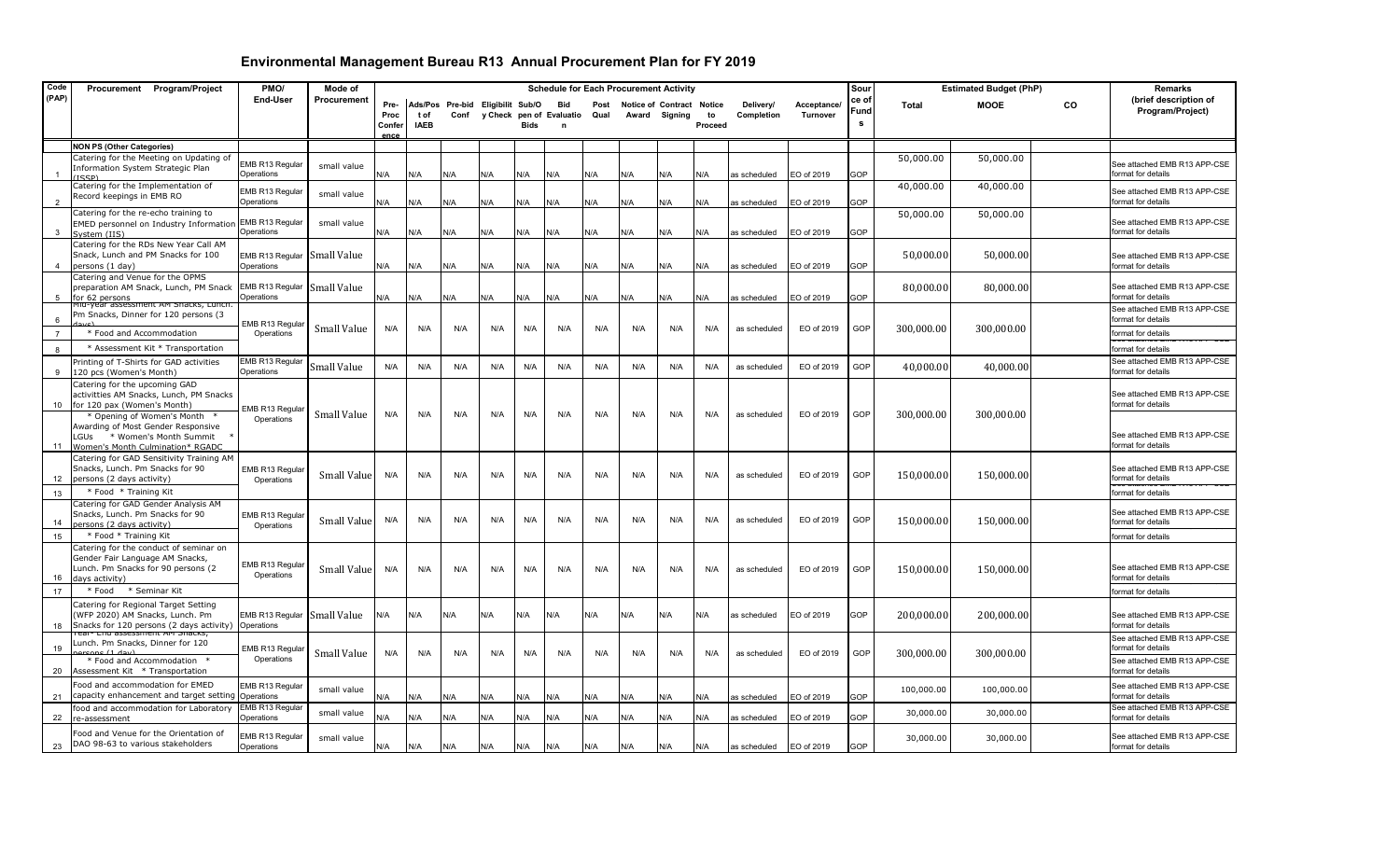| Code  | Procurement Program/Project                                                                                                               | PMO/                                 | Mode of     |                                |                     |                                          |     |      |                                                       |              |     | <b>Schedule for Each Procurement Activity</b> |               |                         |                                | Sour               |            | <b>Estimated Budget (PhP)</b> |    | Remarks                                            |
|-------|-------------------------------------------------------------------------------------------------------------------------------------------|--------------------------------------|-------------|--------------------------------|---------------------|------------------------------------------|-----|------|-------------------------------------------------------|--------------|-----|-----------------------------------------------|---------------|-------------------------|--------------------------------|--------------------|------------|-------------------------------|----|----------------------------------------------------|
| (PAP) |                                                                                                                                           | End-User                             | Procurement | Pre-<br>Proc<br>Confer<br>ence | t of<br><b>IAEB</b> | Ads/Pos Pre-bid Eligibilit Sub/O<br>Conf |     | Bids | <b>Bid</b><br>y Check pen of Evaluatio<br>$\mathbf n$ | Post<br>Qual |     | Notice of Contract Notice<br>Award Signing    | to<br>Proceed | Delivery/<br>Completion | Acceptance/<br><b>Turnover</b> | ce of<br>Fund<br>s | Total      | <b>MOOE</b>                   | CO | (brief description of<br>Program/Project)          |
| 24    | Food, accomm0dation and air fare of<br>ISO 17025 Audit Team                                                                               | EMB R13 Regular<br>Operations        | small value | N/A                            | N/A                 | N/A                                      | N/A | N/A  | A\V                                                   | N/A          | N/A | 4/k                                           | N/A           | as scheduled            | EO of 2019                     | GOP                | 300,000.00 | 300,000.00                    |    | See attached EMB R13 APP-CSE<br>format for details |
| 25    | Food and Accommodation for<br>Recreational Organization Meeting-<br>workshop (RIATC Surigao del Sur)                                      | EMB R13 Regular<br>Operations        | small value | N/A                            | N/A                 | N/A                                      | N/A | N/A  | N/A                                                   | N/A          | N/A | N/A                                           | N/A           | as scheduled            | EO of 2019                     | GOP                | 200,000.00 | 200,000.00                    |    | See attached EMB R13 APP-CSE<br>format for details |
| 26    | food and accommodation for Laboratory<br>re-assessment                                                                                    | EMB R13 Regular<br>Operations        | small value | N/A                            | N/A                 | N/A                                      | N/A | N/A  | N/A                                                   | N/A          | N/A | N/A                                           | N/A           | as scheduled            | EO of 2019                     | <b>GOP</b>         | 30,000.00  | 30,000.00                     |    | See attached EMB R13 APP-CSE<br>format for details |
| 27    | food and accommodation for ENMO<br>assessment and program evaluation                                                                      | EMB R13 Regular<br>Operations        | small value | N/A                            | N/A                 | N/A                                      | N/A | N/A  | N/A                                                   | N/A          | N/A | N/A                                           | N/A           | as scheduled            | EO of 2019                     | GOP                | 80,000.00  | 80,000.00                     |    | See attached EMB R13 APP-CSE<br>format for details |
| 28    | Food and Venue for the Orientation of<br>DAO 98-63 to various stakeholders                                                                | EMB R13 Regular<br>Operations        | small value | N/A                            | N/A                 | N/A                                      | N/A | N/A  | N/A                                                   | N/A          | N/A | N/A                                           | N/A           | as scheduled            | EO of 2019                     | GOP                | 30,000.00  | 30,000.00                     |    | See attached EMB R13 APP-CSE<br>format for details |
| 29    | Food, accomm0dation and air fare of<br>ISO 17025 Audit Team                                                                               | EMB R13 Regular<br>Operations        | small value | N/A                            | N/A                 | N/A                                      | N/A | N/A  | N/A                                                   | N/A          | N/A | N/A                                           | N/A           | as scheduled            | EO of 2019                     | GOP                | 300,000.00 | 300,000.00                    |    | See attached EMB R13 APP-CSE<br>format for details |
| 30    | Food and Accommodation for<br>Recreational Organization Meeting-<br>workshop (RIATC Surigao del Sur)                                      | EMB R13 Regular<br>Operations        | small value | N/A                            | N/A                 | N/A                                      | N/A | N/A  | N/A                                                   | N/A          | N/A | N/A                                           | N/A           | as scheduled            | EO of 2019                     | 3OP                | 200,000.00 | 200,000.00                    |    | See attached EMB R13 APP-CSE<br>format for details |
| -31   | Food and Accommodation for<br>Recreational Organization Meeting-<br>workshop (RIATC Siargao)                                              | EMB R13 Regular<br>Operations        | small value | N/A                            | N/A                 | N/A                                      | N/A | N/A  | N/A                                                   | N/A          | N/A | N/A                                           | N/A           | as scheduled            | EO of 2019                     | GOP                | 200,000.00 | 200,000.00                    |    | See attached EMB R13 APP-CSE<br>format for details |
| 32    | food and accommodation for Water<br>Classification Public hearing                                                                         | EMB R13 Regular<br>Operations        | small value | N/A                            | N/A                 | N/A                                      | N/A | N/A  | N/A                                                   | N/A          | N/A | N/A                                           | N/A           | as scheduled            | EO of 2019                     | GOP                | 300,000.00 | 300,000.00                    |    | See attached EMB R13 APP-CSE<br>format for details |
| 33    | food for TRWQMA GB Meeting                                                                                                                | EMB R13 Regular<br>Operations        | small value | N/A                            | N/A                 | N/A                                      | N/A | N/A  | N/A                                                   | N/A          | N/A | N/A                                           | N/A           | as scheduled            | EO of 2019                     | <b>GOP</b>         | 130,000.00 | 130,000.00                    |    | See attached EMB R13 APP-CSE<br>format for details |
| 34    | food and accommodation for TRWQMA<br>capacity building                                                                                    | EMB R13 Regular<br>Operations        | small value | N/A                            | N/A                 | N/A                                      | N/A | N/A  | N/A                                                   | N/A          | N/A | N/A                                           | N/A           | as scheduled            | EO of 2019                     | <b>GOP</b>         | 225,000.00 | 225,000.00                    |    | See attached EMB R13 APP-CSE<br>format for details |
| 35    | Food and Accommodation for Adopt-<br>Estero Donor Partners forum                                                                          | EMB R13 Regular<br><b>Dperations</b> | small value | N/A                            | N/A                 | N/A                                      | N/A | N/A  | N/A                                                   | N/A          | N/A | N/A                                           | N/A           | as scheduled            | EO of 2019                     | <b>GOP</b>         | 200,000.00 | 200,000.00                    |    | See attached EMB R13 APP-CSE<br>format for details |
| 36    | food and accommodation for Airshed<br>Governing Boad meeting                                                                              | EMB R13 Regular<br>Operations        | small value | N/A                            | N/A                 | N/A                                      | N/A | N/A  | N/A                                                   | N/A          | N/A | N/A                                           | N/A           | as scheduled            | EO of 2019                     | GOP                | 200,000.00 | 200,000.00                    |    | See attached EMB R13 APP-CSE<br>format for details |
| 37    | food and accommodation for Airshed GB<br>Capacity building                                                                                | EMB R13 Regular<br>Operations        | small value | N/A                            | N/A                 | N/A                                      | N/A | N/A  | N/A                                                   | N/A          | N/A | N/A                                           | N/A           | as scheduled            | EO of 2019                     | <b>GOP</b>         | 250,000.00 | 250,000.00                    |    | See attached EMB R13 APP-CSE<br>format for details |
| 38    | food and accommodation for the in-<br>house training of REC focal persons                                                                 | EMB R13 Regular<br>Operations        | small value | N/A                            | N/A                 | N/A                                      | N/A | N/A  | N/A                                                   | N/A          | N/A | N/A                                           | N/A           | as scheduled            | EO of 2019                     | <b>GOP</b>         | 100,000.00 | 100,000.00                    |    | See attached EMB R13 APP-CSE<br>format for details |
| 39    | Food for training needs assessment of<br>stakeholders                                                                                     | EMB R13 Regular<br>Operations        | small value | N/A                            | N/A                 | N/A                                      | N/A | N/A  | N/A                                                   | N/A          | N/A | N/A                                           | N/A           | as scheduled            | EO of 2019                     | GOP                | 50,000.00  | 50,000.00                     |    | See attached EMB R13 APP-CSE<br>format for details |
| 40    | food and accommodation for Training of<br>field offices (DENR CENRO, PEMO,<br>PENRO) on enhancing the capacity of<br><b>LGUs and ESWM</b> | EMB R13 Regular<br>Operations        | small value | N/A                            | N/A                 | N/A                                      | N/A | N/A  | N/A                                                   | N/A          | N/A | N/A                                           | N/A           | as scheduled            | EO of 2019                     | GOP                | 200,000.00 | 200,000.00                    |    | See attached EMB R13 APP-CSE<br>format for details |
| 41    | food and accommodation for public<br>hearing of non-compliant LGU's                                                                       | EMB R13 Regular<br>Operations        | small value | N/A                            | N/A                 | N/A                                      | N/A | N/A  | N/A                                                   | N/A          | N/A | N/A                                           | N/A           | as scheduled            | EO of 2019                     | GOP                | 170,000.00 | 170,000.00                    |    | See attached EMB R13 APP-CSE<br>format for details |
| 42    | food, accommodation for bayan ko linis<br>ko orientation                                                                                  | EMB R13 Regular<br>Operations        | small value | N/A                            | N/A                 | N/A                                      | N/A | N/A  | N/A                                                   | N/A          | N/A | N/A                                           | N/A           | as scheduled            | EO of 2019                     | 3OP                | 150,000.00 | 150,000.00                    |    | See attached EMB R13 APP-CSE<br>format for details |
| 43    | food and venue for MOA, Orientation<br>and Signing                                                                                        | EMB R13 Regular<br><b>Dperations</b> | small value | N/A                            | N/A                 | N/A                                      | N/A | N/A  | N/A                                                   | N/A          | N/A | N/A                                           | N/A           | as scheduled            | EO of 2019                     | GOP                | 50,000.00  | 50,000.00                     |    | See attached EMB R13 APP-CSE<br>format for details |
| 44    | food, and accommodation, for ENMO<br>capacity building                                                                                    | EMB R13 Regular<br>Operations        | small value | N/A                            | N/A                 | N/A                                      | N/A | N/A  | N/A                                                   | N/A          | N/A | N/A                                           | N/A           | as scheduled            | EO of 2019                     | <b>GOP</b>         | 40,000.00  | 40,000.00                     |    | See attached EMB R13 APP-CSE<br>format for details |
| 45    | Food and Accommodation for SWM<br>summit                                                                                                  | EMB R13 Regular<br>Operations        | small value | N/A                            | N/A                 | N/A                                      | N/A | N/A  | N/A                                                   | N/A          | N/A | N/A                                           | N/A           | as scheduled            | EO of 2019                     | GOP                | 400,000.00 | 400,000.00                    |    | See attached EMB R13 APP-CSE<br>format for details |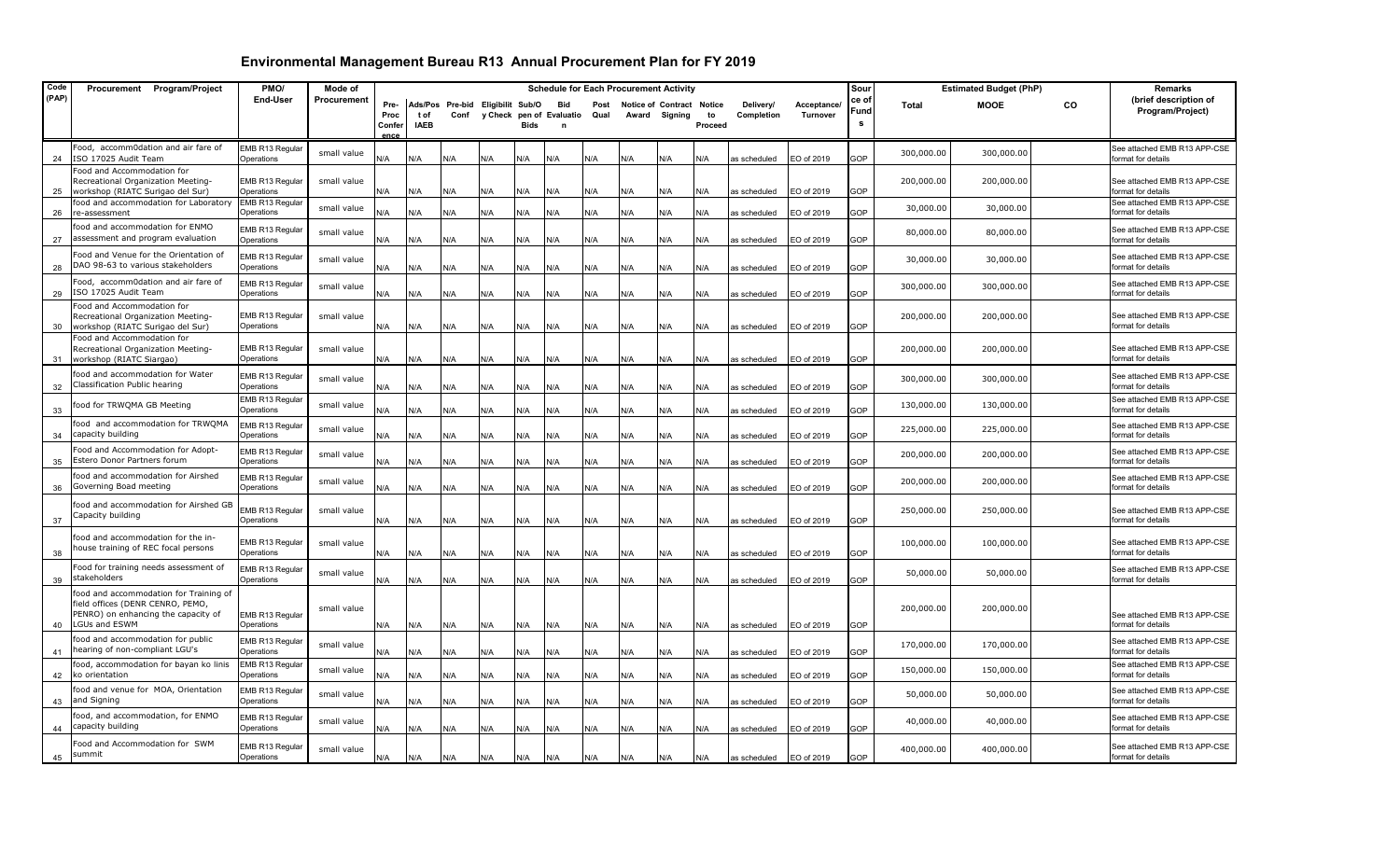| Code     | Procurement Program/Project                                                                                    | PMO/                                                   | Mode of                    |                     |                             |                                       |                      |             | <b>Schedule for Each Procurement Activity</b> |                               |                      |                              |                  |                              |                          | Sour       |              | <b>Estimated Budget (PhP)</b> |    | <b>Remarks</b>                                     |
|----------|----------------------------------------------------------------------------------------------------------------|--------------------------------------------------------|----------------------------|---------------------|-----------------------------|---------------------------------------|----------------------|-------------|-----------------------------------------------|-------------------------------|----------------------|------------------------------|------------------|------------------------------|--------------------------|------------|--------------|-------------------------------|----|----------------------------------------------------|
| (PAP)    |                                                                                                                | End-User                                               | Procurement                | Pre-                |                             | Ads/Pos Pre-bid Eligibilit Sub/O      |                      |             | Bid                                           | Post                          |                      | Notice of Contract Notice    |                  | Delivery/                    | Acceptance/              | ce of      | <b>Total</b> | <b>MOOE</b>                   | CO | (brief description of                              |
|          |                                                                                                                |                                                        |                            | Proc                | t of                        |                                       |                      |             | Conf y Check pen of Evaluatio                 | Qual                          |                      | Award Signing                | to               | Completion                   | <b>Turnover</b>          | Fund       |              |                               |    | Program/Project)                                   |
|          |                                                                                                                |                                                        |                            | Confer<br>ence      | <b>IAEB</b>                 |                                       |                      | <b>Bids</b> |                                               |                               |                      |                              | Proceed          |                              |                          |            |              |                               |    |                                                    |
|          | food and accomodation for updating of                                                                          | EMB R13 Regular                                        |                            |                     |                             |                                       |                      |             |                                               |                               |                      |                              |                  |                              |                          |            | 300,000.00   | 300,000.00                    |    | See attached EMB R13 APP-CSE                       |
| 46       | LGU 10 yr. SWM Plan                                                                                            | Operations                                             |                            | N/A                 | N/A                         | N/A                                   | N/A                  | N/A         | N/A                                           | N/A                           | N/A                  | N/A                          | N/A              | as scheduled                 | EO of 2019               | GOP        |              |                               |    | format for details                                 |
| 47       | food and accommodation for CREC<br>meeting                                                                     | EMB R13 Regular<br>Operations                          | small value                | N/A                 | <b>V/A</b>                  | N/A                                   | N/A                  | N/A         | N/A                                           | N/A                           | N/A                  | N/A                          | N/A              | as scheduled                 | EO of 2019               | GOP        | 70,000.00    | 70,000.00                     |    | See attached EMB R13 APP-CSE<br>format for details |
| 48       | ood and accommodation for retooling of<br>Haswaste section                                                     | EMB R13 Regular<br>Operations                          | small value                | N/A                 | N/A                         | ۷/A                                   | N/A                  | N/A         | N/A                                           | N/A                           | N/A                  | N/A                          | N/A              | as scheduled                 | EO of 2019               | GOP        | 20,000.00    | 20,000.00                     |    | See attached EMB R13 APP-CSE<br>format for details |
| 49       | oodfor hazardous waste generator and<br>CCO registrants                                                        | EMB R13 Regular<br>Operations                          | small value                | N/A                 | N/A                         | N/A                                   | N/A                  | N/A         | N/A                                           | N/A                           | N/A                  | N/A                          | N/A              | as scheduled                 | EO of 2019               | GOP        | 25,000.00    | 25,000.00                     |    | See attached EMB R13 APP-CSE<br>format for details |
| 50       | ood and accommodation for EMED<br>capacity enhancement and target setting                                      | EMB R13 Regular<br>Operations                          | small value                | N/A                 | N/A                         | N/A                                   | N/A                  | N/A         | N/A                                           | N/A                           | N/A                  | N/A                          | N/A              | as scheduled                 | O of 2019                | <b>GOP</b> | 100,000.00   | 100,000.00                    |    | See attached EMB R13 APP-CSE<br>format for details |
| 51       | Food and accommodation for RAC/MAC<br>monitoring                                                               | EMB R13 Regular<br>Operations                          | small value                | N/A                 | N/A                         | N/A                                   | N/A                  | N/A         | N/A                                           | N/A                           | N/A                  | N/A                          | N/A              | as scheduled                 | EO of 2019               | GOP        | 100,000.00   | 100,000.00                    |    | See attached EMB R13 APP-CSE<br>format for details |
| 52       | Food and accommodation for Climate<br>Change Capacity Building/ Training                                       | EMB R13 Regular<br>Operations                          | small value                | N/A                 | N/A                         | N/A                                   | N/A                  | N/A         | N/A                                           | N/A                           | N/A                  | N/A                          | N/A              | as scheduled                 | EO of 2019               | GOP        | 150,000.00   | 150,000.00                    |    | See attached EMB R13 APP-CSE<br>format for details |
| 53       | Food and accommodation for Climate<br>change Development of Models                                             | EMB R13 Regular<br>Operations                          | small value                | N/A                 | N/A                         | N/A                                   | N/A                  | N/A         | N/A                                           | N/A                           | N/A                  | N/A                          | N/A              | as scheduled                 | EO of 2019               | GOP        | 150,000.00   | 150,000.00                    |    | See attached EMB R13 APP-CSE<br>format for details |
| 54       | ood and venue for Sectoral consultatior<br>meeting for GHG Inventory                                           | EMB R13 Regular<br>Operations                          | small value                | N/A                 | N/A                         | N/A                                   | N/A                  | N/A         | N/A                                           | N/A                           | N/A                  | N/A                          | N/A              | as scheduled                 | EO of 2019               | GOP        | 30,000.00    | 30,000.00                     |    | See attached EMB R13 APP-CSE<br>format for details |
| 55       | Food and Accommodation Orientation<br>workshop on GHG Inventory Entity Level                                   | EMB R13 Regular<br>Operations                          | small value                | N/A                 | N/A                         | N/A                                   | N/A                  | N/A         | N/A                                           | N/A                           | N/A                  | N/A                          | N/A              | as scheduled                 | EO of 2019               | GOP        | 100,000.00   | 100,000.00                    |    | See attached EMB R13 APP-CSE<br>format for details |
| 56       | Food and venue for round table<br>discussion for mainstreaming climate<br>hanne                                | EMB R13 Regular<br>Operations                          | small value                | N/A                 | N/A                         | N/A                                   | N/A                  | N/A         | N/A                                           | N/A                           | N/A                  | N/A                          | N/A              | s scheduled                  | EO of 2019               | GOP        | 15,000.00    | 15,000.00                     |    | See attached EMB R13 APP-CSE<br>format for details |
| 57       | Food for Fire and Emergency Drill                                                                              | EMB R13 Regular<br>Operations                          | small value                | N/A                 | N/A                         | N/A                                   | N/A                  | N/A         | N/A                                           | N/A                           | N/A                  | N/A                          | N/A              | as scheduled                 | EO of 2019               | GOP        | 70,000.00    | 70,000.00                     |    | See attached EMB R13 APP-CSE<br>format for details |
| 58       | cartering services for forum among<br>stakeholders, brgy.and transport educ.<br>Campaign, anti- smoke belching | EMB R13 Regular<br>Operations                          | small value                | N/A                 | N/A                         | ۷/A                                   | N/A                  | N/A         | N/A                                           | N/A                           | N/A                  | N/A                          | N/A              | as scheduled                 | O of 2019                | GOP        | 130,000.00   | 130,000.00                    |    | See attached EMB R13 APP-CSE<br>format for details |
| 59       | Catering for the Meeting on Updating of<br>Information System Strategic Plan                                   | EMB R13 Regular<br>Operations                          | small value                | N/A                 | N/A                         | N/A                                   | N/A                  | N/A         | N/A                                           | N/A                           | N/A                  | N/A                          | N/A              | as scheduled                 | EO of 2019               | GOP        | 50,000.00    | 50,000.00                     |    | See attached EMB R13 APP-CSE<br>format for details |
| 60       | Catering for the Implementation of<br>Record keepings in EMB RO                                                | EMB R13 Regular<br>Operations                          | small value                | N/A                 | N/A                         | N/A                                   | N/A                  | N/A         | N/A                                           | N/A                           | N/A                  | N/A                          | N/A              | as scheduled                 | EO of 2019               | <b>GOP</b> | 40,000.00    | 40,000.00                     |    | See attached EMB R13 APP-CSE<br>format for details |
| 61       | Catering for the re-echo training to<br>EMED personnel on Industry Information<br>System (IIS)                 | EMB R13 Regular<br>Operations                          | small value                | N/A                 | N/A                         | N/A                                   | N/A                  | N/A         | N/A                                           | N/A                           | N/A                  | N/A                          | N/A              | as scheduled                 | EO of 2019               | GOP        | 50,000.00    | 50,000.00                     |    | See attached EMB R13 APP-CSE<br>format for details |
| 62       | Conduct of Green Film Festival                                                                                 | EMB R13 Regular<br>Operations                          | Small Value<br>Procurement | N/A                 | N/A                         | ۷/A                                   | N/A                  | N/A         | N/A                                           | N/A                           | N/A                  | N/A                          | N/A              | as scheduled                 | EO of 2019               | GOP        | 57,000.00    | 57,000.00                     |    | See attached EMB R13 APP-CSE<br>format for details |
| 63       | * Food and Accommodation                                                                                       |                                                        |                            |                     |                             |                                       |                      |             |                                               |                               |                      |                              |                  |                              |                          |            |              |                               |    |                                                    |
| 64       | * Assessment Kit                                                                                               |                                                        |                            |                     |                             |                                       |                      |             |                                               |                               |                      |                              |                  |                              |                          |            |              |                               |    |                                                    |
| 65       | * Transportation                                                                                               |                                                        |                            |                     |                             |                                       |                      |             |                                               |                               |                      |                              |                  |                              |                          |            |              |                               |    |                                                    |
|          | Tshirt/Jacket/Bag/Tumbler for<br>Recreational Organization Meeting-                                            |                                                        | small value                |                     | approva approval<br>schedul | approval<br>schedule<br>of bidding of | approval<br>schedule | approv      | approval                                      | approval<br>schedule schedule | approval<br>schedule | approval<br>schedule schedul | approval<br>e of |                              |                          |            | 100,000.00   | 100,000.00                    |    | See attached EMB R13 APP-CSE<br>format for details |
| 66<br>67 | workshop (RIATC Surigao del Sur)<br>Supplies for the orientation of DAO 98-<br>63 to various stakeholders      | <b>Public Bedding</b><br>EMB R13 Regular<br>Operations | small value                | schedul e of<br>N/A | N/A                         | N/A                                   | N/A                  | N/A         | schedu of bidding of<br>N/A                   | N/A                           | of bidding of<br>N/A | N/A                          | N/A              | as scheduled<br>as scheduled | EO of 2019<br>EO of 2019 | GOP<br>GOP | 15,000.00    | 15,000.00                     |    | See attached EMB R13 APP-CSE<br>format for details |
| 68       | Various Supplies for Recreational<br>Organization Meeting-workshop (RIATC<br>Surigao del Sur)                  | EMB R13 Regular<br>Operations                          | small value                | N/A                 | N/A                         | N/A                                   | N/A                  | N/A         | N/A                                           | N/A                           | N/A                  | N/A                          | N/A              | as scheduled                 | EO of 2019               | GOP        | 20,000.00    | 20,000.00                     |    | See attached EMB R13 APP-CSE<br>format for details |
|          | Fshirt/Jacket/Bag/Tumbler for<br>Recreational Organization Meeting-<br>69 workshop (RIATC Siargao)             | EMB R13 Regular<br>Operations                          | small value                | N/A                 | N/A                         | N/A                                   | N/A                  | N/A         | N/A                                           | N/A                           | N/A                  | N/A                          | N/A              | as scheduled                 | EO of 2019               | GOP        | 100,000.00   | 100,000.00                    |    | See attached EMB R13 APP-CSE<br>format for details |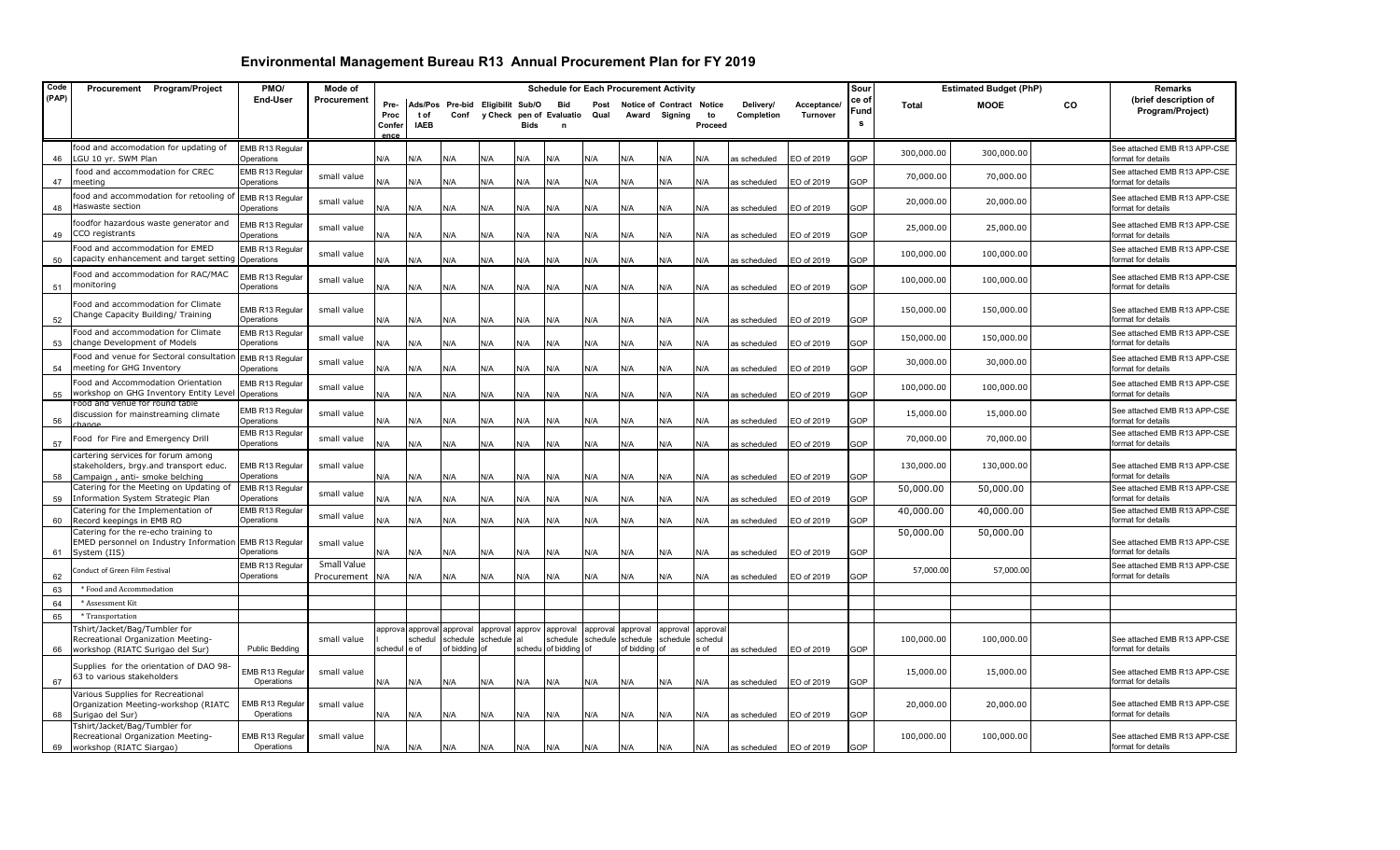| Code  | Procurement Program/Project                                                   | PMO/                          | Mode of     |                       |             |                                  |     |      |                          |      | <b>Schedule for Each Procurement Activity</b> |         |         |              |             | Sour  |              | <b>Estimated Budget (PhP)</b> |    | Remarks                                            |
|-------|-------------------------------------------------------------------------------|-------------------------------|-------------|-----------------------|-------------|----------------------------------|-----|------|--------------------------|------|-----------------------------------------------|---------|---------|--------------|-------------|-------|--------------|-------------------------------|----|----------------------------------------------------|
| (PAP) |                                                                               | End-User                      | Procurement | Pre-                  |             | Ads/Pos Pre-bid Eligibilit Sub/O |     |      | Bid                      | Post | <b>Notice of Contract</b>                     |         | Notice  | Delivery/    | Acceptance/ | ce of | <b>Total</b> | <b>MOOE</b>                   | CO | (brief description of                              |
|       |                                                                               |                               |             | Proc                  | tof         | Conf                             |     |      | y Check pen of Evaluatio | Qual | Award                                         | Signing | to      | Completion   | Turnover    | Fund  |              |                               |    | Program/Project)                                   |
|       |                                                                               |                               |             | Confer<br><b>ADC6</b> | <b>IAEB</b> |                                  |     | Bids |                          |      |                                               |         | Proceed |              |             | s     |              |                               |    |                                                    |
|       | Various Supplies for Recreational                                             |                               |             |                       |             |                                  |     |      |                          |      |                                               |         |         |              |             |       |              |                               |    |                                                    |
|       | Organization Meeting-workshop (RIATC                                          | EMB R13 Regular               | small value |                       |             |                                  |     |      |                          |      |                                               |         |         |              |             |       | 20,000.00    | 20,000.00                     |    | See attached EMB R13 APP-CSE                       |
| 70    | Siargao)                                                                      | Operations                    |             | N/A                   | N/A         | N/A                              | N/A | N/A  | N/A                      | N/A  | N/A                                           | N/A     | N/A     | as scheduled | EO of 2019  | GOP   |              |                               |    | format for details                                 |
| 71    | Tshirt for TRWQMA GB Meeting                                                  | EMB R13 Regular<br>Operations | small value | N/A                   | N/A         | N/A                              |     | N/A  | N/A                      | N/A  | N/A                                           | N/A     | N/A     |              |             | GOP   | 25,000.00    | 25,000.00                     |    | See attached EMB R13 APP-CSE<br>format for details |
|       |                                                                               | EMB R13 Regula                |             |                       |             |                                  | N/A |      |                          |      |                                               |         |         | as scheduled | EO of 2019  |       |              |                               |    | See attached EMB R13 APP-CSE                       |
| 72    | Jacket for WQMA GB Meeting                                                    | Operations                    | small value | N/A                   | N/A         | N/A                              | N/A | N/A  | N/A                      | N/A  | N/A                                           | N/A     | N/A     | as scheduled | EO of 2019  | GOP   | 62,500.00    | 62,500.00                     |    | format for details                                 |
|       | Tumbler for TRWQMA GB Meeting                                                 |                               | small value |                       |             |                                  |     |      |                          |      |                                               |         |         |              |             |       | 20,000.00    | 20,000.00                     |    | See attached EMB R13 APP-CSE                       |
| 73    |                                                                               | EMB R13 Regula                |             |                       |             |                                  |     |      |                          |      |                                               |         |         |              | EO of 2019  |       |              |                               |    | format for details<br>See attached EMB R13 APP-CSE |
| 74    | Bag for TRWQMA GB Meeting                                                     | Operations                    | small value | N/A                   | N/A         | N/A                              | N/A | N/A  | N/A                      | N/A  | N/A                                           | N/A     | N/A     | as scheduled | EO of 2019  | GOP   | 25,000.00    | 25,000.00                     |    | format for details                                 |
|       | various supplies for TRWQMA GB                                                | EMB R13 Regula                | small value |                       |             |                                  |     |      |                          |      |                                               |         |         |              |             |       | 40,000.00    | 40,000.00                     |    | See attached EMB R13 APP-CSE                       |
| 75    | Meeting                                                                       | Operations                    |             | N/A                   | N/A         | N/A                              | N/A | N/A  | N/A                      | N/A  | N/A                                           | N/A     | N/A     | as scheduled | EO of 2019  | GOP   |              |                               |    | format for details                                 |
|       | tshirt for TRWQMA capacity building                                           |                               | small value |                       |             |                                  |     |      |                          |      |                                               |         |         |              |             |       | 50,000.00    | 50,000.00                     |    | See attached EMB R13 APP-CSE                       |
| 76    |                                                                               |                               |             |                       |             |                                  |     |      |                          |      |                                               |         |         |              | EO of 2019  |       |              |                               |    | format for details                                 |
|       | Varoius supplies for TRWQMA capacity                                          |                               |             |                       |             |                                  |     |      |                          |      |                                               |         |         |              |             |       |              |                               |    |                                                    |
|       | building                                                                      | EMB R13 Regular               | small value |                       |             |                                  |     |      |                          |      |                                               |         |         |              |             |       | 5,000.00     | 5,000.00                      |    | See attached EMB R13 APP-CSE                       |
| 77    |                                                                               | Operations                    |             | N/A                   | N/A         | N/A                              | N/A | N/A  | N/A                      | N/A  | N/A                                           | N/A     | N/A     | as scheduled | EO of 2019  | GOP   |              |                               |    | format for details                                 |
|       | Tshirt/Tumbler for Adopt-Estero Donor                                         |                               | small value |                       |             |                                  |     |      |                          |      |                                               |         |         |              |             |       | 80,000.00    | 80,000.00                     |    | See attached EMB R13 APP-CSE                       |
| 78    | Partners forum                                                                |                               |             | N/A                   | N/A         | N/A                              | N/A | N/A  | N/A                      | N/A  | N/A                                           | N/A     | N/A     | as scheduled | EO of 2019  |       |              |                               |    | format for details                                 |
|       | Various supplies for Adopt-Estero Donor                                       |                               |             |                       |             |                                  |     |      |                          |      |                                               |         |         |              |             |       |              |                               |    |                                                    |
| 79    | Partners forum                                                                | EMB R13 Regular<br>Operations | small value | N/A                   | N/A         | N/A                              | N/A | N/A  | N/A                      | N/A  | N/A                                           | N/A     | N/A     | as scheduled | EO of 2019  | GOP   | 20,000.00    | 20,000.00                     |    | See attached EMB R13 APP-CSE<br>format for details |
|       |                                                                               |                               |             |                       |             |                                  |     |      |                          |      |                                               |         |         |              |             |       |              |                               |    |                                                    |
|       | Tshirt for Airshed Governing Boad<br>neeting                                  | EMB R13 Regula                | small value |                       |             |                                  |     |      |                          |      |                                               |         |         |              |             |       | 80,000.00    | 80,000.00                     |    | See attached EMB R13 APP-CSE                       |
| 80    |                                                                               | Operations                    |             | N/A                   | N/A         | N/A                              | N/A | N/A  | N/A                      | N/A  | N/A                                           | N/A     | N/A     | as scheduled | EO of 2019  | GOP   |              |                               |    | format for details                                 |
|       | Various supplies and materials for                                            | EMB R13 Regular               | small value |                       |             |                                  |     |      |                          |      |                                               |         |         |              |             |       | 20,000.00    | 20,000.00                     |    | See attached EMB R13 APP-CSE                       |
| 81    | Airshed Governing Boad meeting                                                | Operations                    |             | N/A                   | N/A         | N/A                              | N/A | N/A  | N/A                      | N/A  | N/A                                           | N/A     | N/A     | as scheduled | EO of 2019  | GOP   |              |                               |    | format for details                                 |
|       |                                                                               |                               |             |                       |             |                                  |     |      |                          |      |                                               |         |         |              |             |       |              |                               |    |                                                    |
|       | shirt for Airshed GB Capacity building                                        |                               | small value |                       |             |                                  |     |      |                          |      |                                               |         |         |              |             |       | 25,000.00    | 25,000.00                     |    |                                                    |
| 82    |                                                                               |                               |             |                       |             |                                  |     |      |                          |      |                                               |         |         |              | EO of 2019  |       |              |                               |    |                                                    |
|       | supplies and materials for Airshed GB                                         | EMB R13 Regular               | small value |                       |             |                                  |     |      |                          |      |                                               |         |         |              |             |       | 10,000.00    | 10,000.00                     |    | See attached EMB R13 APP-CSE                       |
| 83    | Capacity building                                                             | Operations                    |             | N/A                   | N/A         | N/A                              | N/A | N/A  | N/A                      | N/A  | N/A                                           | N/A     | N/A     | as scheduled | EO of 2019  | GOP   |              |                               |    | format for details                                 |
|       | Various supplies for the in-house training                                    |                               |             |                       |             |                                  |     |      |                          |      |                                               |         |         |              |             |       |              |                               |    |                                                    |
| 84    | of REC focal persons                                                          | EMB R13 Regular<br>Operations | small value | N/A                   | N/A         | N/A                              | N/A | N/A  | N/A                      | N/A  | N/A                                           | N/A     | N/A     | as scheduled | EO of 2019  | GOP   | 20,000.00    | 20,000.00                     |    | See attached EMB R13 APP-CSE<br>format for details |
|       |                                                                               |                               |             |                       |             |                                  |     |      |                          |      |                                               |         |         |              |             |       |              |                               |    |                                                    |
|       | Various supplies for training needs<br>assessment of stakeholders             | EMB R13 Regular               | small value |                       |             |                                  |     |      |                          |      |                                               |         |         |              |             |       | 25,000.00    | 25,000.00                     |    | See attached EMB R13 APP-CSE                       |
| 85    |                                                                               | Operations                    |             | N/A                   | N/A         | N/A                              | N/A | N/A  | N/A                      | N/A  | N/A                                           | N/A     | N/A     | as scheduled | EO of 2019  | GOP   |              |                               |    | format for details                                 |
|       | shirt for Training of field offices (DENR<br>CENRO, PEMO, PENRO) on enhancing | EMB R13 Regular               | small value |                       |             |                                  |     |      |                          |      |                                               |         |         |              |             |       | 25,000.00    | 25,000.00                     |    | See attached EMB R13 APP-CSE                       |
| 86    | the capacity of LGUs anf ESWM                                                 | Operations                    |             | N/A                   | N/A         | N/A                              | N/A | N/A  | N/A                      | N/A  | N/A                                           | N/A     | N/A     | as scheduled | EO of 2019  | GOP   |              |                               |    | format for details                                 |
|       | varolus supplies for Training of h<br>offices (DENR CENRO, PEMO, PENRO) or    |                               |             |                       |             |                                  |     |      |                          |      |                                               |         |         |              |             |       |              |                               |    |                                                    |
|       | enhancing the capacity of LGUs anf                                            | EMB R13 Regular               | small value |                       |             |                                  |     |      |                          |      |                                               |         |         |              |             |       | 20,000.00    | 20,000.00                     |    | See attached EMB R13 APP-CSE                       |
| 87    | Various supplies for bayan ko linis ko                                        | Operations<br>EMB R13 Regula  |             | N/A                   | N/A         | N/A                              | N/A | N/A  | N/A                      | N/A  | N/A                                           | N/A     | N/A     | as scheduled | EO of 2019  | GOP   |              |                               |    | format for details<br>See attached EMB R13 APP-CSE |
| 88    | orientation                                                                   | Operations                    | small value | N/A                   | N/A         | N/A                              | N/A | N/A  | N/A                      | N/A  | N/A                                           | N/A     | N/A     | as scheduled | EO of 2019  | GOP   | 20,000.00    | 20,000.00                     |    | format for details                                 |
|       | Various supplies for ENMO capacity                                            | EMB R13 Regula                | small value |                       |             |                                  |     |      |                          |      |                                               |         |         |              |             |       | 10,000.00    | 10,000.00                     |    | See attached EMB R13 APP-CSE                       |
| 89    | building                                                                      | Operations<br>EMB R13 Regula  |             | N/A                   | N/A         | N/A                              | N/A | N/A  | N/A                      | N/A  | N/A                                           | N/A     | N/A     | as scheduled | EO of 2019  | GOP   |              |                               |    | format for details<br>See attached EMB R13 APP-CSE |
| 90    | Various supplies for ENMO assessment<br>and program evaluation                | Operations                    | small value | N/A                   | N/A         | N/A                              | N/A | N/A  | N/A                      | N/A  | N/A                                           | N/A     | N/A     | as scheduled | EO of 2019  | GOP   | 20,000.00    | 20,000.00                     |    | format for details                                 |
|       | Various supplies for updating of LGU 10                                       | EMB R13 Regular               |             |                       |             |                                  |     |      |                          |      |                                               |         |         |              |             |       | 1,600.00     | 1,600.00                      |    | See attached EMB R13 APP-CSE                       |
| 91    | yr. SWM Plan                                                                  | Operations                    |             | N/A                   | N/A         | N/A                              | N/A | N/A  | N/A                      | N/A  | N/A                                           | N/A     | N/A     | as scheduled | EO of 2019  | GOP   |              |                               |    | format for details                                 |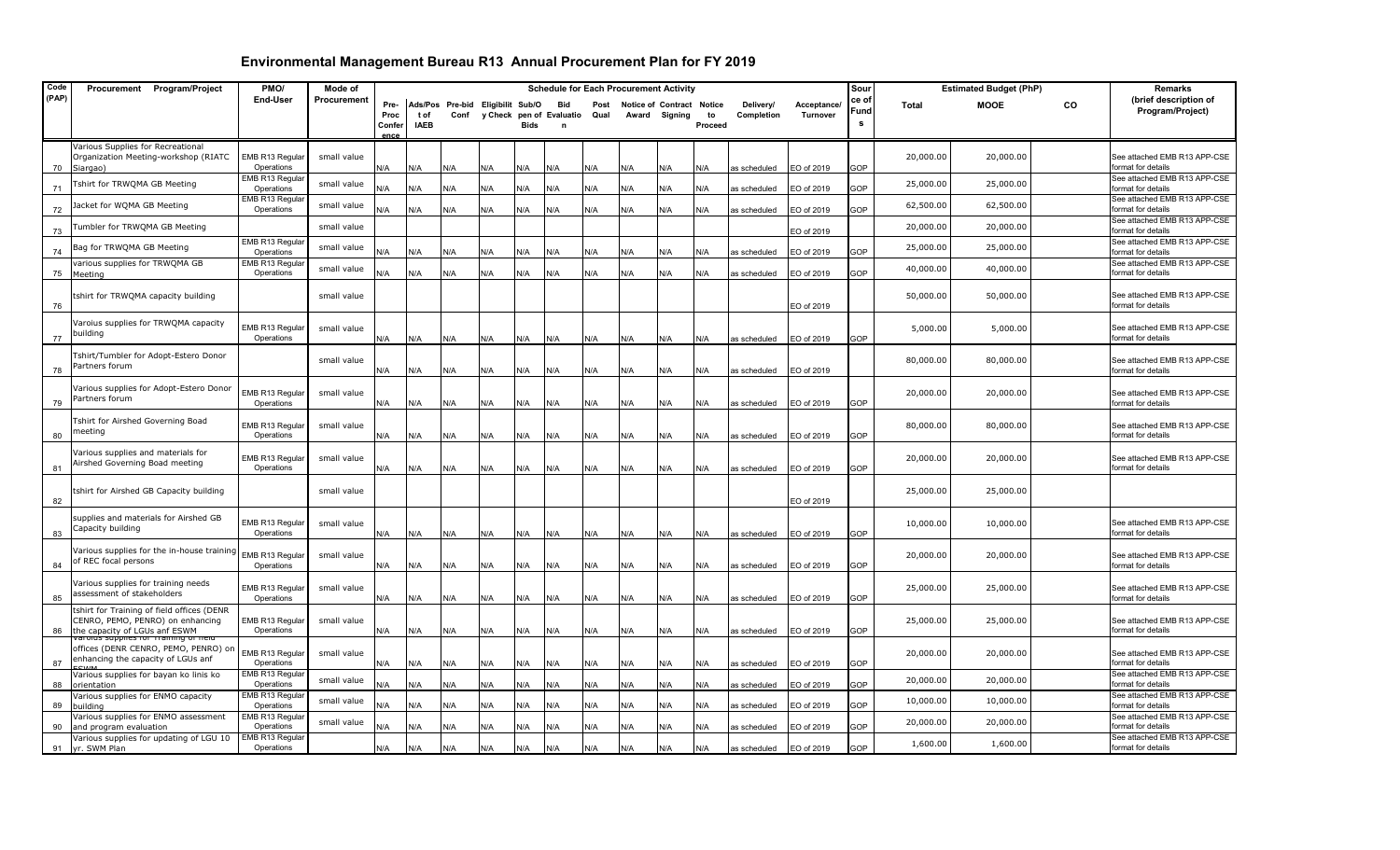| Code  | Procurement Program/Project                                                   | PMO/                                 | Mode of     |                                |                               |                                          |                                |        |                                               |              |                                                 | <b>Schedule for Each Procurement Activity</b> |               |                         |                         | Sour               |           | <b>Estimated Budget (PhP)</b> |    | Remarks                                            |
|-------|-------------------------------------------------------------------------------|--------------------------------------|-------------|--------------------------------|-------------------------------|------------------------------------------|--------------------------------|--------|-----------------------------------------------|--------------|-------------------------------------------------|-----------------------------------------------|---------------|-------------------------|-------------------------|--------------------|-----------|-------------------------------|----|----------------------------------------------------|
| (PAP) |                                                                               | End-User                             | Procurement | Pre-<br>Proc<br>Confer<br>ence | t of<br><b>IAEB</b>           | Ads/Pos Pre-bid Eligibilit Sub/O<br>Conf | y Check                        | Bids   | <b>Bid</b><br>pen of Evaluatio<br>$\mathbf n$ | Post<br>Qual | Award                                           | Notice of Contract Notice<br>Signing          | to<br>Proceed | Delivery/<br>Completion | Acceptance/<br>Turnover | ce of<br>Fund<br>s | Total     | <b>MOOE</b>                   | CO | (brief description of<br>Program/Project)          |
| 92    | Tshirt for SWM summit                                                         | EMB R13 Regular<br>Operations        | small value | N/A                            | N/A                           | N/A                                      | N/A                            | N/A    | N/A                                           | N/A          | N/A                                             | N/A                                           | N/A           | as scheduled            | EO of 2019              | GOP                | 50,000.00 | 50,000.00                     |    | See attached EMB R13 APP-CSE<br>format for details |
| 93    | Bag for SWM summit                                                            | EMB R13 Regular<br>Operations        | small value | N/A                            | N/A                           | N/A                                      | N/A                            | N/A    | N/A                                           | N/A          | N/A                                             | N/A                                           | N/A           | as scheduled            | EO of 2019              | GOP                | 30,000.00 | 30,000.00                     |    | See attached EMB R13 APP-CSE<br>format for details |
| 94    | Various supplies for SWM summit                                               | EMB R13 Regular<br>Operations        | small value | N/A                            | N/A                           | N/A                                      | N/A                            | N/A    | N/A                                           | N/A          | N/A                                             | N/A                                           | N/A           | as scheduled            | EO of 2019              | GOP                | 20,000.00 | 20,000.00                     |    | See attached EMB R13 APP-CSE<br>format for details |
| 95    | Tshirt for CREC meeting                                                       | EMB R13 Regular<br>Operations        | small value | N/A                            | N/A                           | N/A                                      | N/A                            | N/A    | N/A                                           | N/A          | N/A                                             | N/A                                           | N/A           | as scheduled            | EO of 2019              | GOP                | 25,000.00 | 25,000.00                     |    | See attached EMB R13 APP-CSE<br>format for details |
| 96    | Various supplies for CREC meeting                                             | EMB R13 Regular<br>Operations        | small value | N/A                            | N/A                           | N/A                                      | N/A                            | N/A    | N/A                                           | N/A          | N/A                                             | N/A                                           | N/A           | as scheduled            | EO of 2019              | GOP                | 20,000.00 | 20,000.00                     |    | See attached EMB R13 APP-CSE<br>format for details |
| 97    | Token for Resource Person in SWM<br>SUmmit                                    | EMB R13 Regular<br>Operations        |             | N/A                            | N/A                           | N/A                                      | N/A                            | N/A    | N/A                                           | N/A          | N/A                                             | N/A                                           | N/A           | as scheduled            | EO of 2019              | GOP                | 15,000.00 | 15,000.00                     |    | See attached EMB R13 APP-CSE<br>format for details |
| 98    | Stage decoration for SWM Summit                                               | EMB R13 Regular<br>Operations        |             | approva<br>schedul             | approval<br>schedul<br>l e of | approval<br>schedule<br>of bidding of    | approval approv<br>schedule al | schedu | approval<br>schedule<br>of bidding            | approval     | approval<br>schedule schedule<br>of bidding N/A |                                               | N/A           | as scheduled            | EO of 2019              | GOP                | 10,000.00 | 10,000.00                     |    | See attached EMB R13 APP-CSE<br>format for details |
| 99    | Supplies and streamer for hazardous<br>waste generator and CCO registrants    | EMB R13 Regular<br>Operations        | small value | N/A                            | N/A                           | N/A                                      | N/A                            | N/A    | N/A                                           | N/A          | N/A                                             | N/A                                           | N/A           | as scheduled            | EO of 2019              | <b>GOP</b>         | 10,000.00 | 10,000.00                     |    | See attached EMB R13 APP-CSE<br>format for details |
| 100   | Tshirt/Jacket for EMED capacity<br>enhancement and target setting             | EMB R13 Regular<br>Operations        | small value | N/A                            | N/A                           | N/A                                      | N/A                            | N/A    | N/A                                           | N/A          | N/A                                             | N/A                                           | N/A           | as scheduled            | EO of 2019              | GOP                | 50,000.00 | 50,000.00                     |    | See attached EMB R13 APP-CSE<br>format for details |
| 101   | Various supplies for EMED capacity<br>enhancement and target setting          | EMB R13 Regular<br>Operations        | small value | N/A                            | N/A                           | N/A                                      | N/A                            | N/A    | N/A                                           | N/A          | N/A                                             | N/A                                           | N/A           | as scheduled            | EO of 2019              | GOP                | 20,000.00 | 20,000.00                     |    | See attached EMB R13 APP-CSE<br>format for details |
| 102   | Tshirt/Sweat shirt/Jacket for RAC/MAC<br>monitoring                           | EMB R13 Regular<br>Operations        | small value | N/A                            | N/A                           | N/A                                      | N/A                            | N/A    | N/A                                           | N/A          | N/A                                             | N/A                                           | N/A           | as scheduled            | EO of 2019              | 3OP                | 30,000.00 | 30,000.00                     |    | See attached EMB R13 APP-CSE<br>format for details |
| 103   | Various supplies for RAC/MAC<br>monitoring                                    | EMB R13 Regular<br><b>Operations</b> | small value | N/A                            | N/A                           | N/A                                      | N/A                            | N/A    | N/A                                           | N/A          | N/A                                             | N/A                                           | N/A           | as scheduled            | EO of 2019              | 3OP                | 10,000.00 | 10,000.00                     |    | See attached EMB R13 APP-CSE<br>format for details |
| 104   | Tshirt/Tumbler/umbrella/bag for Climate<br>Change Capacity Building/ Training | EMB R13 Regular<br>Operations        | small value | N/A                            | N/A                           | N/A                                      | N/A                            | N/A    | N/A                                           | N/A          | N/A                                             | N/A                                           | N/A           | as scheduled            | EO of 2019              | GOP                | 25,000.00 | 25,000.00                     |    | See attached EMB R13 APP-CSE<br>format for details |
| 105   | Various supplies for Climate Change<br>Capacity Building/ Training            | EMB R13 Regular<br>Operations        | small value | N/A                            | N/A                           | N/A                                      | N/A                            | N/A    | N/A                                           | N/A          | N/A                                             | N/A                                           | N/A           | as scheduled            | EO of 2019              | GOP                | 20,000.00 | 20,000.00                     |    | See attached EMB R13 APP-CSE<br>format for details |
| 106   | Tshirt/bag/tumbler/umbrella for Climate<br>change Development of Models       | EMB R13 Regular<br>Operations        | small value | N/A                            | N/A                           | N/A                                      | N/A                            | N/A    | N/A                                           | N/A          | N/A                                             | N/A                                           | N/A           | as scheduled            | EO of 2019              | GOP                | 25,000.00 | 25,000.00                     |    | See attached EMB R13 APP-CSE<br>format for details |
| 107   | Various supplies for Climate change<br>Development of Models                  | EMB R13 Regular<br>Operations        | small value | N/A                            | N/A                           | N/A                                      | N/A                            | N/A    | N/A                                           | N/A          | N/A                                             | N/A                                           | N/A           | as scheduled            | EO of 2019              | GOP                | 20,000.00 | 20,000.00                     |    | See attached EMB R13 APP-CSE<br>format for details |
| 108   | Tshirt/bag/tumbler/umbrella for GHG<br>Inventory workshop Entity level        | EMB R13 Regular<br>Operations        | small value | N/A                            | N/A                           | N/A                                      | N/A                            | N/A    | N/A                                           | N/A          | N/A                                             | N/A                                           | N/A           | as scheduled            | EO of 2019              | GOP                | 15,000.00 | 15,000.00                     |    | See attached EMB R13 APP-CSE<br>format for details |
| 109   | Various supplies for GHG Inventory<br><b>Entity Level</b>                     | EMB R13 Regular<br>Operations        | small value | N/A                            | N/A                           | N/A                                      | N/A                            | N/A    | N/A                                           | N/A          | N/A                                             | N/A                                           | N/A           | as scheduled            | EO of 2019              | GOP                | 5,000.00  | 5,000.00                      |    | See attached EMB R13 APP-CSE<br>format for details |
| 110   | Tshirt for Fire and Emergency Drill                                           | EMB R13 Regular<br>Operations        | small value | N/A                            | N/A                           | N/A                                      | N/A                            | N/A    | N/A                                           | N/A          | N/A                                             | N/A                                           | N/A           | is scheduled            | EO of 2019              | <b>SOP</b>         | 25,000.00 | 25,000.00                     |    | See attached EMB R13 APP-CSE<br>format for details |
|       | Various supplies for Fire and Emergency<br>111 Drill                          | EMB R13 Regular<br>Operations        | small value | N/A                            | N/A                           | N/A                                      | N/A                            | N/A    | N/A                                           | N/A          | N/A                                             | N/A                                           | N/A           | as scheduled            | EO of 2019              | <b>GOP</b>         | 50,000.00 | 50,000.00                     |    | See attached EMB R13 APP-CSE<br>format for details |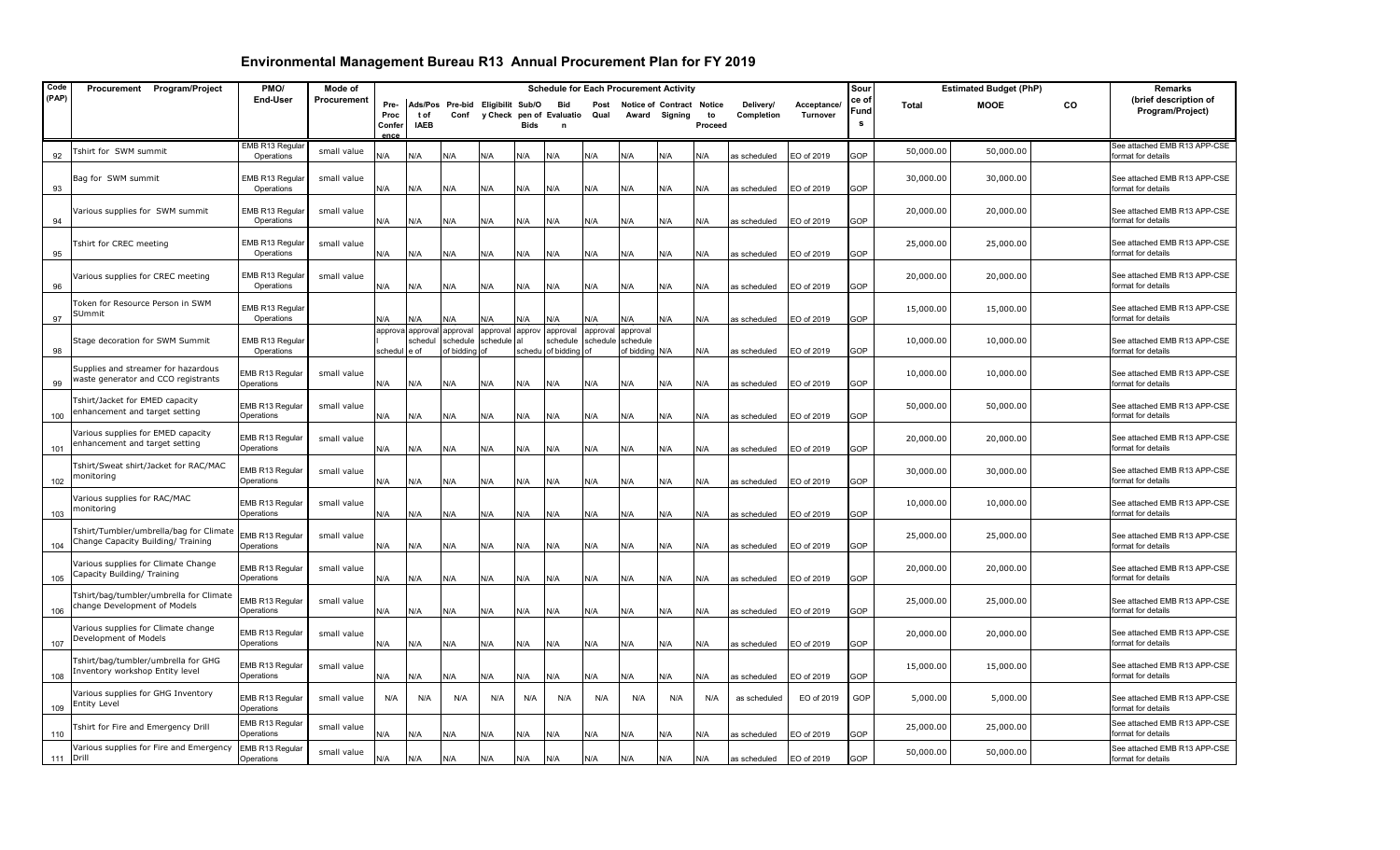| Code  | Procurement Program/Project                                                                                                                | PMO/                          | Mode of                    |                |                     |                                  |                         |        |                          |          | <b>Schedule for Each Procurement Activity</b> |                      |                    |              |             | Sour       |              | <b>Estimated Budget (PhP)</b> |           | Remarks                                            |
|-------|--------------------------------------------------------------------------------------------------------------------------------------------|-------------------------------|----------------------------|----------------|---------------------|----------------------------------|-------------------------|--------|--------------------------|----------|-----------------------------------------------|----------------------|--------------------|--------------|-------------|------------|--------------|-------------------------------|-----------|----------------------------------------------------|
| (PAP) |                                                                                                                                            | <b>End-User</b>               | Procurement                | Pre-           |                     | Ads/Pos Pre-bid Eligibilit Sub/O |                         |        | <b>Bid</b>               | Post     | <b>Notice of Contract Notice</b>              |                      |                    | Delivery/    | Acceptance/ | ce of      | <b>Total</b> | <b>MOOE</b>                   | <b>CO</b> | (brief description of                              |
|       |                                                                                                                                            |                               |                            | Proc           | t of                | Conf                             |                         |        | y Check pen of Evaluatio | Qual     |                                               | Award Signing        | to                 | Completion   | Turnover    | Fund<br>s  |              |                               |           | Program/Project)                                   |
|       |                                                                                                                                            |                               |                            | Confer<br>ence | <b>IAEB</b>         |                                  |                         | Bids   | $\mathbf n$              |          |                                               |                      | Proceed            |              |             |            |              |                               |           |                                                    |
| 112   | Supplies and streamer for retooling of<br>Haswaste section                                                                                 | EMB R13 Regular<br>Operations | small value                | N/A            | N/A                 | ۷A،                              | N/A                     | N/A    | N/A                      | N/A      | N/A                                           | N/A                  | N/A                | as scheduled | EO of 2019  | GOP        | 10,000.00    | 10,000.00                     |           | See attached EMB R13 APP-CSE<br>format for details |
| 113   | tshirt for the in-house training of REC<br>focal persons                                                                                   | Public Bedding                | small value                | approva        | approval<br>schedul | approval<br>schedule             | approval<br>schedule al | approv | approval<br>schedule     | approval | approval<br>schedule schedule                 | approval<br>schedule | approva<br>schedul | as scheduled | EO of 2019  | GOP        | 25,000.00    | 25,000.00                     |           | See attached EMB R13 APP-CSE<br>format for details |
| 114   | Drug- free training and drug testing<br>(food, tshirt, supplies and materials)                                                             | EMB R13 Regular<br>Operations | small value                | N/A            | N/A                 | N/A                              | N/A                     | N/A    | N/A                      | N/A      | N/A                                           | N/A                  | N/A                | as scheduled | EO of 2019  | GOP        | 100,000.00   | 100,000.00                    |           | See attached EMB R13 APP-CSE<br>format for details |
|       | Basic First Aid Training (food,<br>accommodation, tshirt, supplies and<br>115 materials)                                                   | EMB R13 Regular<br>Operations | small value                | N/A            | N/A                 | N/A                              | N/A                     | N/A    | N/A                      | N/A      | N/A                                           | N/A                  | N/A                | as scheduled | EO of 2019  | GOP        | 100,000.00   | 100,000.00                    |           | See attached EMB R13 APP-CSE<br>format for details |
| 116   | Work Environment Measurement<br>analysis fee, food and accommodation)                                                                      | EMB R13 Regular<br>Operations | small value                | N/A            | N/A                 | N/A                              | N/A                     | N/A    | N/A                      | N/A      | N/A                                           | N/A                  | N/A                | as scheduled | EO of 2019  | GOP        | 200,000.00   | 200,000.00                    |           | See attached EMB R13 APP-CSE<br>format for details |
|       | Chemical and Hazardous Waste<br>Orientation (food, accommodation,<br>117 tshirt, supplies and materials)                                   | EMB R13 Regular<br>Operations | small value                | N/A            | N/A                 | N/A                              | N/A                     | N/A    | N/A                      | N/A      | N/A                                           | N/A                  | N/A                | as scheduled | EO of 2019  | GOP        | 100,000.00   | 100,000.00                    |           | See attached EMB R13 APP-CSE<br>format for details |
| 118   | itrengthening Engagement of Private Sector in<br>Youth involvement in Environment Protection<br>a. Partnership meeting with private sector | EMB R13 Regular<br>Operations | Small Value<br>Procurement | N/A            | N/A                 | N/A                              | N/A                     | N/A    | N/A                      | N/A      | N/A                                           | N/A                  | N/A                | as scheduled | EO of 2019  | GOP        | 40,000.00    | 40,000.00                     |           | See attached EMB R13 APP-CSE<br>format for details |
|       | Convening of Regional Inter-agency Committee on<br>Environmental Education *Inter agency<br>partnership meeting conducted                  | EMB R13 Regular               | Small Value<br>Procurement |                |                     |                                  |                         |        |                          |          |                                               |                      |                    |              |             |            | 40,000.00    | 40,000.00                     |           | See attached EMB R13 APP-CSE                       |
| 119   | ntroductory Course of Strategic HR                                                                                                         | Operations<br>EMB R13 Regular | small value                | N/A            | N/A                 | N/A                              | N/A                     | N/A    | N/A                      | N/A      | N/A                                           | N/A                  | N/A                | as scheduled | EO of 2019  | GOP        | 180,000.00   | 180,000.00                    |           | format for details<br>See attached EMB R13 APP-CSE |
| 120   | PRIME-HRM: Recruitment, Selection and                                                                                                      | Operations<br>EMB R13 Regular |                            | <b>J/A</b>     | N/A                 | N/A                              | N/A                     | N/A    | N/A                      | N/A      | N/A                                           | N/A                  | N/A                | as scheduled | EO of 2019  | GOP        |              |                               |           | format for details<br>See attached EMB R13 APP-CSE |
| 121   | Placement (Level 2)                                                                                                                        | Operations<br>EMB R13 Regular | small value                | N/A            | N/A                 | N/A                              | N/A                     | N/A    | N/A                      | N/A      | N/A                                           | N/A                  | N/A                | as scheduled | EO of 2019  | GOP        | 100,000.00   | 100,000.00                    |           | format for details<br>See attached EMB R13 APP-CSE |
| 122   | PRIME-HRM: Learning and Development<br>(Level 2)                                                                                           | Operations                    | small value                | N/A            | N/A                 | N/A                              | N/A                     | N/A    | N/A                      | N/A      | N/A                                           | N/A                  | N/A                | as scheduled | EO of 2019  | GOP        | 100,000.00   | 100,000.00                    |           | format for details                                 |
| 123   | PRIME-HRM: Rewards and Recognition<br>System Level 2                                                                                       | EMB R13 Regular<br>Operations | small value                | N/A            | N/A                 | N/A                              | N/A                     | N/A    | N/A                      | N/A      | N/A                                           | N/A                  | N/A                | as scheduled | EO of 2019  | GOP        | 100,000.00   | 100,000.00                    |           | See attached EMB R13 APP-CSE<br>format for details |
| 124   | PRIME-HRM: Performance Management<br>System (Level 2)                                                                                      | EMB R13 Regular<br>Operations | small value                | N/A            | N/A                 | N/A                              | N/A                     | N/A    | N/A                      | N/A      | N/A                                           | N/A                  | N/A                | as scheduled | EO of 2019  | GOP        | 100,000.00   | 100,000.00                    |           | See attached EMB R13 APP-CSE<br>format for details |
| 125   | Coaching and Mentoring on Competency<br>Based HR Systems (L&D, R&R, PMS,<br>RSP)                                                           | EMB R13 Regular<br>Operations | small value                | N/A            | N/A                 | N/A                              | N/A                     | N/A    | N/A                      | N/A      | N/A                                           | N/A                  | N/A                | as scheduled | EO of 2019  | GOP        | 300,000.00   | 300,000.00                    |           | See attached EMB R13 APP-CSE<br>format for details |
| 126   | On-boarding courses for newly hired and<br>promoted personnel (ALAB, PSEA, VOW,<br>OFFICE POLICIES, etc.)                                  | EMB R13 Regular<br>Operations | small value                | N/A            | N/A                 | N/A                              | N/A                     | N/A    | N/A                      | N/A      | N/A                                           | N/A                  | N/A                | as scheduled | EO of 2019  | GOP        | 110,000.00   | 110,000.00                    |           | See attached EMB R13 APP-CSE<br>format for details |
| 127   | nterpersonal Development Training                                                                                                          | EMB R13 Regular<br>Operations | small value                | N/A            | N/A                 | N/A                              | N/A                     | N/A    | N/A                      | N/A      | N/A                                           | N/A                  | N/A                | as scheduled | EO of 2019  | GOP        | 150,000.00   | 150,000.00                    |           | See attached EMB R13 APP-CSE<br>format for details |
| 128   | echnical Writing                                                                                                                           | EMB R13 Regular<br>Operations | small value                | N/A            | N/A                 | N/A                              | N/A                     | N/A    | N/A                      | N/A      | N/A                                           | N/A                  | N/A                | as scheduled | EO of 2019  | GOP        | 100,000.00   | 100,000.00                    |           | See attached EMB R13 APP-CSE<br>format for details |
|       | earning Event on Presentation and<br>129 Facilitation Skills                                                                               | EMB R13 Regular<br>Operations | small value                | N/A            | N/A                 | N/A                              | N/A                     | N/A    | N/A                      | N/A      | N/A                                           | N/A                  | N/A                | as scheduled | EO of 2019  | GOP        | 100,000.00   | 100,000.00                    |           | See attached EMB R13 APP-CSE<br>format for details |
| 130   | Basic Customer Service Skills Training                                                                                                     | EMB R13 Regular<br>Operations | small value                | <b>V/A</b>     | N/A                 | N/A                              | N/A                     | N/A    | N/A                      | N/A      | N/A                                           | N/A                  | N/A                | is scheduled | EO of 2019  | GOP        | 150,000.00   | 150,000.00                    |           | See attached EMB R13 APP-CSE<br>format for details |
| 131   | Supervisory Development Course (Track<br>l-4)                                                                                              | EMB R13 Regular<br>Operations | small value                | N/A            | N/A                 | N/A                              | N/A                     | N/A    | N/A                      | N/A      | N/A                                           | N/A                  | N/A                | as scheduled | EO of 2019  | GOP        | 72,000.00    | 72,000.00                     |           | See attached EMB R13 APP-CSE<br>format for details |
| 132   | inancial Literacy Program                                                                                                                  | EMB R13 Regular<br>Operations | small value                | N/A            | N/A                 | N/A                              | N/A                     | N/A    | N/A                      | N/A      | N/A                                           | N/A                  | N/A                | as scheduled | EO of 2019  | <b>GOP</b> | 50,000.00    | 50,000.00                     |           | See attached EMB R13 APP-CSE<br>format for details |
| 133   | Competency Based Succession Planning                                                                                                       | EMB R13 Regular<br>Operations | small value                | N/A            | N/A                 | N/A                              | N/A                     | N/A    | N/A                      | N/A      | N/A                                           | N/A                  | N/A                | as scheduled | EO of 2019  | <b>GOP</b> | 100,000.00   | 100,000.00                    |           | See attached EMB R13 APP-CSE<br>format for details |
| 134   | Seminar on Leave Benefits                                                                                                                  | EMB R13 Regular<br>Operations | small value                | N/A            | N/A                 | N/A                              | N/A                     | N/A    | N/A                      | N/A      | N/A                                           | N/A                  | N/A                | as scheduled | EO of 2019  | GOP        | 100,000.00   | 100,000.00                    |           | See attached EMB R13 APP-CSE<br>format for details |
| 135   | CSC Family Day/Team Building                                                                                                               | EMB R13 Regular<br>Operations | small value                | N/A            | N/A                 | N/A                              | N/A                     | N/A    | N/A                      | N/A      | N/A                                           | N/A                  | N/A                | as scheduled | EO of 2019  | GOP        | 180,000.00   | 180,000.00                    |           | See attached EMB R13 APP-CSE<br>format for details |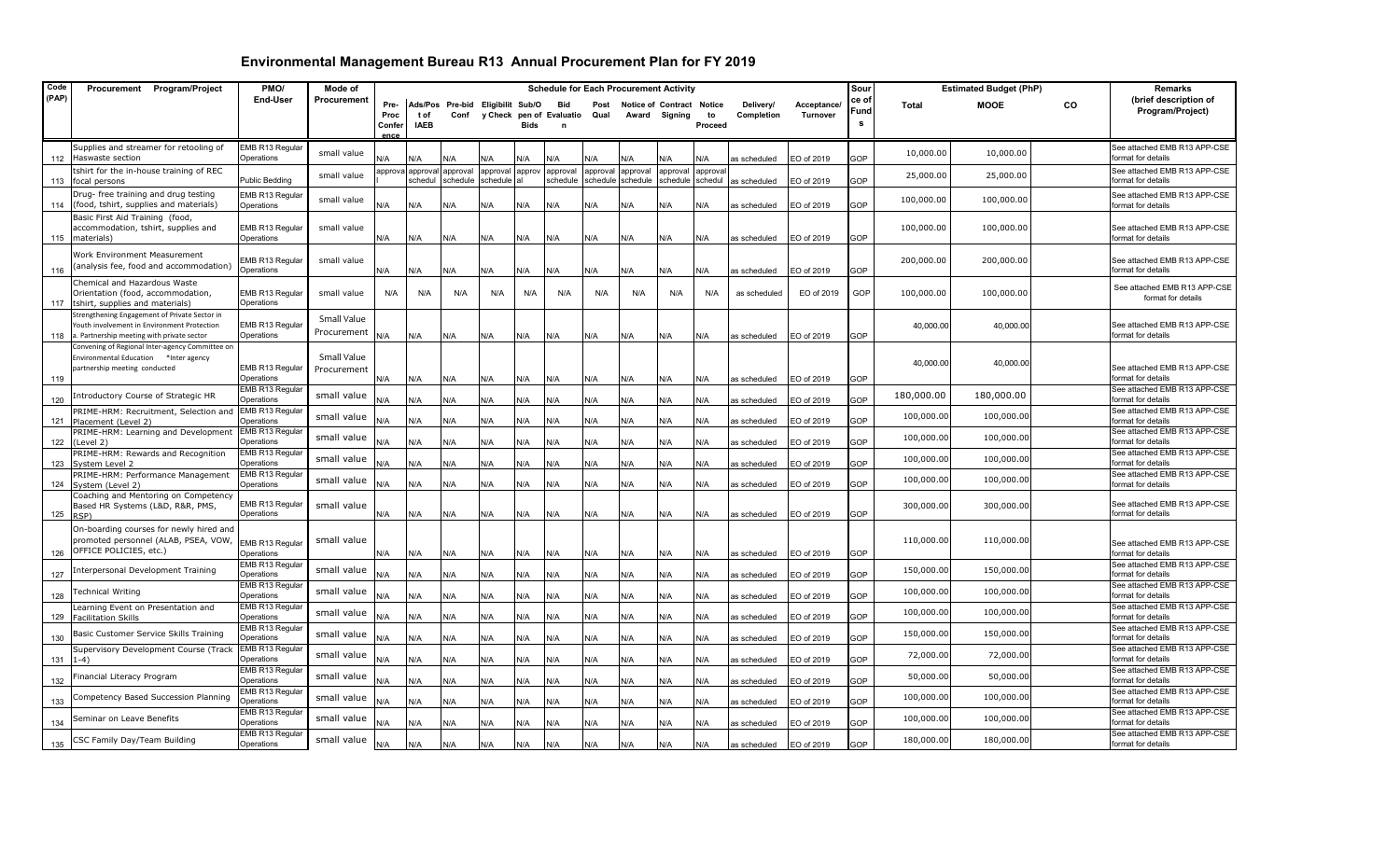| Code        | Procurement Program/Project                                                                                                                                                                 | PMO/                                 | Mode of                    |                                |                     |                      |                                  |             | <b>Schedule for Each Procurement Activity</b> |                               |                               |                                            |                     |                         |                                | Sour          |              | <b>Estimated Budget (PhP)</b> |    | Remarks                                            |
|-------------|---------------------------------------------------------------------------------------------------------------------------------------------------------------------------------------------|--------------------------------------|----------------------------|--------------------------------|---------------------|----------------------|----------------------------------|-------------|-----------------------------------------------|-------------------------------|-------------------------------|--------------------------------------------|---------------------|-------------------------|--------------------------------|---------------|--------------|-------------------------------|----|----------------------------------------------------|
| (PAP)       |                                                                                                                                                                                             | <b>End-User</b>                      | Procurement                | Pre-<br>Proc<br>Confer<br>ence | t of<br><b>IAEB</b> | Conf                 | Ads/Pos Pre-bid Eligibilit Sub/O | <b>Bids</b> | <b>Bid</b><br>y Check pen of Evaluatio        | Post<br>Qual                  |                               | Notice of Contract Notice<br>Award Signing | to<br>Proceed       | Delivery/<br>Completion | Acceptance/<br><b>Turnover</b> | ce ot<br>Fund | <b>Total</b> | <b>MOOE</b>                   | co | (brief description of<br>Program/Project)          |
| 136         | <b>Nork Environment Measurement</b><br>(analysis fee, food and accommodation)                                                                                                               | MB R13 Regular<br>Operations         | contract of<br>service     | N/A                            | N/A                 | N/A                  | N/A                              | N/A         | N/A                                           | N/A                           | N/A                           | N/A                                        | N/A                 | as scheduled            | EO of 2019                     | GOP           | 250,000.00   | 250,000.00                    |    | See attached EMB R13 APP-CSE<br>format for details |
| 137         | Documentation and Composition of Good<br>Environment Practices of schools and LGUs<br>*Article good environmental practices of<br>schools and LGUs (Sept. 15 -school and Dec<br>2017 - LGUs | EMB R13 Regular<br>Operations        | Small Value<br>Procurement | N/A                            | N/A                 | N/A                  | N/A                              | N/A         | N/A                                           | N/A                           | N/A                           | N/A                                        | N/A                 | as scheduled            | EO of 2019                     | GOP           | 10,000.00    | 10,000.00                     |    | See attached EMB R13 APP-CSE<br>format for details |
| 138         | Various Supplies for Recreational<br>Organization Meeting-workshop (RIATC<br>Siargao)                                                                                                       | EMB R13 Regular<br>Operations        | small value                | N/A                            | N/A                 | N/A                  | N/A                              | N/A         | N/A                                           | N/A                           | N/A                           | N/A                                        | N/A                 | as scheduled            | EO of 2019                     | GOP           | 20,000.00    | 20,000.00                     |    | See attached EMB R13 APP-CSE<br>format for details |
| 139<br>140  | /arious Chemicals for water analysis                                                                                                                                                        | EMB R13 Regular<br>Operations        | small value                | N/A                            | N/A                 | N/A                  | N/A                              | N/A         | N/A                                           | N/A                           | N/A                           | N/A                                        | N/A                 | as scheduled            | EO of 2019                     | GOP           | 150,000.00   | 150,000.00                    |    | See attached EMB R13 APP-CSE<br>format for details |
| 141         | /arious Chemicals for air analysis                                                                                                                                                          | EMB R13 Regular<br>Operations        | small value                | N/A                            | N/A                 | N/A                  | N/A                              | N/A         | ۷A                                            | N/A                           | N/A                           | ۷/A                                        | N/A                 | as scheduled            | EO of 2019                     | GOP           | 150,000.00   | 150,000.00                    |    | See attached EMB R13 APP-CSE<br>format for details |
| 142         | /arious Laboratory Chemicals                                                                                                                                                                | EMB R13 Regular<br>Operations        | small value                | N/A                            | N/A                 | N/A                  | N/A                              | N/A         | N/A                                           | N/A                           | N/A                           | N/A                                        | N/A                 | as scheduled            | EO of 2019                     | GOP           | 300,000.00   | 300,000.00                    |    | See attached EMB R13 APP-CSE<br>format for details |
| 143         | arious Laboratory<br>Glasswares/apparatus                                                                                                                                                   | EMB R13 Regular<br>Operations        | small value                | N/A                            | N/A                 | N/A                  | N/A                              | N/A         | N/A                                           | N/A                           | N/A                           | N/A                                        | N/A                 | as scheduled            | EO of 2019                     | GOP           | 300,000.00   | 300,000.00                    |    | See attached EMB R13 APP-CSE<br>format for details |
| 144         | /arious Glasswares/apparatus for water                                                                                                                                                      | EMB R13 Regular<br>Operations        | small value                | N/A                            | N/A                 | N/A                  | N/A                              | N/A         | N/A                                           | N/A                           | N/A                           | N/A                                        | N/A                 | as scheduled            | EO of 2019                     | GOP           | 350,000.00   | 350,000.00                    |    | See attached EMB R13 APP-CSE<br>format for details |
| 145         | 'arious Glasswares/apparatus for air                                                                                                                                                        | EMB R13 Regular<br>Operations        | small value                | N/A                            | N/A                 | N/A                  | N/A                              | N/A         | N/A                                           | N/A                           | N/A                           | <b>N/A</b>                                 | N/A                 | as scheduled            | EO of 2019                     | GOP           | 200,000.00   | 200,000.00                    |    | See attached EMB R13 APP-CSE<br>format for details |
| 146         | aroius Filter papers for Air                                                                                                                                                                | <b>EMB R13 Regular</b><br>Operations | small value                | N/A                            | N/A                 | N/A                  | N/A                              | N/A         | N/A                                           | N/A                           | N/A                           | ۷/A                                        | N/A                 | as scheduled            | EO of 2019                     | GOP           | 300,000.00   | 300,000.00                    |    | See attached EMB R13 APP-CSE<br>format for details |
| 147         | /aroius Filter papers for water                                                                                                                                                             | EMB R13 Regulai<br>Operations        | small value                | N/A                            | N/A                 | N/A                  | N/A                              | N/A         | N/A                                           | N/A                           | N/A                           | N/A                                        | N/A                 | as scheduled            | EO of 2019                     | GOP           | 100,000.00   | 100,000.00                    |    | See attached EMB R13 APP-CSE<br>format for details |
| 148         | /aroius Filter papers for laboratory                                                                                                                                                        | EMB R13 Regular<br>Operations        | small value                | N/A                            | N/A                 | N/A                  | N/A                              | N/A         | N/A                                           | N/A                           | N/A                           | N/A                                        | N/A                 | as scheduled            | EO of 2019                     | GOP           | 100,000.00   | 100,000.00                    |    | See attached EMB R13 APP-CSE<br>format for details |
| 149         | High Purity (Laboratory grade) acytelene<br>qas                                                                                                                                             | EMB R13 Regular<br>Operations        | small value                | N/A                            | N/A                 | N/A                  | N/A                              | N/A         | N/A                                           | N/A                           | N/A                           | N/A                                        | N/A                 | as scheduled            | EO of 2019                     | GOP           | 50,000.00    | 50,000.00                     |    | See attached EMB R13 APP-CSE<br>format for details |
| 150         | ligh purity (laboratory grade) Argon gas                                                                                                                                                    | EMB R13 Regular<br>Operations        | small value                | N/A                            | N/A                 | N/A                  | N/A                              | N/A         | N/A                                           | N/A                           | N/A                           | N/A                                        | N/A                 | as scheduled            | EO of 2019                     | GOP           | 75,000.00    | 75,000.00                     |    | See attached EMB R13 APP-CSE<br>format for details |
| 151         | <b>Jaroius Laboratory PPE's (Chemical</b><br>resistant Gloves, Gas Mask for<br>Chemicals, Laboratory Gown, etc                                                                              | EMB R13 Regular<br>Operations        | small value                | N/A                            | N/A                 | N/A                  | N/A                              | N/A         | N/A                                           | N/A                           | N/A                           | N/A                                        | N/A                 | as scheduled            | EO of 2019                     | GOP           | 100,000.00   | 100,000.00                    |    | See attached EMB R13 APP-CSE<br>format for details |
| 152         | aroius Laboratory supplies                                                                                                                                                                  | EMB R13 Regular<br>Operations        | small value                | N/A                            | N/A                 | N/A                  | N/A                              | N/A         | N/A                                           | N/A                           | N/A                           | N/A                                        | N/A                 | as scheduled            | EO of 2019                     | GOP           | 100,000.00   | 100,000.00                    |    | See attached EMB R13 APP-CSE<br>format for details |
| 153         | aroius air and water sampling supplies                                                                                                                                                      | Public Bedding                       | small value                | approv                         | approval<br>schedul | approval<br>schedule | approval<br>schedule             | approv      | approval<br>schedule                          | approval                      | approval<br>schedule schedule | approval<br>schedule                       | approval<br>schedul | as scheduled            | EO of 2019                     | GOP           | 500,000.00   | 500,000.00                    |    | See attached EMB R13 APP-CSE<br>format for details |
| 154         | varoius spare parts for air and water<br>sampling equipment                                                                                                                                 | <b>Public Bedding</b>                | small value                | approv                         | approv<br>schedul   | approval<br>schedule | approval<br>schedule             | approv      | approval<br>schedule                          | approval<br>schedule schedule | approval                      | approval<br>schedule                       | approval<br>schedul | as scheduled            | EO of 2019                     | GOP           | 100,000.00   | 100,000.00                    |    | See attached EMB R13 APP-CSE<br>format for details |
| 155         | Distilled water (10L/bot.) Laboratory                                                                                                                                                       | EMB R13 Regular<br>Operations        | small value                | N/A                            | N/A                 | N/A                  | N/A                              | N/A         | N/A                                           | N/A                           | N/A                           | N/A                                        | N/A                 | as scheduled            | EO of 2019                     | GOP           | 75,000.00    | 75,000.00                     |    | See attached EMB R13 APP-CSE<br>format for details |
| 156         | nstallation of Emergency shower and<br>eye wash station                                                                                                                                     | EMB R13 Regular<br>Operations        | small value                | N/A                            | N/A                 | N/A                  | N/A                              | N/A         | N/A                                           | N/A                           | N/A                           | N/A                                        | N/A                 | as scheduled            | EO of 2019                     | GOP           | 100,000.00   | 100,000.00                    |    | See attached EMB R13 APP-CSE<br>format for details |
| 157         | Spare parts of varoius laboratory<br>equipment                                                                                                                                              | EMB R13 Regular<br>Operations        | small value                | N/A                            | N/A                 | N/A                  | N/A                              | N/A         | N/A                                           | N/A                           | N/A                           | N/A                                        | N/A                 | as scheduled            | EO of 2019                     | GOP           | 300,000.00   | 300,000.00                    |    | See attached EMB R13 APP-CSE<br>format for details |
|             | Purchase of Emergency shower and eye<br>158 wash station                                                                                                                                    | EMB R13 Regular<br>Operations        | small value                | N/A                            | N/A                 | N/A                  | N/A                              | N/A         | N/A                                           | N/A                           | N/A                           | N/A                                        | N/A                 | as scheduled            | EO of 2019                     | GOP           | 100,000.00   | 100,000.00                    |    | See attached EMB R13 APP-CSE<br>format for details |
| 159         | Purchase of chemical spill Kit                                                                                                                                                              | EMB R13 Regular<br>Operations        | small value                | N/A                            | N/A                 | N/A                  | N/A                              | N/A         | N/A                                           | N/A                           | N/A                           | N/A                                        | N/A                 | as scheduled            | EO of 2019                     | GOP           | 100,000.00   | 100,000.00                    |    | See attached EMB R13 APP-CSE<br>format for details |
| $160$ etc.) | AR500 Analyser Consumables (Ignition Kit for<br>Emitter Lamp, Xenon Lamp Type B (150W) for<br>DOAS, Lux Meter for Fiber Optic, CO186 Card,                                                  | EMB R13 Regular<br>Operations        | small value                | N/A                            | N/A                 | N/A                  | N/A                              | N/A         | N/A                                           | N/A                           | N/A                           | N/A                                        | N/A                 | as scheduled            | EO of 2019                     | GOP           | 600,000.00   | 600,000.00                    |    | See attached EMB R13 APP-CSE<br>format for details |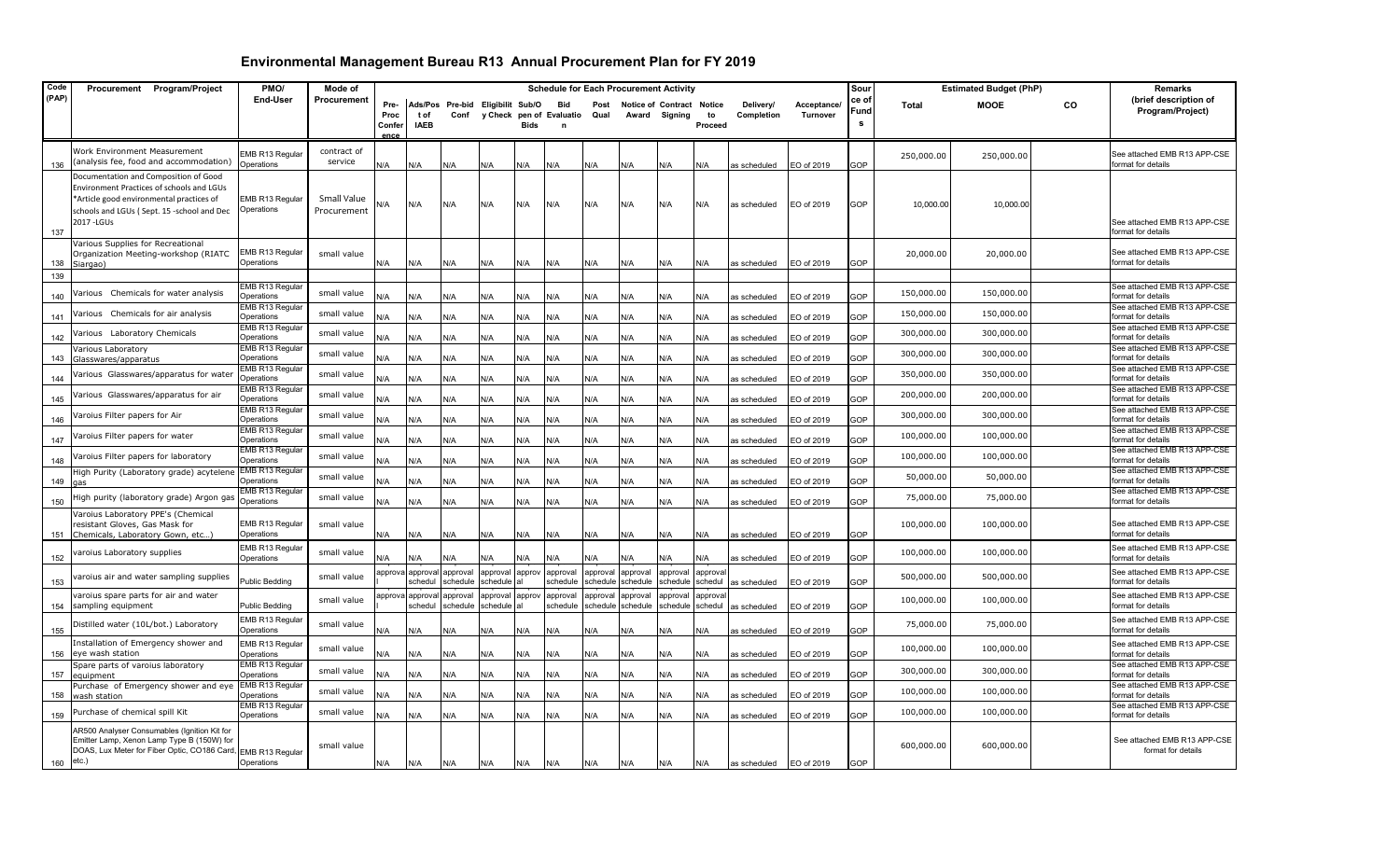| Code  | Procurement Program/Project                                                                                                                                                                                                                                                                                                                          | PMO/                          | Mode of             |                                |                     |      |                                  |             | <b>Schedule for Each Procurement Activity</b> |              |     |                                            |               |                         |                         | Sour               |              | <b>Estimated Budget (PhP)</b> |    | Remarks                                            |
|-------|------------------------------------------------------------------------------------------------------------------------------------------------------------------------------------------------------------------------------------------------------------------------------------------------------------------------------------------------------|-------------------------------|---------------------|--------------------------------|---------------------|------|----------------------------------|-------------|-----------------------------------------------|--------------|-----|--------------------------------------------|---------------|-------------------------|-------------------------|--------------------|--------------|-------------------------------|----|----------------------------------------------------|
| (PAP) |                                                                                                                                                                                                                                                                                                                                                      | End-User                      | Procurement         | Pre-<br>Proc<br>Confer<br>ence | t of<br><b>IAEB</b> | Conf | Ads/Pos Pre-bid Eligibilit Sub/O | <b>Bids</b> | <b>Bid</b><br>y Check pen of Evaluatio<br>n   | Post<br>Qual |     | Notice of Contract Notice<br>Award Signing | to<br>Proceed | Delivery/<br>Completion | Acceptance/<br>Turnover | ce of<br>Fund<br>s | <b>Total</b> | <b>MOOE</b>                   | CO | (brief description of<br>Program/Project)          |
| 161   | CO 48i Analyser Consumables (Sample filter<br>elements, Catalyzer pipe filled, Filter, O-ring,<br>Filter packing FOM, Zero Scrubber, SV Unit,<br>Diaphragm, CO Scrubber, Silica Gel 1000,<br>gms, Vacuum pump for CO Analyser, Pump<br>Rebuild Kit, etc.)                                                                                            | EMB R13 Regular<br>Operations | small value         | N/A                            | N/A                 | N/A  | N/A                              | N/A         | N/A                                           | N/A          | N/A | N/A                                        | N/A           | as scheduled            | EO of 2019              | GOP                | 500,000.00   | 500,000.00                    |    | See attached EMB R13 APP-CSE<br>format for details |
| 162   | TEOM 1405-D Analyser Consumables (2<br>boxes of 20 TEOM filters, 4 bypass flow large<br>in-line filter elements, 2 boxes of 25 47mm<br>TX40 filters, 2 TEOM flow small in-line filter<br>elements, Vacuum pump for TEOM 1405,<br>Pump Rebuild Kit for Pump, 5 filter Mass Cal.<br>Verification Kit, Bypass Flow Sensor, Flow<br>Control Board, etc.) | EMB R13 Regular<br>Operations | small value         | N/A                            | N/A                 | N/A  | N/A                              | N/A         | N/A                                           | N/A          | N/A | N/A                                        | N/A           | as scheduled            | EO of 2019              | GOP                | 900,000.00   | 900,000.00                    |    | See attached EMB R13 APP-CSE<br>format for details |
| 163   | Glass Filter Tape for PM10, Glass Fiber Filter<br>Tape for PM2.5, Vacuum Pump, Carbon Vane,                                                                                                                                                                                                                                                          | EMB R13 Regular<br>Operations | small value         | N/A                            | N/A                 | N/A  | N/A                              | N/A         | N/A                                           | N/A          | N/A | N/A                                        | N/A           | as scheduled            | EO of 2019              | GOP                | 700,000.00   | 700,000.00                    |    | See attached EMB R13 APP-CSE<br>format for details |
| 164   | Fuel, Oil and Lubricants Expenses                                                                                                                                                                                                                                                                                                                    | EMB R13 Regular<br>Operations | small value         | ۷/A                            | N/A                 | ۷/A  | N/A                              | N/A         | N/A                                           | N/A          | N/A | N/A                                        | N/A           | as scheduled            | O of 2019               | GOP                | 980,000.00   | 980,000.00                    |    | See attached EMB R13 APP-CSE<br>format for details |
| 165   | Landline                                                                                                                                                                                                                                                                                                                                             | EMB R13 Regula<br>Operations  | small value         | N/A                            | N/A                 | N/A  | N/A                              | N/A         | N/A                                           | N/A          | N/A | N/A                                        | N/A           | as scheduled            | O of 2019               | GOP                | 25,000.00    | 25,000.00                     |    | See attached EMB R13 APP-CSE<br>format for details |
|       | Purchase of PPE's for Hazwaste<br>(sweatshirt, tshirt, cap, shoes, pants,<br>166 Nitrile Gloves, solvent mask)                                                                                                                                                                                                                                       | EMB R13 Regular<br>Operations | small value         | N/A                            | N/A                 | N/A  | N/A                              | N/A         | N/A                                           | N/A          | N/A | N/A                                        | N/A           | as scheduled            | O of 2019               | GOP                | 100,000.00   | 100,000.00                    |    | See attached EMB R13 APP-CSE<br>format for details |
|       | PPE's for Stack Sampling (Pants, Jacket,<br>Glove, Hard Hats, Mask, Safety Goggles,<br>Caps, Safety Shoes, Handheld tow way<br>167 radios)                                                                                                                                                                                                           | EMB R13 Regular<br>Operations | small value         | N/A                            | N/A                 | N/A  | N/A                              | N/A         | N/A                                           | N/A          | N/A | N/A                                        | N/A           | as scheduled            | EO of 2019              | GOP                | 250,000.00   | 250,000.00                    |    | See attached EMB R13 APP-CSE<br>format for details |
| 168   | purchase of ASBU Uniform and PPE's                                                                                                                                                                                                                                                                                                                   | EMB R13 Regular<br>Operations | small value         | N/A                            | N/A                 | N/A  | N/A                              | N/A         | N/A                                           | N/A          | N/A | N/A                                        | N/A           | as scheduled            | EO of 2019              | GOP                | 60,000.00    | 60,000.00                     |    | See attached EMB R13 APP-CSE<br>format for details |
| 169   | Refill of fire extinguisher                                                                                                                                                                                                                                                                                                                          | EMB R13 Regular<br>Operations | small value         | N/A                            | N/A                 | N/A  | N/A                              | N/A         | N/A                                           | N/A          | N/A | N/A                                        | N/A           | as scheduled            | O of 2019               | GOP                | 200,000.00   | 200,000.00                    |    | See attached EMB R13 APP-CSE<br>format for details |
| 170   | Purchase of fire hose                                                                                                                                                                                                                                                                                                                                | EMB R13 Regular<br>Operations | small value         | N/A                            | N/A                 | N/A  | N/A                              | N/A         | N/A                                           | N/A          | N/A | N/A                                        | N/A           | as scheduled            | EO of 2019              | GOP                | 100,000.00   | 100,000.00                    |    | See attached EMB R13 APP-CSE<br>format for details |
| 171   | Purchase of fire alarm                                                                                                                                                                                                                                                                                                                               | EMB R13 Regular<br>Operations | small value         | N/A                            | N/A                 | N/A  | N/A                              | N/A         | N/A                                           | N/A          | N/A | N/A                                        | N/A           | as scheduled            | EO of 2019              | GOP                | 15,000.00    | 15,000.00                     |    | See attached EMB R13 APP-CSE<br>format for details |
| 172   | 2x1x1AC Label Sticker Polyester 1.5<br>Core/ 1, 000 Pcs/RI barcode printer<br>model: GC-420T                                                                                                                                                                                                                                                         | EMB R13 Regular<br>Operations | Small Value         | N/A                            | N/A                 | N/A  | N/A                              | N/A         | N/A                                           | N/A          | N/A | N/A                                        | N/A           | as scheduled            | EO of 2019              | GOP                | 15,000.00    | 15,000.00                     |    | See attached EMB R13 APP-CSE<br>format for details |
| 173   | 60mmx75m ®- Resin Ribbon for<br>barcode printer model: GC-420T                                                                                                                                                                                                                                                                                       | EMB R13 Regular<br>Operations | Small Value         | N/A                            | N/A                 | N/A  | N/A                              | N/A         | N/A                                           | N/A          | N/A | N/A                                        | N/A           | as scheduled            | O of 2019               | GOP                | 20,000.00    | 20,000.00                     |    | See attached EMB R13 APP-CSE<br>format for details |
| 174   | Nater Expenses                                                                                                                                                                                                                                                                                                                                       | EMB R13 Regular<br>Operations | Agency to<br>Agency | N/A                            | N/A                 | N/A  | N/A                              | N/A         | N/A                                           | N/A          | N/A | N/A                                        | N/A           | as scheduled            | O of 2019               | <b>GOP</b>         | 30,000.00    | 30,000.00                     |    | See attached EMB R13 APP-CSE<br>format for details |
| 175   | Purified Drinking Water                                                                                                                                                                                                                                                                                                                              | EMB R13 Regular<br>Operations | small value         | N/A                            | N/A                 | N/A  | N/A                              | N/A         | N/A                                           | N/A          | N/A | N/A                                        | N/A           | as scheduled            | O of 2019               | GOP                | 28,000.00    | 28,000.00                     |    | See attached EMB R13 APP-CSE<br>format for details |
| 176   | lectric for EMB OFFICE AND HOSTEL                                                                                                                                                                                                                                                                                                                    | EMB R13 Regular<br>Operations | Agency to<br>Agency | N/A                            | N/A                 | N/A  | N/A                              | N/A         | N/A                                           | N/A          | N/A | N/A                                        | N/A           | as scheduled            | EO of 2019              | GOP                | 900,000.00   | 900,000.00                    |    | See attached EMB R13 APP-CSE<br>format for details |
| 177   | Electric bills for AQMN                                                                                                                                                                                                                                                                                                                              | EMB R13 Regular<br>Operations | Agency to<br>Agency | N/A                            | N/A                 | N/A  | N/A                              | N/A         | N/A                                           | N/A          | N/A | N/A                                        | N/A           | as scheduled            | O of 2019               | <b>GOP</b>         | 70,000.00    | 70,000.00                     |    | See attached EMB R13 APP-CSE<br>format for details |
| 178   | Postage and Courier Services                                                                                                                                                                                                                                                                                                                         | EMB R13 Regular<br>Operations | Agency to<br>Agency | N/A                            | N/A                 | N/A  | N/A                              | N/A         | N/A                                           | N/A          | N/A | N/A                                        | N/A           | as scheduled            | EO of 2019              | GOP                | 125,000.00   | 115,000.00                    |    | See attached EMB R13 APP-CSE<br>format for details |
| 179   | Special Courrier of EMB Officcial<br>Documents                                                                                                                                                                                                                                                                                                       | EMB R13 Regular<br>Operations | small value         | <b>J/A</b>                     | N/A                 | N/A  | N/A                              | N/A         | N/A                                           | N/A          | N/A | N/A                                        | N/A           | as scheduled            | O of 2019               | GOP                | 125,000.00   | 10,000.00                     |    | See attached EMB R13 APP-CSE<br>format for details |
| 180   | Load for Pocket Wifi                                                                                                                                                                                                                                                                                                                                 | EMB R13 Regular<br>Operations | small value         | N/A                            | N/A                 | N/A  | N/A                              | N/A         | N/A                                           | N/A          | N/A | N/A                                        | N/A           | as scheduled            | EO of 2019              | GOP                | 21,600.00    | 21,600.00                     |    | See attached EMB R13 APP-CSE<br>format for details |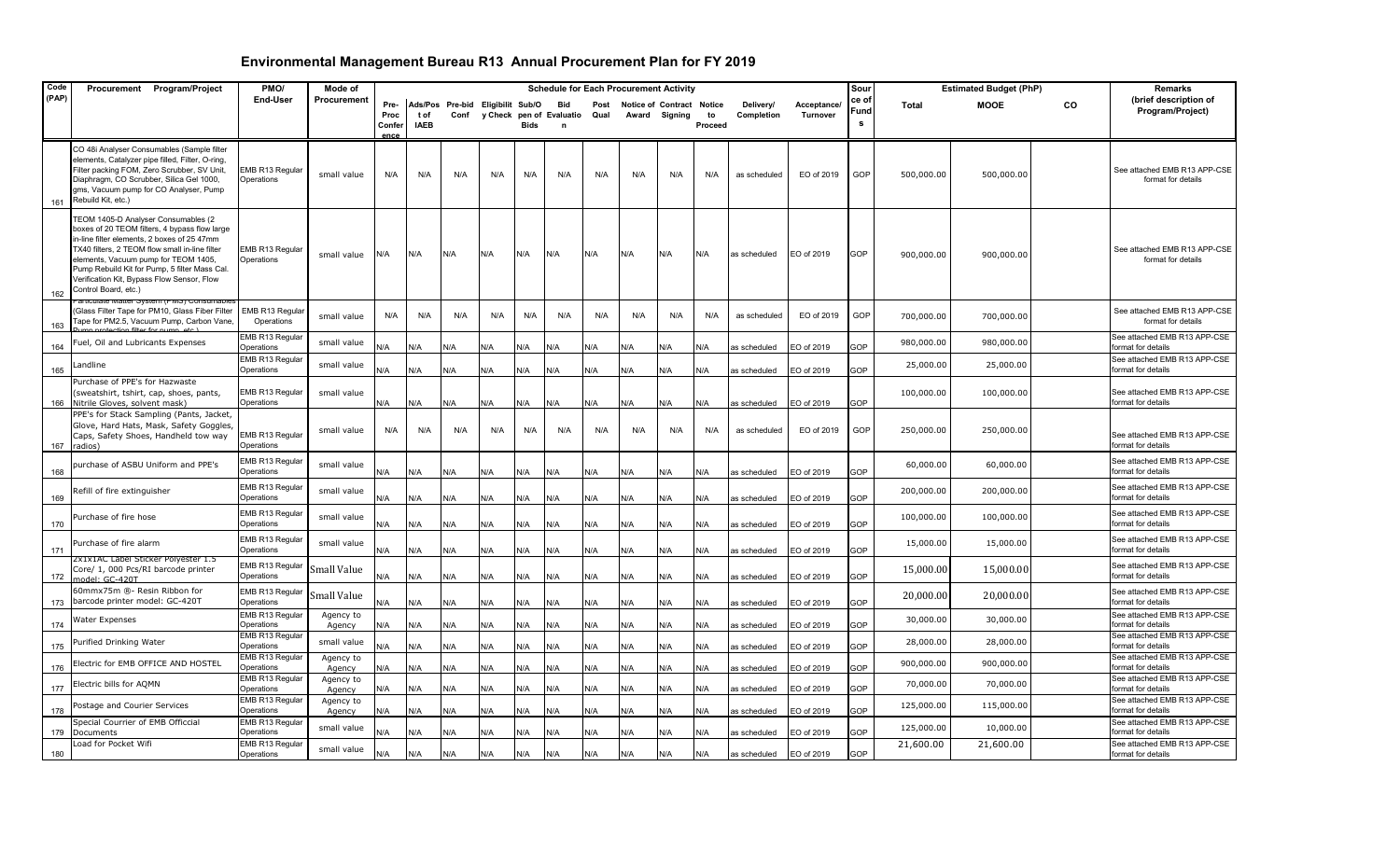| Code  | Procurement Program/Project                                                               | PMO/                          | Mode of                        |                |                     |                                  |     |             | <b>Schedule for Each Procurement Activity</b> |      |                           |               |               |              |                 | Sour       |              | <b>Estimated Budget (PhP)</b> |    | Remarks                                            |
|-------|-------------------------------------------------------------------------------------------|-------------------------------|--------------------------------|----------------|---------------------|----------------------------------|-----|-------------|-----------------------------------------------|------|---------------------------|---------------|---------------|--------------|-----------------|------------|--------------|-------------------------------|----|----------------------------------------------------|
| (PAP) |                                                                                           | End-User                      | Procurement                    | Pre-           |                     | Ads/Pos Pre-bid Eligibilit Sub/O |     |             | Bid                                           | Post | Notice of Contract Notice |               |               | Delivery/    | Acceptance/     | ce of      | <b>Total</b> | <b>MOOE</b>                   | CO | (brief description of                              |
|       |                                                                                           |                               |                                | Proc           | t of<br><b>IAEB</b> | Conf                             |     | <b>Bids</b> | y Check pen of Evaluatio                      | Qual |                           | Award Signing | to<br>Proceed | Completion   | <b>Turnover</b> | Fund       |              |                               |    | Program/Project)                                   |
|       |                                                                                           |                               |                                | Confer<br>ence |                     |                                  |     |             |                                               |      |                           |               |               |              |                 |            |              |                               |    |                                                    |
| 181   | Load for Mobile                                                                           | EMB R13 Regular<br>Operations | small value                    | N/A            | ۷A                  | N/A                              | N/A | N/A         | N/A                                           | N/A  | N/A                       | N/A           | N/A           | as scheduled | O of 2019       | GOP        | 7,200.00     | 7,200.00                      |    | See attached EMB R13 APP-CSE<br>format for details |
| 182   | Cell Cards                                                                                | EMB R13 Regular<br>Operations | small value                    | N/A            | N/A                 | ۷/A                              | N/A | N/A         | N/A                                           | N/A  | N/A                       | N/A           | N/A           | as scheduled | EO of 2019      | <b>GOP</b> | 60,000.00    | 60,000.00                     |    | See attached EMB R13 APP-CSE<br>format for details |
|       | <b>Internet Subscription</b>                                                              | EMB R13 Regular               | small value                    |                |                     |                                  |     |             |                                               |      |                           |               |               |              |                 |            | 240,000.00   | 240,000.00                    |    | See attached EMB R13 APP-CSE                       |
| 183   | subscription of internet connection<br>(DOAS and PMS station)                             | Operations<br>EMB R13 Regular | small value                    | N/A            | N/A                 | N/A                              | N/A | N/A         | N/A                                           | N/A  | N/A                       | N/A           | N/A           | as scheduled | EO of 2019      | GOP        | 60,000.00    | 60,000.00                     |    | format for details<br>See attached EMB R13 APP-CSE |
| 184   | Cable Connection                                                                          | Operations<br>EMB R13 Regular | small value                    | N/A            | N/A                 | ۷/A                              | N/A | N/A         | N/A                                           | N/A  | <b>N/A</b>                | N/A           | N/A           | is scheduled | EO of 2019      | <b>GOP</b> | 10,000.00    | 10,000.00                     |    | format for details<br>See attached EMB R13 APP-CSE |
| 185   | Awarding of Best Estero                                                                   | Operations<br>EMB R13 Regular | small value                    | <b>A</b>       | N/A                 | N/A                              | N/A | N/A         | N/A                                           | N/A  | N/A                       | N/A           | N/A           | as scheduled | EO of 2019      | <b>GOP</b> | 100,000.00   | 100,000.00                    |    | ormat for details<br>See attached EMB R13 APP-CSE  |
| 186   | niring of band, prizes, token, food,                                                      | Operations<br>EMB R13 Regular | small value                    | <b>N/A</b>     | <b>V/A</b>          | ۷/A                              | N/A | N/A         | N/A                                           | N/A  | ۷/A                       | N/A           | N/A           | is scheduled | EO of 2019      | <b>GOP</b> | 100,000.00   | 100,000.00                    |    | format for details<br>See attached EMB R13 APP-CSE |
| 187   | supplies, streamer                                                                        | Operations                    |                                | N/A            | N/A                 | N/A                              | N/A | N/A         | N/A                                           | N/A  | N/A                       | N/A           | N/A           | s scheduled  | EO of 2019      | <b>GOP</b> |              |                               |    | ormat for details                                  |
| 188   | Regional Awarding for Search for<br>Sustainable and Eco Friendly School                   | EMB R13 Regular<br>Operations | Small Value                    | N/A            | N/A                 | N/A                              | N/A | N/A         | N/A                                           | N/A  | <b>N/A</b>                | N/A           | N/A           | s scheduled  | EO of 2019      | 3OP        | 75,000.00    | 75,000.00                     |    | See attached EMB R13 APP-CSE<br>format for details |
|       |                                                                                           | EMB R13 Regular               | Procurement<br>Small Value     |                |                     |                                  |     |             |                                               |      |                           |               |               |              |                 |            |              |                               |    | See attached EMB R13 APP-CSE                       |
| 189   | Plaque                                                                                    | Operations                    | Procurement                    | N/A            | N/A                 | N/A                              | N/A | N/A         | N/A                                           | N/A  | N/A                       | N/A           | N/A           | as scheduled | O of 2019       | GOP        | 30,000.00    | 30,000.00                     |    | format for details                                 |
| 190   | Tumbler for EEIS (50 pcs)                                                                 | EMB R13 Regular<br>Operations | Small Value<br>Procurement     | N/A            | N/A                 | <b>N/A</b>                       | N/A | N/A         | N/A                                           | N/A  | N/A                       | N/A           | N/A           | is scheduled | EO of 2019      | <b>GOP</b> | 7,500.00     | 7,500.00                      |    | See attached EMB R13 APP-CSE<br>format for details |
| 191   | Magic Mug (50 pcs)                                                                        | EMB R13 Regular<br>Operations | Small Value<br>Procurement     | N/A            | N/A                 | N/A                              | N/A | N/A         | N/A                                           | N/A  | N/A                       | N/A           | N/A           | as scheduled | EO of 2019      | GOP        | 7,500.00     | 7,500.00                      |    | See attached EMB R13 APP-CSE<br>format for details |
| 192   | Umbrella (50 pcs)                                                                         | EMB R13 Regular<br>Operations | Small Value<br>Procurement N/A |                | N/A                 | <b>N/A</b>                       | N/A | N/A         | N/A                                           | N/A  | <b>N/A</b>                | N/A           | N/A           | as scheduled | EO of 2019      | <b>GOP</b> | 7,500.00     | 7,500.00                      |    | See attached EMB R13 APP-CSE<br>format for details |
| 193   | Security Services                                                                         | EMB R13 Regular<br>Operations | small value                    | N/A            | N/A                 | <b>N/A</b>                       | N/A | N/A         | N/A                                           | N/A  | N/A                       | N/A           | N/A           | as scheduled | EO of 2019      | GOP        | 550,000.00   | 550,000.00                    |    | See attached EMB R13 APP-CSE<br>format for details |
| 194   | HIRING OF MAN POWER , FAD STAFF,<br>CPD STAFF, EMED STAFF, PISMU STAFF<br>40 PAX)         | EMB R13 Regular<br>Operations | Public Bidding                 | N/A            | N/A                 | N/A                              | N/A | N/A         | N/A                                           | N/A  | N/A                       | N/A           | N/A           | as scheduled | EO of 2019      | GOP        | 6,804,000.00 | 6,804,000.00                  |    | See attached EMB R13 APP-CSE<br>format for details |
| 195   | liring of ENMO's                                                                          | EMB R13 Regular<br>Operations | Public Bidding                 | ۷/A            | ۷A                  | ۷/A                              | N/A | N/A         | N/A                                           | ۷/A  | ۷/A                       | N/A           | N/A           | as scheduled | EO of 2019      | GOP        | 4,320,000.00 | 4,320,000.00                  |    | See attached EMB R13 APP-CSE<br>format for details |
| 196   | liring of NEP Monitoring Staff                                                            | EMB R13 Regular<br>Operations | contract of<br>service         | N/A            | N/A                 | N/A                              | N/A | N/A         | N/A                                           | N/A  | N/A                       | N/A           | N/A           | as scheduled | EO of 2019      | GOP        | 360,000.00   | 360,000.00                    |    | See attached EMB R13 APP-CSE<br>format for details |
| 197   | Hiring of Technical Staff, Sampling Aide,<br>Laboratory Aide, Eng'g Aide, Lab.<br>Analyst | EMB R13 Regular<br>Operations | Public Bidding                 | N/A            | N/A                 | N/A                              | N/A | N/A         | N/A                                           | N/A  | N/A                       | N/A           | N/A           | as scheduled | EO of 2019      | GOP        | 3,000,000.00 | 3,000,000.00                  |    | See attached EMB R13 APP-CSE<br>format for details |
| 198   | niring of technical editor, mentor and                                                    | EMB R13 Regular<br>Operations | contract of<br>service         | N/A            | N/A                 | N/A                              | N/A | N/A         | N/A                                           | N/A  | N/A                       | N/A           | N/A           | as scheduled | EO of 2019      | GOP        | 50,000.00    | 50,000.00                     |    | See attached EMB R13 APP-CSE<br>format for details |
| 199   | niring of consultant                                                                      | EMB R13 Regular<br>Operations | contract of<br>service         | N/A            | N/A                 | N/A                              | N/A | N/A         | N/A                                           | N/A  | N/A                       | N/A           | N/A           | as scheduled | EO of 2019      | GOP        | 500,000.00   | 500,000.00                    |    | See attached EMB R13 APP-CSE<br>format for details |
| 200   | iring of consultant for ISO 17025                                                         | EMB R13 Regular<br>Operations | contract of<br>service         | N/A            | N/A                 | <b>N/A</b>                       | N/A | N/A         | N/A                                           | N/A  | N/A                       | N/A           | N/A           | as scheduled | EO of 2019      | GOP        | 250,000.00   | 250,000.00                    |    | See attached EMB R13 APP-CSE<br>format for details |
| 201   | hiring of GIS operator                                                                    | EMB R13 Regular<br>Operations | contract of<br>service         | N/A            | N/A                 | N/A                              | N/A | N/A         | N/A                                           | N/A  | N/A                       | N/A           | N/A           | as scheduled | EO of 2019      | GOP        | 300,000.00   | 300,000.00                    |    | See attached EMB R13 APP-CSE<br>format for details |
| 202   | Fransportation for TRWQMA capacity<br>building                                            | EMB R13 Regular<br>Operations | small value                    | N/A            | N/A                 | ۷/A                              | N/A | N/A         | N/A                                           | N/A  | N/A                       | N/A           | N/A           | as scheduled | O of 2019       | GOP        | 76,000.00    | 76,000.00                     |    | See attached EMB R13 APP-CSE<br>format for details |
| 203   | Fransportation for Airshed GB Capacity<br>building                                        | EMB R13 Regular<br>Operations | small value                    | N/A            | N/A                 | N/A                              | N/A | N/A         | N/A                                           | N/A  | N/A                       | N/A           | N/A           | as scheduled | EO of 2019      | GOP        | 105,000.00   | 105,000.00                    |    | See attached EMB R13 APP-CSE<br>format for details |
| 204   | transportation for the in-house training<br>of REC focal persons                          |                               | small value                    |                |                     |                                  |     |             |                                               |      |                           |               |               |              | EO of 2019      |            | 50,000.00    | 50,000.00                     |    | See attached EMB R13 APP-CSE<br>format for details |
| 205   | Fransportation, honorarium for public<br>hearing of non-compliant LGU's                   | EMB R13 Regular<br>Operations | small value                    | N/A            | N/A                 | N/A                              | N/A | N/A         | N/A                                           | N/A  | N/A                       | N/A           | N/A           | as scheduled | EO of 2019      | GOP        | 50,000.00    | 50,000.00                     |    | See attached EMB R13 APP-CSE<br>format for details |
| 206   | Transportation for Resources Persons                                                      | EMB R13 Regular<br>Operations |                                | N/A            | N/A                 | N/A                              | N/A | N/A         | N/A                                           | N/A  | N/A                       | N/A           | N/A           | as scheduled | EO of 2019      | GOP        | 80,000.00    | 80,000.00                     |    | See attached EMB R13 APP-CSE<br>format for details |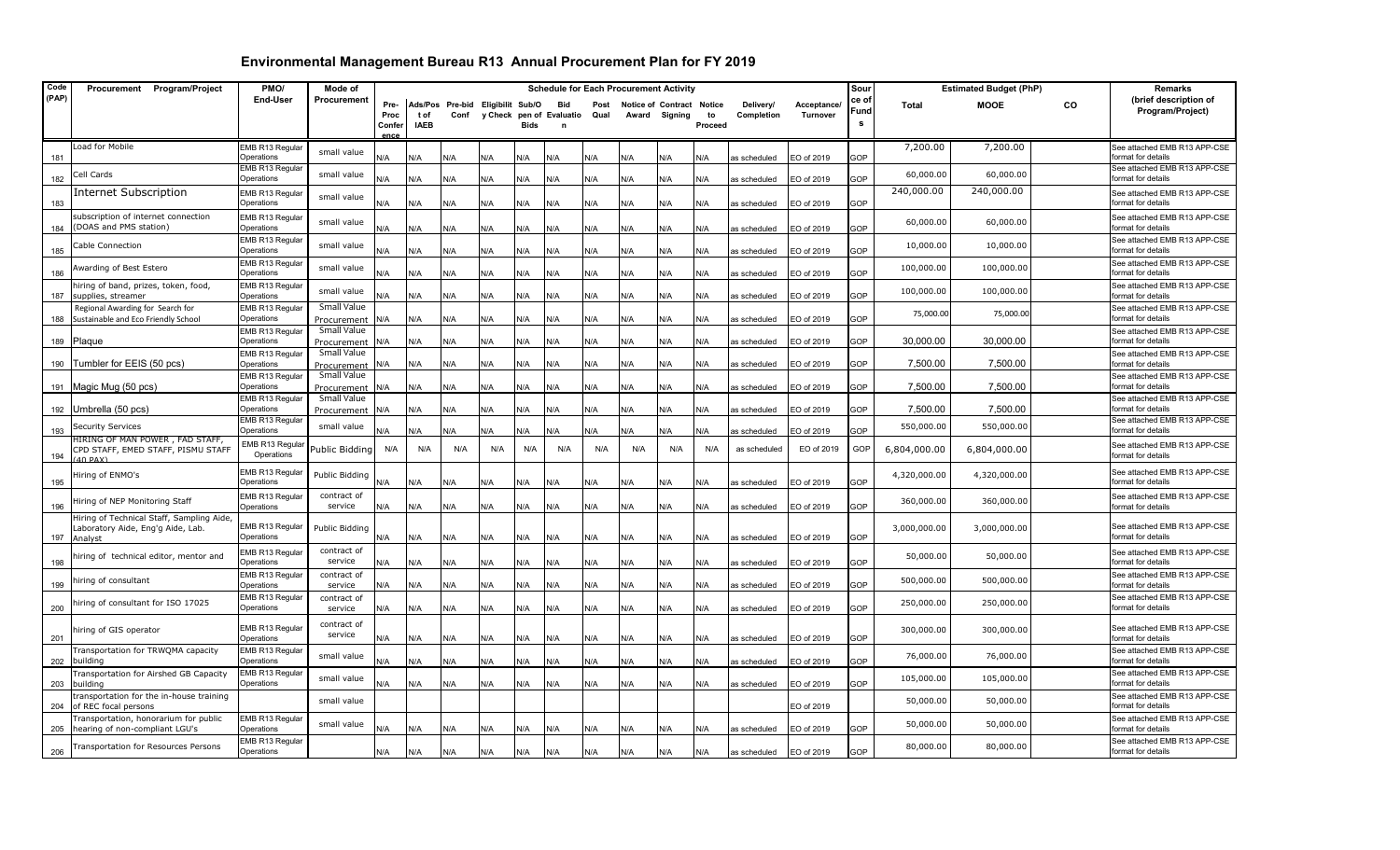| Code       | Procurement Program/Project                                                                                     | PMO/                          | Mode of                    |                               |                     |                                          |            |             |                                             |              | <b>Schedule for Each Procurement Activity</b> |               |               |                              |                          | Sour              |              | <b>Estimated Budget (PhP)</b> |           | Remarks                                            |
|------------|-----------------------------------------------------------------------------------------------------------------|-------------------------------|----------------------------|-------------------------------|---------------------|------------------------------------------|------------|-------------|---------------------------------------------|--------------|-----------------------------------------------|---------------|---------------|------------------------------|--------------------------|-------------------|--------------|-------------------------------|-----------|----------------------------------------------------|
| (PAP)      |                                                                                                                 | <b>End-User</b>               | Procurement                | Pre-<br>Proc<br>Confer<br>enc | t of<br><b>IAEB</b> | Ads/Pos Pre-bid Eligibilit Sub/O<br>Conf |            | <b>Bids</b> | <b>Bid</b><br>y Check pen of Evaluatio<br>n | Post<br>Qual | Notice of Contract Notice                     | Award Signing | to<br>Proceed | Delivery/<br>Completion      | Acceptance/<br>Turnover  | ce o<br>Fund<br>s | Total        | <b>MOOE</b>                   | <b>CO</b> | (brief description of<br>Program/Project)          |
|            | urchase of round trip tickets it                                                                                | EMB R13 Regular               |                            |                               |                     |                                          |            |             |                                             |              |                                               |               |               |                              |                          |                   | 100,000.00   | 100,000.00                    |           | See attached EMB R13 APP-CSE                       |
| 207        | seminar outside caraga regions                                                                                  | Operations                    | small value                | N/A                           | N/A                 | N/A                                      | N/A        | N/A         | N/A                                         | N/A          | N/A                                           | N/A           | N/A           | as scheduled                 | EO of 2019               | GOP               |              |                               |           | format for details                                 |
| 208        | Medical Issurance for the Laboratory<br>Personnel                                                               | EMB R13 Regular<br>Operations | small value                | N/A                           | N/A                 | N/A                                      | N/A        | N/A         | N/A                                         | N/A          | N/A                                           | N/A           | N/A           | as scheduled                 | EO of 2019               | GOP               | 84,000.00    | 84,000.00                     |           | See attached EMB R13 APP-CSE<br>format for details |
| 209        | lational Clean up Month (Sept. 17,2017)                                                                         | EMB R13 Regular<br>Operations | Small Value<br>Procurement | N/A                           | N/A                 | N/A                                      | N/A        | N/A         | N/A                                         | N/A          | N/A                                           | N/A           | N/A           | as scheduled                 | EO of 2019               | GOP               | 20,000.00    | 20,000.00                     |           | See attached EMB R13 APP-CSE<br>format for details |
| 210        | Vorld Water Day (March 22)                                                                                      | EMB R13 Regular<br>Operations | Small Value<br>Procurement | N/A                           | N/A                 | N/A                                      | N/A        | N/A         | N/A                                         | N/A          | N/A                                           | N/A           | N/A           | as scheduled                 | EO of 2019               | <b>GOP</b>        | 30,000.00    | 30,000.00                     |           | See attached EMB R13 APP-CSE<br>format for details |
| 211        | arth Day (April 23)                                                                                             | EMB R13 Regular<br>Operations | Small Value<br>Procurement | N/A                           | N/A                 | N/A                                      | N/A        | N/A         | N/A                                         | N/A          | N/A                                           | N/A           | N/A           | as scheduled                 | EO of 2019               | GOP               | 50,000.00    | 50,000.00                     |           | See attached EMB R13 APP-CSE<br>format for details |
|            | Environment Month                                                                                               | EMB R13 Regular               | Small Value                |                               |                     |                                          |            |             |                                             |              |                                               |               |               |                              |                          |                   | 120,000.00   | 120,000.00                    |           | See attached EMB R13 APP-CSE                       |
| 212        | 1. Oratorical Competition among students                                                                        | Operations                    | Procurement                | N/A                           | N/A                 | N/A                                      | N/A        | N/A         | N/A                                         | N/A          | N/A                                           | N/A           | N/A           | as scheduled                 | EO of 2019               | GOP               |              |                               |           | format for details                                 |
|            | nternational Lead Poisoning Prevention                                                                          | EMB R13 Regular               | Small Value                |                               |                     |                                          |            |             |                                             |              |                                               |               |               |                              |                          |                   | 20,000.00    | 20,000.00                     |           | See attached EMB R13 APP-CSE                       |
| 213        | Week (October 21--29)                                                                                           | Operations<br>EMB R13 Regular | Procurement<br>Small Value | N/A                           | N/A                 | N/A                                      | N/A        | N/A         | N/A                                         | N/A          | N/A                                           | N/A           | N/A           | is scheduled                 | EO of 2019               | <b>GOP</b>        |              |                               |           | format for details<br>See attached EMB R13 APP-CSE |
| 214        | Conduct of Green Film Festival                                                                                  | Operations                    | Procurement                | N/A                           | N/A                 | N/A                                      | N/A        | N/A         | N/A                                         | N/A          | N/A                                           | N/A           | N/A           | as scheduled                 | EO of 2019               | GOP               | 57,000.00    | 57,000.00                     |           | format for details                                 |
| 215        | lazwaste Transporter and treater                                                                                | EMB R13 Regular<br>Operations | contract of<br>service     | N/A                           | N/A                 | N/A                                      | N/A        | N/A         | N/A                                         | N/A          | N/A                                           | N/A           | N/A           | as scheduled                 | EO of 2019               | GOP               | 25,000.00    | 25,000.00                     |           | See attached EMB R13 APP-CSE<br>format for details |
| 216        | VQMA Land Marks Installation                                                                                    | EMB R13 Regular<br>Operations | small value                | ۷/A                           | N/A                 | N/A                                      | N/A        | N/A         | N/A                                         | N/A          | N/A                                           | N/A           | N/A           | as scheduled                 | EO of 2019               | GOP               | 500,000.00   | 500,000.00                    |           | See attached EMB R13 APP-CSE<br>format for details |
| 217        | Purchase of round trip tickets for<br>seminar outside caraga regions<br>Hazawate/Chemicals)                     | EMB R13 Regular<br>Operations | small value                | N/A                           | N/A                 | N/A                                      | N/A        | N/A         | N/A                                         | N/A          | N/A                                           | N/A           | N/A           | as scheduled                 | EO of 2019               | GOP               | 160,000.00   | 160,000.00                    |           | See attached EMB R13 APP-CSE<br>format for details |
|            |                                                                                                                 | EMB R13 Regular               | Small Value                |                               |                     |                                          |            |             |                                             |              |                                               |               |               |                              |                          |                   |              |                               |           | See attached EMB R13 APP-CSE                       |
| 218        | <b>Extention Wire</b>                                                                                           | Operations                    | Procurement                | N/A                           | N/A                 | N/A                                      | N/A        | N/A         | N/A                                         | N/A          | N/A                                           | N/A           | N/A           | as scheduled                 | EO of 2019               | GOP               | 500.00       | 500.00                        |           | format for details                                 |
|            | Construction/Installation of Roll-up steel<br>219 door at Chemical Storage Room                                 | EMB R13 Regular<br>Operations | small value                | N/A                           | N/A                 | N/A                                      | N/A        | N/A         | N/A                                         | N/A          | N/A                                           | N/A           | N/A           | as scheduled                 | EO of 2019               | GOP               | 100,000.00   | 100,000.00                    |           | See attached EMB R13 APP-CSE<br>format for details |
| 220        | Construction of Equipment Tables                                                                                | EMB R13 Regular<br>Operations | small value                | ۷A                            | N/A                 | N/A                                      | N/A        | N/A         | N/A                                         | N/A          | N/A                                           | N/A           | N/A           | as scheduled                 | EO of 2019               | GOP               | 50,000.00    | 50,000.00                     |           | See attached EMB R13 APP-CSE<br>format for details |
| 221        | Fabrication and installation of Canopy<br>hoor                                                                  | EMB R13 Regular<br>Operations | small value                | N/A                           | N/A                 | N/A                                      | N/A        | N/A         | N/A                                         | N/A          | N/A                                           | N/A           | N/A           | as scheduled                 | EO of 2019               | <b>GOP</b>        | 150,000.00   | 150,000.00                    |           | See attached EMB R13 APP-CSE<br>format for details |
| 222        | construction of laboratory CR and Septic<br>Tank                                                                | EMB R13 Regular<br>Operations | small value                | <b>J/A</b>                    | N/A                 | N/A                                      | N/A        | N/A         | N/A                                         | N/A          | N/A                                           | N/A           | N/A           | as scheduled                 | EO of 2019               | <b>GOP</b>        | 100,000.00   | 100,000.00                    |           | See attached EMB R13 APP-CSE<br>format for details |
| 223        | construction of instrument room at<br>ohychem laboratory                                                        | EMB R13 Regular<br>Operations | small value                | N/A                           | N/A                 | N/A                                      | N/A        | N/A         | N/A                                         | N/A          | N/A                                           | N/A           | N/A           | as scheduled                 | EO of 2019               | GOP               | 150,000.00   | 150,000.00                    |           | See attached EMB R13 APP-CSE<br>format for details |
| 224        | abrication and installation of<br>wastewater aerator                                                            | EMB R13 Regular<br>Operations | small value                | N/A                           | N/A                 | N/A                                      | N/A        | N/A         | N/A                                         | N/A          | N/A                                           | N/A           | N/A           | as scheduled                 | EO of 2019               | GOP               | 20,000.00    | 20,000.00                     |           | See attached EMB R13 APP-CSE<br>format for details |
|            | abrication and installation of Canopy<br>boot                                                                   | EMB R13 Regular<br>Operations | Bidding                    | N/A                           | N/A                 |                                          |            | N/A         |                                             | N/A          |                                               | N/A           | N/A           |                              | EO of 2019               | GOP               | 1,500,000.00 | 1,500,000.00                  |           | See attached EMB R13 APP-CSE<br>format for details |
| 225<br>226 | Repair of Laboratory Roofing                                                                                    | EMB R13 Regular<br>Operations | small value                | N/A                           | N/A                 | N/A<br>N/A                               | N/A        | N/A         | N/A<br>N/A                                  | N/A          | N/A<br>N/A                                    | N/A           | N/A           | as scheduled                 | EO of 2019               | <b>GOP</b>        | 100,000.00   | 100,000.00                    |           | See attached EMB R13 APP-CSE<br>format for details |
| 227        | Repair Lab. HAZWASTE Storage Area                                                                               | EMB R13 Regular<br>Operations | small value                |                               |                     |                                          | N/A        |             |                                             |              |                                               |               |               | as scheduled                 |                          | GOP               | 30,000.00    | 30,000.00                     |           | See attached EMB R13 APP-CSE<br>format for details |
| 228        | Repair of Laboratory floor tile                                                                                 | EMB R13 Regular<br>Operations | small value                | N/A<br><b>A</b>               | N/A<br>N/A          | N/A<br>۷/A                               | N/A<br>N/A | N/A<br>N/A  | N/A<br>N/A                                  | N/A<br>N/A   | N/A<br>N/A                                    | N/A<br>N/A    | N/A<br>N/A    | as scheduled<br>as scheduled | EO of 2019<br>EO of 2019 | GOP               | 100,000.00   | 100,000.00                    |           | See attached EMB R13 APP-CSE<br>format for details |
| 229        | Servicing of three aircondition units at<br>air monitoring station and 16<br>airconditioning unit at laboratory | EMB R13 Regular<br>Operations | small value                | N/A                           | N/A                 | N/A                                      | N/A        | N/A         | N/A                                         | N/A          | N/A                                           | N/A           | N/A           | as scheduled                 | EO of 2019               | GOP               | 50,000.00    | 50,000.00                     |           | See attached EMB R13 APP-CSE<br>format for details |
| 230        | <u>Job Order (Installation of timer-relay</u><br>two-(2) aircondition units of DOAS                             | EMB R13 Regular<br>Operations | small value                | ۷A/                           | N/A                 | N/A                                      | N/A        | N/A         | N/A                                         | N/A          | N/A                                           | N/A           | N/A           | as scheduled                 | EO of 2019               | GOP               | 2,500.00     | 2,500.00                      |           | See attached EMB R13 APP-CSE<br>format for details |
| 231        | Repair and Maintenance of<br>Airconditioning                                                                    | EMB R13 Regular<br>Operations | small value                | N/A                           | N/A                 | N/A                                      | N/A        | N/A         | N/A                                         | N/A          | N/A                                           | N/A           | N/A           | as scheduled                 | EO of 2019               | GOP               | 250,000.00   | 250,000.00                    |           | See attached EMB R13 APP-CSE<br>format for details |
| 232        | xed wing drone, and 8 pcs, extra<br>batteries                                                                   | EMB R13 Regular<br>Operations | Public Bidding             | N/A                           | N/A                 | N/A                                      | N/A        | N/A         | N/A                                         | N/A          | N/A                                           | N/A           | N/A           | as scheduled                 | EO of 2019               | GOP               | 1,250,000.00 | 1,250,000.00                  |           | See attached EMB R13 APP-CSE<br>format for details |
| 233        | Purchase of Printer with continous ink                                                                          | EMB R13 Regular<br>Operations | small value                | N/A                           | N/A                 | N/A                                      | N/A        | N/A         | N/A                                         | N/A          | N/A                                           | N/A           | N/A           | as scheduled                 | EO of 2019               | GOP               | 30,000.00    | 30,000.00                     |           | See attached EMB R13 APP-CSE<br>format for details |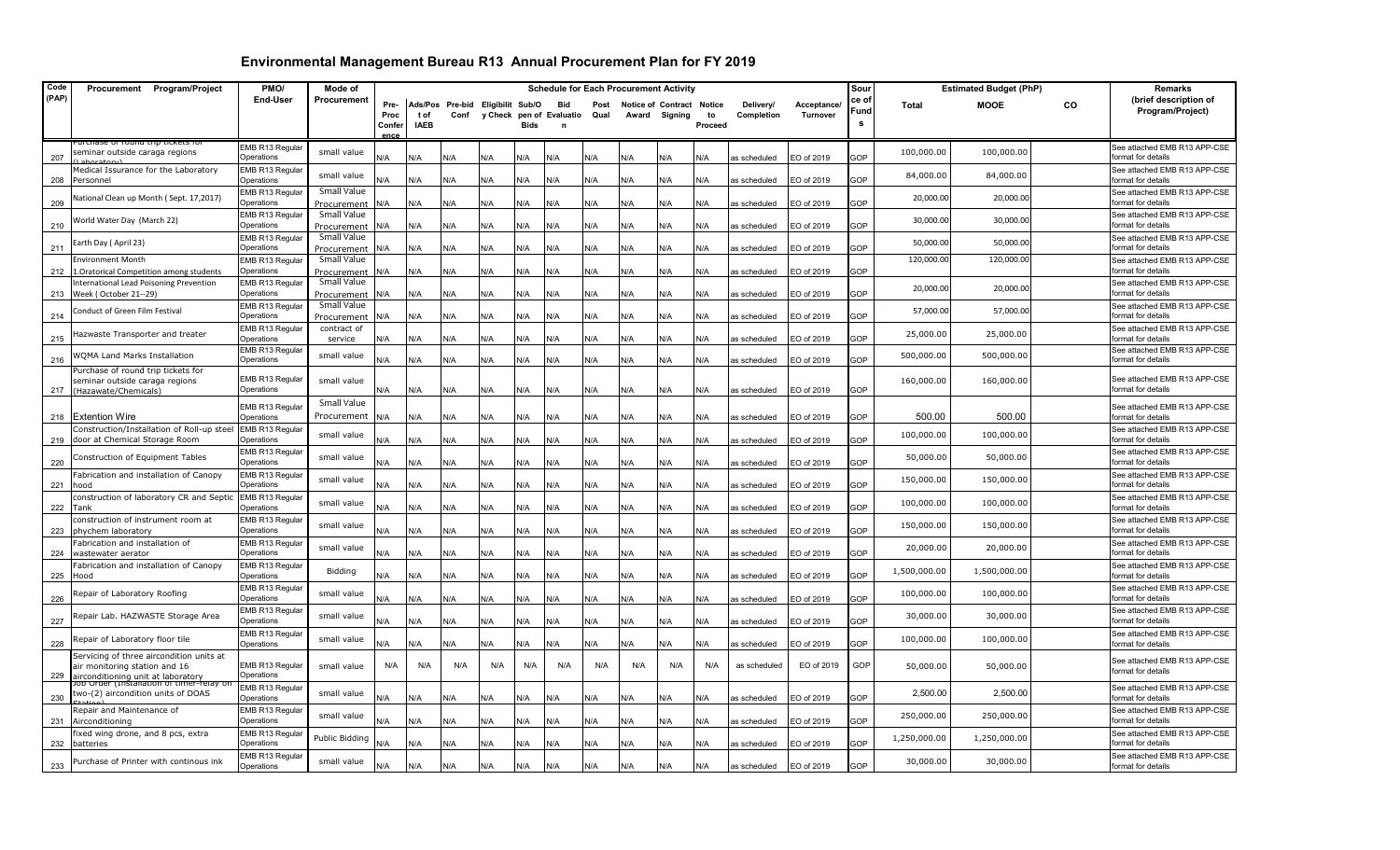| Code  | Procurement Program/Project                                                           | PMO/                                | Mode of             |                       |             |      |                          |             | <b>Schedule for Each Procurement Activity</b> |      |            |                           |            |              |             | Sour       |              | <b>Estimated Budget (PhP)</b> |           | Remarks                                            |
|-------|---------------------------------------------------------------------------------------|-------------------------------------|---------------------|-----------------------|-------------|------|--------------------------|-------------|-----------------------------------------------|------|------------|---------------------------|------------|--------------|-------------|------------|--------------|-------------------------------|-----------|----------------------------------------------------|
| (PAP) |                                                                                       | End-User                            | Procurement         | Pre-                  | Ads/Pos     |      | Pre-bid Eligibilit Sub/O |             | Bid                                           | Post |            | Notice of Contract Notice |            | Delivery/    | Acceptance/ | ce of      | <b>Total</b> | <b>MOOE</b>                   | <b>CO</b> | (brief description of                              |
|       |                                                                                       |                                     |                     | Proc                  | t of        | Conf |                          |             | y Check pen of Evaluatio                      | Qual | Award      | Signing                   | to         | Completion   | Turnover    | Fund<br>s  |              |                               |           | Program/Project)                                   |
|       |                                                                                       |                                     |                     | Confer<br><b>ADC6</b> | <b>IAEB</b> |      |                          | <b>Bids</b> | $\mathbf{r}$                                  |      |            |                           | Proceed    |              |             |            |              |                               |           |                                                    |
| 234   | Purchase of presenter                                                                 | EMB R13 Regular<br>perations        | small value         | N/A                   | N/A         | N/A  | <b>N/A</b>               | N/A         | N/A                                           | N/A  | J/A        | N/A                       | <b>V/A</b> | as scheduled | EO of 2019  | GOP        | 10,000.00    | 10,000.00                     |           | See attached EMB R13 APP-CSE<br>format for details |
| 235   | Purchase of office table, 10 sitters w/<br>chairs                                     | EMB R13 Regular<br>Operations       | small value         | N/A                   | N/A         | N/A  | N/A                      | N/A         | N/A                                           | N/A  | N/A        | N/A                       | N/A        | as scheduled | EO of 2019  | GOP        | 30,000.00    | 30,000.00                     |           | See attached EMB R13 APP-CSE<br>format for details |
| 236   | Purchase of heavy duty combo ring<br>binder                                           | EMB R13 Regular<br>Operations       | small value         | N/A                   | N/A         | N/A  | N/A                      | N/A         | N/A                                           | N/A  | N/A        | N/A                       | N/A        | as scheduled | EO of 2019  | GOP        | 15,000.00    | 15,000.00                     |           | See attached EMB R13 APP-CSE<br>format for details |
| 237   | 0.75 HP window type aircon                                                            | MB R13 Regular<br><b>Operations</b> | small value         | N/A                   | N/A         | N/A  | N/A                      | N/A         | N/A                                           | N/A  | N/A        | N/A                       | N/A        | as scheduled | EO of 2019  | GOP        | 60,000.00    | 60,000.00                     |           | See attached EMB R13 APP-CSE<br>format for details |
| 238   | Purchase of Laptop for Hazwaste Sectior                                               | MB R13 Regular<br>Operations        | small value         | N/A                   | N/A         | N/A  | N/A                      | N/A         | N/A                                           | N/A  | <b>J/A</b> | N/A                       | N/A        | as scheduled | EO of 2019  | GOP        | 50,000.00    | 50,000.00                     |           | See attached EMB R13 APP-CSE<br>format for details |
| 239   | Purchase of lapel mic. Hazwaste Section                                               | MB R13 Regular<br>Operations        | small value         | N/A                   | N/A         | N/A  | N/A                      | N/A         | N/A                                           | N/A  | N/A        | N/A                       | N/A        | as scheduled | EO of 2019  | GOP        | 20,000.00    | 20,000.00                     |           | See attached EMB R13 APP-CSE<br>format for details |
|       | Purchase of Presenter for Hazwaste<br>240 Section                                     | MB R13 Regular<br>)perations        | small value         | N/A                   | N/A         | N/A  | <b>N/A</b>               | N/A         | N/A                                           | N/A  | N/A        | N/A                       | N/A        | as scheduled | EO of 2019  | <b>GOP</b> | 5,000.00     | 5,000.00                      |           | See attached EMB R13 APP-CSE<br>format for details |
| 241   | Hearing Aid                                                                           | EMB R13 Regular<br>Operations       | small value         | N/A                   | N/A         | N/A  | N/A                      | N/A         | N/A                                           | N/A  | N/A        | N/A                       | N/A        | as scheduled | EO of 2019  | GOP        | 25,000.00    | 25,000.00                     |           | See attached EMB R13 APP-CSE<br>format for details |
| 242   | Purchase of water sampling equipment<br>and spare parts                               | MB R13 Regular<br>Operations        | small value         | N/A                   | N/A         | N/A  | N/A                      | N/A         | N/A                                           | N/A  | N/A        | N/A                       | N/A        | as scheduled | EO of 2019  | GOP        | 400,000.00   | 400,000.00                    |           | See attached EMB R13 APP-CSE<br>format for details |
| 243   | Multi-parameter Water Quality Checker<br>(HORIBA)                                     | EMB R13 Regular<br>Operations       | small value         | N/A                   | N/A         | N/A  | N/A                      | N/A         | N/A                                           | N/A  | N/A        | N/A                       | N/A        | as scheduled | EO of 2019  | GOP        | 350,000.00   | 350,000.00                    |           | See attached EMB R13 APP-CSE<br>format for details |
| 244   | Preventive Maintenance and calibration<br>of various Laboratory Equipment             | EMB R13 Regular<br>Operations       | small value         | N/A                   | N/A         | N/A  | N/A                      | N/A         | N/A                                           | N/A  | <b>J/A</b> | N/A                       | N/A        | as scheduled | EO of 2019  | GOP        | 500,000.00   | 500,000.00                    |           | See attached EMB R13 APP-CSE<br>format for details |
| 245   | Repair and Maintenance for various<br>laboratory equuipment                           | MB R13 Regular<br>Operations        | small value         | N/A                   | N/A         | N/A  | N/A                      | N/A         | N/A                                           | N/A  | N/A        | N/A                       | N/A        | as scheduled | EO of 2019  | GOP        | 300,000.00   | 300,000.00                    |           | See attached EMB R13 APP-CSE<br>format for details |
| 246   | calibration of various laboratory<br>glasswares                                       | EMB R13 Regular<br>Operations       | small value         | N/A                   | N/A         | N/A  | N/A                      | N/A         | N/A                                           | N/A  | <b>J/A</b> | N/A                       | N/A        | as scheduled | EO of 2019  | GOP        | 250,000.00   | 250,000.00                    |           | See attached EMB R13 APP-CSE<br>format for details |
|       | Transport and Treatment of Hazardous<br>247 Waste                                     | EMB R13 Regular<br>Operations       | small value         | N/A                   | N/A         | N/A  | <b>A/</b>                | N/A         | N/A                                           | N/A  | <b>N/A</b> | N/A                       | N/A        | as scheduled | EO of 2019  | GOP        | 200,000.00   | 200,000.00                    |           | See attached EMB R13 APP-CSE<br>format for details |
| 248   | Repair of Laboratory furniture and<br>fixtures                                        | Public Bidding                      | small value         | N/A                   | N/A         | N/A  | N/A                      | N/A         | N/A                                           | N/A  | N/A        | N/A                       | N/A        | as scheduled | EO of 2019  | GOP        | 200,000.00   | 200,000.00                    |           | See attached EMB R13 APP-CSE<br>format for details |
| 249   | ke-wiring of laboratory electric wire<br>(including purchase of electrical            | EMB R13 Regular<br>Operations       | small value         | N/A                   | N/A         | N/A  | N/A                      | N/A         | N/A                                           | N/A  | ۷A/        | N/A                       | N/A        | as scheduled | EO of 2019  | GOP        | 50,000.00    | 50,000.00                     |           | See attached EMB R13 APP-CSE<br>format for details |
| 250   | <del>Pratraited Maintenance and calibratic</del><br>of various air sampling Equipment | EMB R13 Regular<br>Operations       | small value         | N/A                   | N/A         | N/A  | N/A                      | N/A         | N/A                                           | N/A  | N/A        | N/A                       | N/A        | as scheduled | EO of 2019  | GOP        | 300,000.00   | 300,000.00                    |           | See attached EMB R13 APP-CSE<br>format for details |
|       | Preventive Maintenance Service<br>including Calibration for DOAS and                  |                                     | small value         |                       |             |      |                          |             |                                               |      |            |                           |            |              |             |            | 300,000.00   | 300,000.00                    |           | See attached EMB R13 APP-CSE                       |
| 251   | <b>PMS</b>                                                                            | MB R13 Regular<br>Operations        |                     | N/A                   | N/A         | N/A  | N/A                      | N/A         | N/A                                           | N/A  | N/A        | N/A                       | N/A        | as scheduled | EO of 2019  | GOP        |              |                               |           | format for details                                 |
| 252   | Fluorescent Light for DOAS and PMS<br>Purchase and installation of                    | MB R13 Regular<br>perations         | small value         | N/A                   | N/A         | N/A  | N/A                      | N/A         | N/A                                           | N/A  | <b>N/A</b> | N/A                       | N/A        | as scheduled | EO of 2019  | GOP        | 4,000.00     | 4,000.00                      |           | See attached EMB R13 APP-CSE<br>format for details |
| 253   | flourescence/reflectorized laboratory<br>ignages                                      | EMB R13 Regular<br>Operations       | small value         | N/A                   | N/A         | N/A  | N/A                      | N/A         | N/A                                           | N/A  | N/A        | N/A                       | N/A        | as scheduled | EO of 2019  | GOP        | 50,000.00    | 50,000.00                     |           | See attached EMB R13 APP-CSE<br>format for details |
| 254   | epair and Maintenance of Motor Vehicle                                                | MB R13 Regular<br>perations         | small value         | N/A                   | N/A         | N/A  | N/A                      | N/A         | N/A                                           | N/A  | <b>J/A</b> | N/A                       | N/A        | as scheduled | EO of 2019  | GOP        | 470,000.00   | 470,000.00                    |           | See attached EMB R13 APP-CSE<br>format for details |
| 255   | LTO Registration of EMB Vehicles                                                      | MB R13 Regular<br>Operations        | Agency to<br>Agency | N/A                   | N/A         | N/A  | N/A                      | N/A         | N/A                                           | N/A  | N/A        | N/A                       | N/A        | as scheduled | EO of 2019  | GOP        | 20,000.00    | 20,000.00                     |           | See attached EMB R13 APP-CSE<br>format for details |
| 256   | Emission Test of EMB Vehicles                                                         | EMB R13 Regular<br>Operations       | Small Value         | N/A                   | N/A         | N/A  | <b>A/</b>                | N/A         | N/A                                           | N/A  | <b>V/A</b> | N/A                       | N/A        | as scheduled | EO of 2019  | GOP        | 4,500.00     | 4,500.00                      |           | See attached EMB R13 APP-CSE<br>format for details |
|       | 257 Insurance for Office Building                                                     | MB R13 Regular<br><b>Dperations</b> | Agency to<br>Agency | N/A                   | N/A         | N/A  | N/A                      | N/A         | N/A                                           | N/A  | <b>J/A</b> | N/A                       | N/A        | as scheduled | EO of 2019  | GOP        | 120,000.00   | 100,000.00                    |           | See attached EMB R13 APP-CSE<br>format for details |
|       | 258 Insurance for Office Equipment                                                    | MB R13 Regular<br>Operations        | Agency to<br>Agency | N/A                   | N/A         | N/A  | N/A                      | N/A         | N/A                                           | N/A  | <b>V/A</b> | N/A                       | N/A        | as scheduled | EO of 2019  | GOP        | 60,000.00    | 15,000.00                     |           | See attached EMB R13 APP-CSE<br>format for details |
|       | 259 Insurance for Hostel                                                              | MB R13 Regular<br>Operations        | Agency to<br>Agency | N/A                   | N/A         | N/A  | N/A                      | N/A         | N/A                                           | N/A  | N/A        | N/A                       | N/A        | as scheduled | EO of 2019  | GOP        | 120,000.00   | 100,000.00                    |           | See attached EMB R13 APP-CSE<br>format for details |
|       |                                                                                       |                                     |                     |                       |             |      |                          |             |                                               |      |            |                           |            |              |             |            |              |                               |           |                                                    |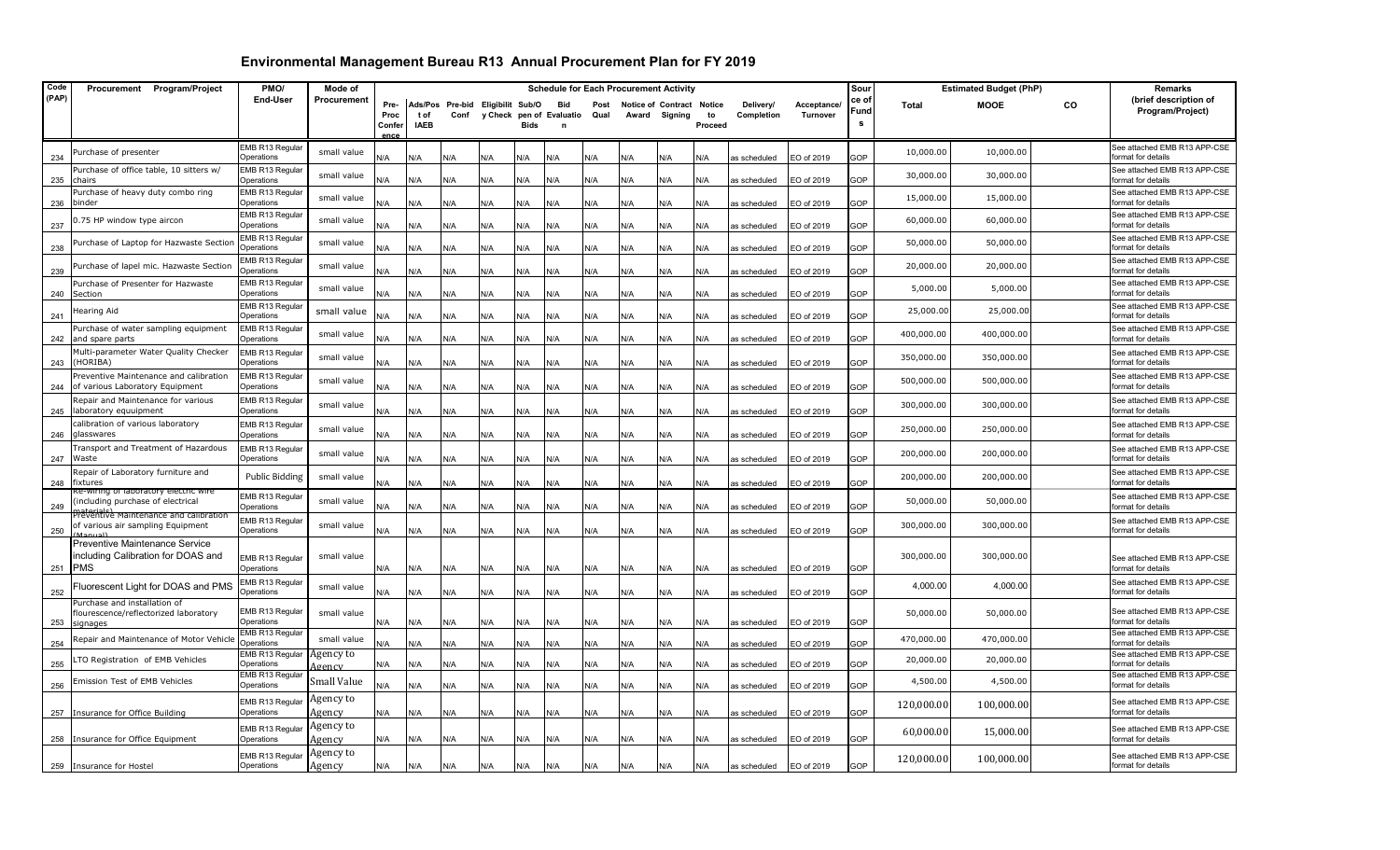| (PAP)<br>End-User<br>Procurement<br>ce of<br>Pre-<br>Ads/Pos<br>Pre-bid Eligibilit Sub/O<br>Acceptance/<br><b>MOOE</b><br>co<br>Bid<br>Post<br>Notice of Contract Notice<br>Delivery/<br><b>Total</b><br>Fund<br>Proc<br>Conf<br>y Check pen of Evaluatio<br>Qual<br>to<br>Completion<br>Turnover<br>t of<br>Award Signing<br>s<br><b>IAEB</b><br>Bids<br>Proceed<br>Confer<br>ence<br>Agency to<br>EMB R13 Regular<br>15,000.00<br>60,000.00<br>Insurance for Furniture & Fixtures<br>Operations<br>N/A<br>N/A<br>N/A<br>N/A<br>N/A<br>EO of 2019<br>GOP<br>format for details<br>260<br>N/A<br>N/A<br>N/A<br>N/A<br>N/A<br>as scheduled<br>Agency<br>Agency to<br><b>EMB R13 Regular</b><br>60,000.00<br>15,000.00<br>format for details<br>Operations<br>insurance for IT Equipment & Software<br>Agency<br>N/A<br>N/A<br>N/A<br>N/A<br>EO of 2019<br>GOP<br>261<br>N/A<br>N/A<br>N/A<br>N/A<br>N/A<br>N/A<br>as scheduled<br>Agency to<br>EMB R13 Regula<br>60,000.00<br>15,000.00<br>Insurance for Communication Equipment Operations<br>GOP<br>format for details<br>Agency<br>N/A<br>N/A<br>N/A<br>N/A<br>N/A<br>N/A<br>N/A<br>N/A<br>N/A<br>N/A<br>as scheduled<br>EO of 2019<br>262<br>Agency to<br>EMB R13 Regular<br>60,000.00<br>15,000.00<br>format for details<br>Operations<br>Agency<br>GOP<br>insurance for Technical and Scientific Eq<br>N/A<br>N/A<br>N/A<br>N/A<br>N/A<br>N/A<br>N/A<br>N/A<br>N/A<br>N/A<br>as scheduled<br>EO of 2019<br>263<br>Agency to<br>See attached EMB R13 APP-CSE<br>EMB R13 Regular<br>30,000.00<br>60,000.00 | Remarks                      |
|---------------------------------------------------------------------------------------------------------------------------------------------------------------------------------------------------------------------------------------------------------------------------------------------------------------------------------------------------------------------------------------------------------------------------------------------------------------------------------------------------------------------------------------------------------------------------------------------------------------------------------------------------------------------------------------------------------------------------------------------------------------------------------------------------------------------------------------------------------------------------------------------------------------------------------------------------------------------------------------------------------------------------------------------------------------------------------------------------------------------------------------------------------------------------------------------------------------------------------------------------------------------------------------------------------------------------------------------------------------------------------------------------------------------------------------------------------------------------------------------------------------------------------------------------------------|------------------------------|
|                                                                                                                                                                                                                                                                                                                                                                                                                                                                                                                                                                                                                                                                                                                                                                                                                                                                                                                                                                                                                                                                                                                                                                                                                                                                                                                                                                                                                                                                                                                                                               | (brief description of        |
|                                                                                                                                                                                                                                                                                                                                                                                                                                                                                                                                                                                                                                                                                                                                                                                                                                                                                                                                                                                                                                                                                                                                                                                                                                                                                                                                                                                                                                                                                                                                                               | Program/Project)             |
|                                                                                                                                                                                                                                                                                                                                                                                                                                                                                                                                                                                                                                                                                                                                                                                                                                                                                                                                                                                                                                                                                                                                                                                                                                                                                                                                                                                                                                                                                                                                                               |                              |
|                                                                                                                                                                                                                                                                                                                                                                                                                                                                                                                                                                                                                                                                                                                                                                                                                                                                                                                                                                                                                                                                                                                                                                                                                                                                                                                                                                                                                                                                                                                                                               | See attached EMB R13 APP-CSE |
|                                                                                                                                                                                                                                                                                                                                                                                                                                                                                                                                                                                                                                                                                                                                                                                                                                                                                                                                                                                                                                                                                                                                                                                                                                                                                                                                                                                                                                                                                                                                                               | See attached EMB R13 APP-CSE |
|                                                                                                                                                                                                                                                                                                                                                                                                                                                                                                                                                                                                                                                                                                                                                                                                                                                                                                                                                                                                                                                                                                                                                                                                                                                                                                                                                                                                                                                                                                                                                               | See attached EMB R13 APP-CSE |
|                                                                                                                                                                                                                                                                                                                                                                                                                                                                                                                                                                                                                                                                                                                                                                                                                                                                                                                                                                                                                                                                                                                                                                                                                                                                                                                                                                                                                                                                                                                                                               |                              |
|                                                                                                                                                                                                                                                                                                                                                                                                                                                                                                                                                                                                                                                                                                                                                                                                                                                                                                                                                                                                                                                                                                                                                                                                                                                                                                                                                                                                                                                                                                                                                               | See attached EMB R13 APP-CSE |
|                                                                                                                                                                                                                                                                                                                                                                                                                                                                                                                                                                                                                                                                                                                                                                                                                                                                                                                                                                                                                                                                                                                                                                                                                                                                                                                                                                                                                                                                                                                                                               |                              |
| GOP<br>Operations<br>format for details<br>insurance for Motor Vehicles<br>Agency<br>N/A<br>N/A<br>N/A<br>N/A<br>N/A<br>N/A<br>N/A<br>N/A<br>EO of 2019<br>264<br>N/A<br>N/A<br>as scheduled                                                                                                                                                                                                                                                                                                                                                                                                                                                                                                                                                                                                                                                                                                                                                                                                                                                                                                                                                                                                                                                                                                                                                                                                                                                                                                                                                                  |                              |
| EMB R13 Regular<br>30,000.00<br>small value                                                                                                                                                                                                                                                                                                                                                                                                                                                                                                                                                                                                                                                                                                                                                                                                                                                                                                                                                                                                                                                                                                                                                                                                                                                                                                                                                                                                                                                                                                                   | See attached EMB R13 APP-CSE |
| 30,000.00<br><b>Farpauline</b><br>265<br>Operations<br><b>GOP</b><br>format for details<br>N/A<br>N/A<br>N/A<br>N/A<br>N/A<br>N/A<br>N/A<br>N/A<br>N/A<br>N/A<br>as scheduled<br>O of 2019                                                                                                                                                                                                                                                                                                                                                                                                                                                                                                                                                                                                                                                                                                                                                                                                                                                                                                                                                                                                                                                                                                                                                                                                                                                                                                                                                                    |                              |
| EMB R13 Regular<br>Water Classification (news paper<br>60,000.00<br>60,000.00<br>small value<br><b>GOP</b><br>Operations<br>N/A<br>N/A<br>N/A<br>N/A<br>EO of 2019<br>format for details<br>266<br>publication)<br>۷/A<br>N/A<br>N/A<br>N/A<br>N/A<br>N/A<br>as scheduled                                                                                                                                                                                                                                                                                                                                                                                                                                                                                                                                                                                                                                                                                                                                                                                                                                                                                                                                                                                                                                                                                                                                                                                                                                                                                     | See attached EMB R13 APP-CSE |
| Streamer for Recreational Organization<br>EMB R13 Regular<br>Meeting-workshop (RIATC Surigao del<br>small value<br>3,200.00<br>3,200.00<br>Operations<br>format for details<br>N/A<br>N/A<br>EO of 2019<br>GOP<br>267<br>۷/A<br>N/A<br>N/A<br>N/A<br>N/A<br>N/A<br>N/A<br>as scheduled<br>N/A<br>Sur)                                                                                                                                                                                                                                                                                                                                                                                                                                                                                                                                                                                                                                                                                                                                                                                                                                                                                                                                                                                                                                                                                                                                                                                                                                                         | See attached EMB R13 APP-CSE |
| EMB R13 Regular<br>Nater Classification (Streamer)<br>small value<br>1,600.00<br>1,600.00<br>GOP<br>268<br>Operations<br><b>VA</b><br>N/A<br>N/A<br>N/A<br>N/A<br>N/A<br>N/A<br>N/A<br>N/A<br>N/A<br>EO of 2019<br>format for details<br>as scheduled                                                                                                                                                                                                                                                                                                                                                                                                                                                                                                                                                                                                                                                                                                                                                                                                                                                                                                                                                                                                                                                                                                                                                                                                                                                                                                         | See attached EMB R13 APP-CSE |
| EMB R13 Regular<br>6,400.00<br>6,400.00<br>Streamer for TRWQMA GB Meeting<br>small value<br>GOP<br>269<br>Operations<br>N/A<br>N/A<br>N/A<br>N/A<br>N/A<br>N/A<br>N/A<br>N/A<br>N/A<br>EO of 2019<br>format for details<br>N/A<br>as scheduled                                                                                                                                                                                                                                                                                                                                                                                                                                                                                                                                                                                                                                                                                                                                                                                                                                                                                                                                                                                                                                                                                                                                                                                                                                                                                                                | See attached EMB R13 APP-CSE |
| EMB R13 Regular<br>Streamer for Adopt-Estero Donor<br>1,600.00<br>1,600.00<br>small value<br><b>GOP</b><br>Operations<br><b>N/A</b><br>N/A<br>N/A<br>N/A<br>N/A<br>N/A<br>N/A<br>O of 2019<br>270<br>N/A<br>N/A<br>N/A<br>format for details<br>Partners forum<br>as scheduled                                                                                                                                                                                                                                                                                                                                                                                                                                                                                                                                                                                                                                                                                                                                                                                                                                                                                                                                                                                                                                                                                                                                                                                                                                                                                | See attached EMB R13 APP-CSE |
| EMB R13 Regular<br>Streamer for Airshed GB Capacity<br>1,600.00<br>1,600.00<br>small value<br>GOP<br>format for details<br>Operations<br>N/A                                                                                                                                                                                                                                                                                                                                                                                                                                                                                                                                                                                                                                                                                                                                                                                                                                                                                                                                                                                                                                                                                                                                                                                                                                                                                                                                                                                                                  | See attached EMB R13 APP-CSE |
| 271<br><b>N/A</b><br>N/A<br>N/A<br>N/A<br>N/A<br>N/A<br>N/A<br>N/A<br>N/A<br>EO of 2019<br>as scheduled<br>building<br>streamer for the in-house training of<br>EMB R13 Regular                                                                                                                                                                                                                                                                                                                                                                                                                                                                                                                                                                                                                                                                                                                                                                                                                                                                                                                                                                                                                                                                                                                                                                                                                                                                                                                                                                               | See attached EMB R13 APP-CSE |
| 1,600.00<br>1,600.00<br>small value<br>GOP<br>REC focal persons<br>Operations<br>N/A<br>N/A<br>N/A<br>N/A<br>N/A<br>N/A<br>N/A<br>EO of 2019<br>format for details<br>272<br>N/A<br>N/A<br>N/A<br>as scheduled                                                                                                                                                                                                                                                                                                                                                                                                                                                                                                                                                                                                                                                                                                                                                                                                                                                                                                                                                                                                                                                                                                                                                                                                                                                                                                                                                |                              |
| Streamer for Training of field offices<br>(DENR CENRO, PEMO, PENRO) on                                                                                                                                                                                                                                                                                                                                                                                                                                                                                                                                                                                                                                                                                                                                                                                                                                                                                                                                                                                                                                                                                                                                                                                                                                                                                                                                                                                                                                                                                        |                              |
| 1,600.00<br>1,600.00<br>small value<br>EMB R13 Regular<br>enhancing the capacity of LGUs anf                                                                                                                                                                                                                                                                                                                                                                                                                                                                                                                                                                                                                                                                                                                                                                                                                                                                                                                                                                                                                                                                                                                                                                                                                                                                                                                                                                                                                                                                  | See attached EMB R13 APP-CSE |
| Operations<br>GOP<br>format for details<br>N/A<br>N/A<br>N/A<br>N/A<br>EO of 2019<br>273<br>N/A<br>N/A<br>N/A<br>N/A<br>N/A<br>N/A<br>as scheduled<br><b>CIMM</b><br>EMB R13 Regular<br>Streamer for bayan ko linis ko                                                                                                                                                                                                                                                                                                                                                                                                                                                                                                                                                                                                                                                                                                                                                                                                                                                                                                                                                                                                                                                                                                                                                                                                                                                                                                                                        | See attached EMB R13 APP-CSE |
| small value<br>1,600.00<br>1,600.00<br>3OP<br>Operations<br>N/A<br>N/A<br>N/A<br>N/A<br>N/A<br>N/A<br>EO of 2019<br>format for details<br>274<br>orientation<br>N/A<br>N/A<br>N/A<br>N/A<br>as scheduled                                                                                                                                                                                                                                                                                                                                                                                                                                                                                                                                                                                                                                                                                                                                                                                                                                                                                                                                                                                                                                                                                                                                                                                                                                                                                                                                                      |                              |
| Streamer for seminar and MOA,<br>EMB R13 Regular<br>1,600.00<br>1,600.00<br>small value                                                                                                                                                                                                                                                                                                                                                                                                                                                                                                                                                                                                                                                                                                                                                                                                                                                                                                                                                                                                                                                                                                                                                                                                                                                                                                                                                                                                                                                                       | See attached EMB R13 APP-CSE |
| Orientation and Signing<br>Operations<br>N/A<br>N/A<br>EO of 2019<br>GOP<br>format for details<br>275<br>N/A<br>N/A<br>N/A<br>N/A<br>N/A<br>N/A<br>N/A<br>N/A<br>as scheduled                                                                                                                                                                                                                                                                                                                                                                                                                                                                                                                                                                                                                                                                                                                                                                                                                                                                                                                                                                                                                                                                                                                                                                                                                                                                                                                                                                                 |                              |
| EMB R13 Regular<br>1,600.00<br>1,600.00<br>streamer for ENMO capacity building<br>small value<br>GOP<br>276<br>Operations<br>N/A<br>N/A<br>N/A<br>N/A<br>N/A<br>N/A<br>N/A<br>EO of 2019<br>format for details<br>N/A<br>N/A<br>N/A<br>as scheduled                                                                                                                                                                                                                                                                                                                                                                                                                                                                                                                                                                                                                                                                                                                                                                                                                                                                                                                                                                                                                                                                                                                                                                                                                                                                                                           | See attached EMB R13 APP-CSE |
| streamer for ENMO assessment and<br>EMB R13 Regular<br>small value<br>1,600.00<br>1,600.00<br>program evaluation<br>format for details<br>Operations<br>GOP<br>277<br>N/A<br>N/A<br>N/A<br>N/A<br>N/A<br>N/A<br>N/A<br>N/A<br>N/A<br>N/A<br>as scheduled<br>EO of 2019                                                                                                                                                                                                                                                                                                                                                                                                                                                                                                                                                                                                                                                                                                                                                                                                                                                                                                                                                                                                                                                                                                                                                                                                                                                                                        | See attached EMB R13 APP-CSE |
| streamer for for updating of LGU 10 yr.<br>EMB R13 Regular<br>1,600.00<br>1,600.00<br>small value<br>SWM Plan<br>GOP<br>278<br>Operations<br>N/A<br>N/A<br>N/A<br>EO of 2019<br>format for details<br>N/A<br>N/A<br>N/A<br>N/A<br>N/A<br>N/A<br>as scheduled<br>N/A                                                                                                                                                                                                                                                                                                                                                                                                                                                                                                                                                                                                                                                                                                                                                                                                                                                                                                                                                                                                                                                                                                                                                                                                                                                                                           | See attached EMB R13 APP-CSE |
| EMB R13 Regular<br>Streamer for SWM summit<br>1,600.00<br>1,600.00<br>small value<br>GOP<br>279<br>Operations<br>N/A<br>N/A<br>N/A<br>N/A<br>N/A<br>N/A<br>N/A<br>EO of 2019<br>format for details<br>N/A<br>N/A<br>N/A<br>as scheduled                                                                                                                                                                                                                                                                                                                                                                                                                                                                                                                                                                                                                                                                                                                                                                                                                                                                                                                                                                                                                                                                                                                                                                                                                                                                                                                       | See attached EMB R13 APP-CSE |
| EMB R13 Regular<br>Streamer for CREC meeting<br>1,600.00<br>1,600.00<br>small value<br>Operations<br><b>N/A</b><br>N/A<br>N/A<br>N/A<br>GOP<br>ormat for details<br>280<br>N/A<br>N/A<br>N/A<br>N/A<br>N/A<br>N/A<br>as scheduled<br>EO of 2019                                                                                                                                                                                                                                                                                                                                                                                                                                                                                                                                                                                                                                                                                                                                                                                                                                                                                                                                                                                                                                                                                                                                                                                                                                                                                                               | See attached EMB R13 APP-CSE |
| EMB R13 Regular<br>3,200.00<br>Streamer for RAC/MAC monitoring<br>3,200.00<br>small value<br>281<br>Operations<br><b>A/A</b><br>N/A<br>N/A<br>N/A<br>EO of 2019<br><b>GOP</b><br>ormat for details<br>N/A<br>N/A<br>N/A<br>N/A<br>N/A<br>N/A<br>as scheduled                                                                                                                                                                                                                                                                                                                                                                                                                                                                                                                                                                                                                                                                                                                                                                                                                                                                                                                                                                                                                                                                                                                                                                                                                                                                                                  |                              |
| EMB R13 Regular<br>Streamer for Climate Change Capacity<br>1,600.00<br>1,600.00<br>small value<br>Building/ Training<br>Operations<br>ormat for details<br>J/A<br><b>V/A</b><br>N/A<br>N/A<br>N/A<br>N/A<br>N/A<br>N/A<br>N/A<br>N/A<br>EO of 2019<br>GOP<br>282<br>as scheduled                                                                                                                                                                                                                                                                                                                                                                                                                                                                                                                                                                                                                                                                                                                                                                                                                                                                                                                                                                                                                                                                                                                                                                                                                                                                              | See attached EMB R13 APP-CSE |
| See attached EMB R13 APP-CSE<br>Streamer for Climate change<br>EMB R13 Regular<br>1,600.00<br>1,600.00<br>small value<br>Operations<br>N/A<br>N/A<br>N/A<br><b>GOP</b><br>format for details<br>283 Development of Models<br>N/A<br>N/A<br>N/A<br>N/A<br>N/A<br>N/A<br>N/A<br>as scheduled<br>EO of 2019                                                                                                                                                                                                                                                                                                                                                                                                                                                                                                                                                                                                                                                                                                                                                                                                                                                                                                                                                                                                                                                                                                                                                                                                                                                      | See attached EMB R13 APP-CSE |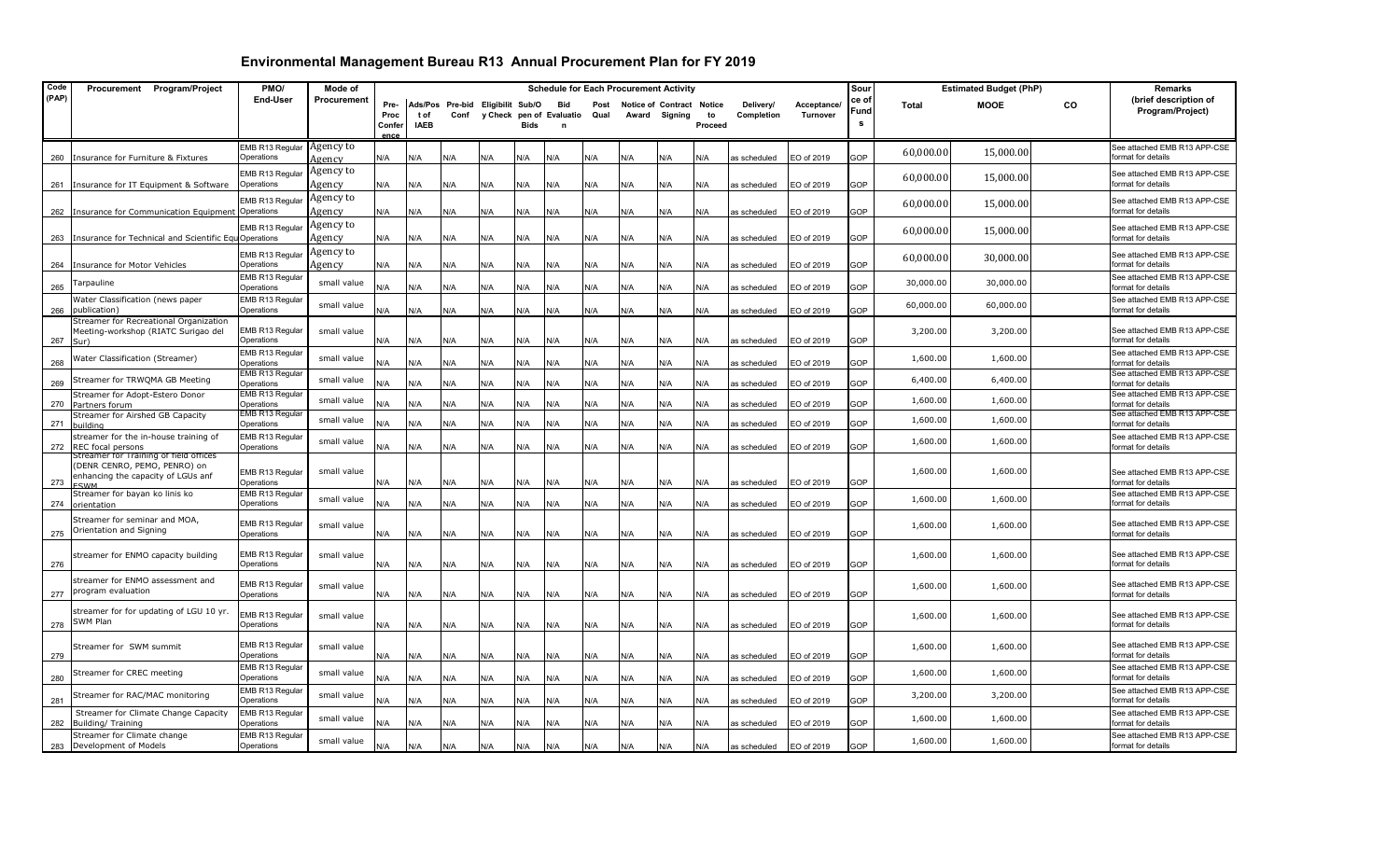| Code  | Procurement Program/Project                                             | PMO/                                 | Mode of                    |                                |                     |                                          |                          |      |                            |              |     | <b>Schedule for Each Procurement Activity</b> |                                |                         |                         | Sour               |            | <b>Estimated Budget (PhP)</b> |    | Remarks                                            |
|-------|-------------------------------------------------------------------------|--------------------------------------|----------------------------|--------------------------------|---------------------|------------------------------------------|--------------------------|------|----------------------------|--------------|-----|-----------------------------------------------|--------------------------------|-------------------------|-------------------------|--------------------|------------|-------------------------------|----|----------------------------------------------------|
| (PAP) |                                                                         | End-User                             | Procurement                | Pre-<br>Proc<br>Confer<br>ence | t of<br><b>IAEB</b> | Ads/Pos Pre-bid Eligibilit Sub/O<br>Conf | y Check pen of Evaluatio | Bids | <b>Bid</b><br>$\mathbf{r}$ | Post<br>Qual |     | <b>Notice of Contract</b><br>Award Signing    | <b>Notice</b><br>to<br>Proceed | Delivery/<br>Completion | Acceptance/<br>Turnover | ce of<br>Fund<br>s | Total      | <b>MOOE</b>                   | co | (brief description of<br>Program/Project)          |
| 284   | Streamer for Sectoral consultation<br>meeting for GHG Inventory         | EMB R13 Regular<br>Operations        | small value                | N/A                            | N/A                 | ۷/A                                      | N/A                      | N/A  | J/A                        | ۷A           | ۷A  | J/A                                           | N/A                            | as scheduled            | EO of 2019              | <b>GOP</b>         | 1,000.00   | 1,000.00                      |    | See attached EMB R13 APP-CSE<br>format for details |
| 285   | Streamer for GHG Inventory Orientation<br><b>Entity Level</b>           | EMB R13 Regular<br>Operations        | small value                | N/A                            | N/A                 | N/A                                      | N/A                      | N/A  | N/A                        | N/A          | N/A | N/A                                           | N/A                            | as scheduled            | EO of 2019              | <b>GOP</b>         | 1,000.00   | 1,000.00                      |    | See attached EMB R13 APP-CSE<br>format for details |
| 286   | Electronic Advertising Board for Air<br>Quality Data in Butuan City (30 | EMB R13 Regular<br><b>Operations</b> | small value                | N/A                            | N/A                 | N/A                                      | N/A                      | N/A  | N/A                        | N/A          | N/A | 4/k                                           | N/A                            | as scheduled            | EO of 2019              | <b>GOP</b>         | 220,000.00 | 220,000.00                    |    | See attached EMB R13 APP-CSE<br>format for details |
| 287   | Streamer for Fire and Emergency Drill                                   | EMB R13 Regular<br>Operations        | small value                | N/A                            | N/A                 | N/A                                      | N/A                      | N/A  | N/A                        | N/A          | N/A | 4/k                                           | N/A                            | as scheduled            | EO of 2019              | 3OP                | 1,600.00   | 1,600.00                      |    | See attached EMB R13 APP-CSE<br>format for details |
| 288   | News Paper Publication for Invitation to<br>Bid                         | EMB R13 Regular<br><b>Operations</b> | small value                | N/A                            | N/A                 | N/A                                      | N/A                      | N/A  | N/A                        | N/A          | N/A | <b>AV</b>                                     | N/A                            | as scheduled            | EO of 2019              | <b>GOP</b>         | 35,000.00  | 35,000.00                     |    | See attached EMB R13 APP-CSE<br>format for details |
| 289   | Fabrication of standy pull-up/roll-up<br>banner stand                   | EMB R13 Regular<br>Operations        | small value                | N/A                            | N/A                 | N/A                                      | N/A                      | N/A  | N/A                        | N/A          | N/A | N/A                                           | N/A                            | as scheduled            | EO of 2019              | 3OP                | 20,000.00  | 20,000.00                     |    | See attached EMB R13 APP-CSE<br>format for details |
| 290   | Radio Program / TV guesting and Radio<br>plugging (per spceial events)  | EMB R13 Regular<br><b>Operations</b> | Small Value<br>Procurement | N/A                            | N/A                 | N/A                                      | N/A                      | N/A  | N/A                        | N/A          | N/A | 4/k                                           | N/A                            | as scheduled            | EO of 2019              | <b>GOP</b>         | 100,000.00 | 100,000.00                    |    | See attached EMB R13 APP-CSE<br>format for details |
| 291   | Electronic Advertising Board for Air<br>Quality Data in Butuan City (30 | EMB R13 Regular<br>Operations        | small value                | N/A                            | N/A                 | N/A                                      | N/A                      | N/A  | N/A                        | N/A          | N/A | 4/k                                           | N/A                            | as scheduled            | EO of 2019              | 3OP                | 220,000.00 | 220,000.00                    |    | See attached EMB R13 APP-CSE<br>format for details |
| 292   | Streamer for Fire and Emergency Drill                                   | EMB R13 Regular<br><b>Operations</b> | small value                | N/A                            | N/A                 | N/A                                      | N/A                      | N/A  | N/A                        | N/A          | N/A | <b>A/</b>                                     | N/A                            | as scheduled            | EO of 2019              | <b>GOP</b>         | 1,600.00   | 1,600.00                      |    | See attached EMB R13 APP-CSE<br>format for details |
| 293   | Streamer for GHG Inventory Orientation<br><b>Entity Level</b>           | EMB R13 Regular<br>Operations        | small value                | N/A                            | N/A                 | N/A                                      | N/A                      | N/A  | N/A                        | N/A          | N/A | N/A                                           | N/A                            | as scheduled            | EO of 2019              | GOP                | 1,000.00   | 1,000.00                      |    | See attached EMB R13 APP-CSE<br>format for details |
| 294   | Streamer for Sectoral consultation<br>meeting for GHG Inventory         | EMB R13 Regular<br><b>Operations</b> | small value                | N/A                            | N/A                 | N/A                                      | N/A                      | N/A  | N/A                        | N/A          | N/A | <b>A/</b>                                     | N/A                            | as scheduled            | EO of 2019              | GOP                | 1,000.00   | 1,000.00                      |    | See attached EMB R13 APP-CSE<br>format for details |
| 295   | Streamer for Climate change<br>Development of Models                    | EMB R13 Regular<br>Operations        | small value                | N/A                            | N/A                 | N/A                                      | N/A                      | N/A  | N/A                        | N/A          | N/A | ۷A/                                           | N/A                            | as scheduled            | EO of 2019              | <b>GOP</b>         | 1,600.00   | 1,600.00                      |    | See attached EMB R13 APP-CSE<br>format for details |
| 296   | Streamer for Climate Change Capacity<br>Building/ Training              | EMB R13 Regular<br>Operations        | small value                | N/A                            | N/A                 | N/A                                      | N/A                      | N/A  | N/A                        | N/A          | N/A | <b>A/</b>                                     | N/A                            | as scheduled            | EO of 2019              | <b>GOP</b>         | 1,600.00   | 1,600.00                      |    | See attached EMB R13 APP-CSE<br>format for details |
| 297   | Streamer for RAC/MAC monitoring                                         | EMB R13 Regular<br>Operations        | small value                | N/A                            | N/A                 | N/A                                      | N/A                      | N/A  | N/A                        | N/A          | N/A | N/A                                           | N/A                            | as scheduled            | EO of 2019              | 3OP                | 3,200.00   | 3,200.00                      |    | See attached EMB R13 APP-CSE<br>format for details |
| 298   | Streamer for EMED capacity<br>enhancement and target setting            | EMB R13 Regular<br>Operations        | small value                | N/A                            | N/A                 | N/A                                      | N/A                      | N/A  | N/A                        | N/A          | N/A | N/A                                           | N/A                            | as scheduled            | EO of 2019              | <b>SOP</b>         | 1,600.00   | 1,600.00                      |    | See attached EMB R13 APP-CSE<br>format for details |
| 299   | Streamer for CREC meeting                                               | EMB R13 Regular<br>Operations        | small value                | N/A                            | N/A                 | N/A                                      | N/A                      | N/A  | N/A                        | N/A          | N/A | ۷A/                                           | N/A                            | as scheduled            | EO of 2019              | <b>GOP</b>         | 1,600.00   | 1,600.00                      |    | See attached EMB R13 APP-CSE<br>format for details |
| 300   | Streamer for SWM summit                                                 | EMB R13 Regular<br>Operations        | small value                | N/A                            | N/A                 | N/A                                      | N/A                      | N/A  | N/A                        | N/A          | N/A | ۷A/                                           | N/A                            | as scheduled            | EO of 2019              | <b>SOP</b>         | 1,600.00   | 1,600.00                      |    | See attached EMB R13 APP-CSE<br>format for details |
| 301   | streamer for for updating of LGU 10 yr.<br>SWM Plan                     | EMB R13 Regular<br>Operations        | small value                | N/A                            | N/A                 | N/A                                      | N/A                      | N/A  | N/A                        | N/A          | N/A | N/A                                           | N/A                            | as scheduled            | EO of 2019              | <b>GOP</b>         | 1,600.00   | 1,600.00                      |    | See attached EMB R13 APP-CSE<br>format for details |
| 302   | streamer for ENMO assessment and<br>program evaluation                  | EMB R13 Regular<br>Operations        | small value                | N/A                            | N/A                 | N/A                                      | N/A                      | N/A  | N/A                        | N/A          | N/A | ۷A/                                           | N/A                            | as scheduled            | EO of 2019              | <b>SOP</b>         | 1,600.00   | 1,600.00                      |    | See attached EMB R13 APP-CSE<br>format for details |
| 303   | streamer for ENMO capacity building                                     | EMB R13 Regular<br>Operations        | small value                | N/A                            | N/A                 | N/A                                      | N/A                      | N/A  | N/A                        | N/A          | N/A | ۷A/                                           | N/A                            | as scheduled            | EO of 2019              | <b>GOP</b>         | 1,600.00   | 1,600.00                      |    | See attached EMB R13 APP-CSE<br>format for details |
| 304   | Streamer for seminar and MOA.<br>Orientation and Signing                | EMB R13 Regular<br>Operations        | small value                | N/A                            | N/A                 | N/A                                      | N/A                      | N/A  | N/A                        | N/A          | N/A | N/A                                           | N/A                            | as scheduled            | EO of 2019              | GOP                | 1,600.00   | 1,600.00                      |    | See attached EMB R13 APP-CSE<br>format for details |
| 305   | Streamer for bayan ko linis ko<br>orientation                           | EMB R13 Regular<br>Operations        | small value                | N/A                            | N/A                 | N/A                                      | N/A                      | N/A  | N/A                        | N/A          | N/A | N/A                                           | N/A                            | as scheduled            | EO of 2019              | GOP                | 1,600.00   | 1,600.00                      |    | See attached EMB R13 APP-CSE<br>format for details |
| 306   | streamer for Training of field offices<br>DENR CENRO, PEMO, PENRO) on   | EMB R13 Regular<br>Operations        | small value                | N/A                            | N/A                 | N/A                                      | N/A                      | N/A  | N/A                        | N/A          | N/A | ۷A/                                           | N/A                            | as scheduled            | EO of 2019              | <b>SOP</b>         | 1,600.00   | 1,600.00                      |    | See attached EMB R13 APP-CSE<br>format for details |
| 307   | streamer for the in-house training of<br>REC focal persons              | EMB R13 Regular<br>Operations        | small value                | N/A                            | N/A                 | N/A                                      | N/A                      | N/A  | N/A                        | N/A          | N/A | N/A                                           | N/A                            | as scheduled            | EO of 2019              | <b>GP</b>          | 1,600.00   | 1,600.00                      |    | See attached EMB R13 APP-CSE<br>format for details |
| 308   | Streamer for Airshed GB Capacity<br>building                            | EMB R13 Regular<br>Operations        | small value                | N/A                            | N/A                 | N/A                                      | N/A                      | N/A  | N/A                        | N/A          | N/A | ۷A/                                           | N/A                            | as scheduled            | EO of 2019              | <b>GOP</b>         | 1,600.00   | 1,600.00                      |    | See attached EMB R13 APP-CSE<br>format for details |
|       | Streamer for Adopt-Estero Donor<br>309 Partners forum                   | EMB R13 Regular<br>Operations        | small value                | N/A                            | N/A                 | N/A                                      | N/A                      | N/A  | N/A                        | N/A          | N/A | N/A                                           | N/A                            | as scheduled            | EO of 2019              | <b>SOP</b>         | 1,600.00   | 1,600.00                      |    | See attached EMB R13 APP-CSE<br>format for details |
| 310   | streamer for TRWQMA capacity building                                   | EMB R13 Regular<br>Operations        | small value                | N/A                            | N/A                 | N/A                                      | N/A                      | N/A  | N/A                        | N/A          | N/A | N/A                                           | N/A                            | as scheduled            | EO of 2019              | <b>GOP</b>         | 1,600.00   | 1,600.00                      |    | See attached EMB R13 APP-CSE<br>format for details |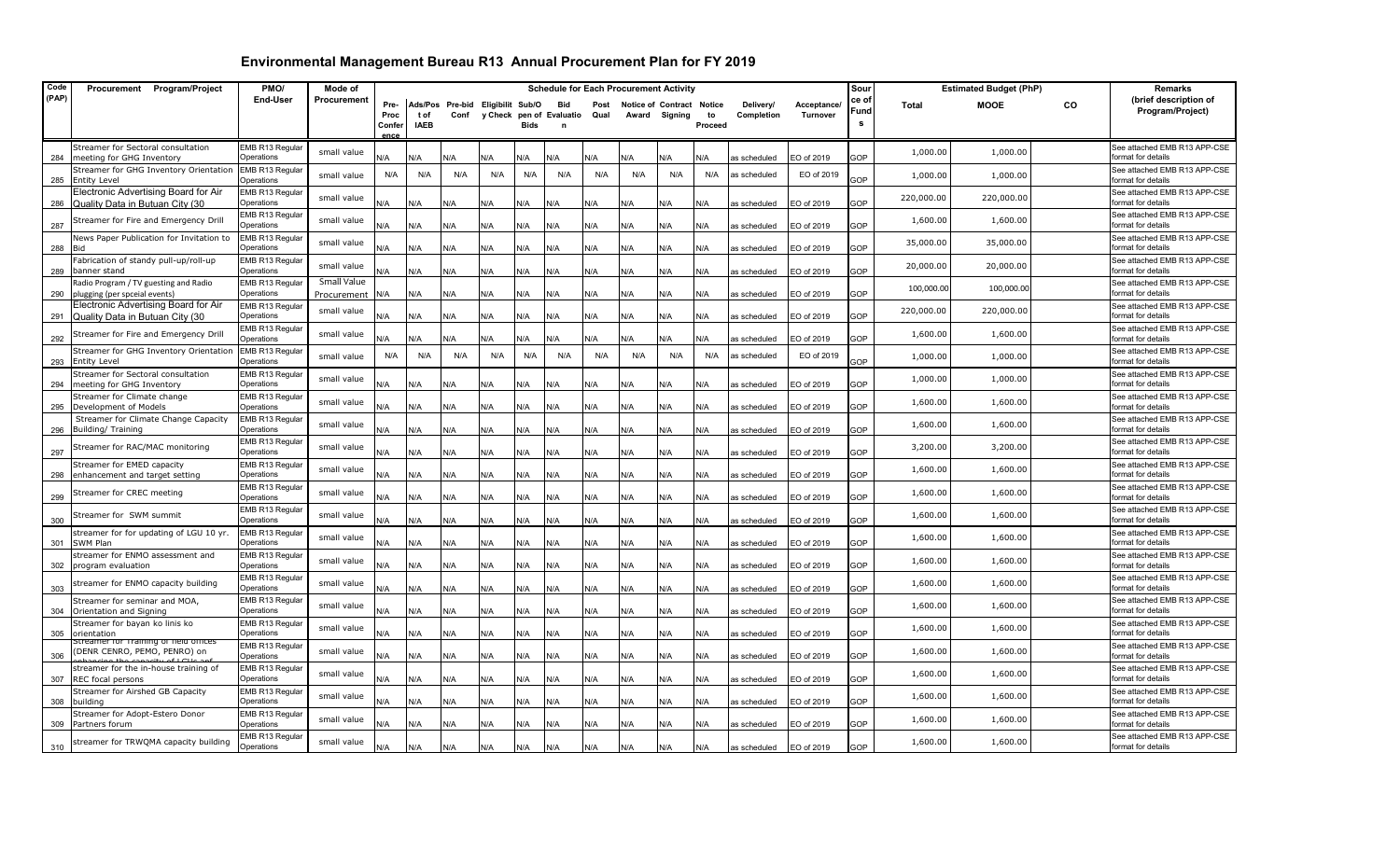| Code  | Procurement Program/Project                                                                                | PMO/                          | Mode of                    |               |                     |                                  |                      |             |                               |          | <b>Schedule for Each Procurement Activity</b> |                      |                    |              |             | Sour       |              | <b>Estimated Budget (PhP)</b> |              | Remarks                                                      |
|-------|------------------------------------------------------------------------------------------------------------|-------------------------------|----------------------------|---------------|---------------------|----------------------------------|----------------------|-------------|-------------------------------|----------|-----------------------------------------------|----------------------|--------------------|--------------|-------------|------------|--------------|-------------------------------|--------------|--------------------------------------------------------------|
| (PAP) |                                                                                                            | <b>End-User</b>               | Procurement                | Pre-          |                     | Ads/Pos Pre-bid Eligibilit Sub/O |                      |             | Bid                           | Post     | <b>Notice of Contract</b>                     |                      | Notice             | Delivery/    | Acceptance/ | ce of      | <b>Total</b> | <b>MOOE</b>                   | CO           | (brief description of                                        |
|       |                                                                                                            |                               |                            | Proc<br>Confe | t of<br><b>IAEB</b> | Conf                             |                      | <b>Bids</b> | y Check pen of Evaluatio<br>n | Qual     |                                               | Award Signing        | to<br>Proceed      | Completion   | Turnover    | Fund<br>s  |              |                               |              | Program/Project)                                             |
|       |                                                                                                            |                               |                            | ence          |                     |                                  |                      |             |                               |          |                                               |                      |                    |              |             |            |              |                               |              |                                                              |
| 311   | Streamer for TRWQMA GB Meeting                                                                             | EMB R13 Regular<br>Operations | small value                | N/A           | N/A                 | N/A                              | N/A                  | N/A         | N/A                           | N/A      | N/A                                           | N/A                  | N/A                | as scheduled | EO of 2019  | GOP        | 6,400.00     | 6,400.00                      |              | See attached EMB R13 APP-CSE<br>format for details           |
| 312   | Streamer for Recreational Organization<br>Meeting-workshop (RIATC Siargao)                                 | EMB R13 Regular<br>Operations | small value                | ۷/A           | N/A                 | N/A                              | N/A                  | N/A         | N/A                           | N/A      | N/A                                           | N/A                  | N/A                | as scheduled | EO of 2019  | GOP        | 3,200.00     | 3,200.00                      |              | See attached EMB R13 APP-CSE<br>format for details           |
| 313   | Streamer for Recreational Organization<br>Meeting-workshop (RIATC Surigao del<br>$\mathsf{S}(\mathsf{tr})$ | EMB R13 Regular<br>Operations | small value                | N/A           | N/A                 | N/A                              | N/A                  | N/A         | N/A                           | N/A      | N/A                                           | N/A                  | N/A                | as scheduled | EO of 2019  | <b>GOP</b> | 3,200.00     | 3,200.00                      |              | See attached EMB R13 APP-CSE<br>format for details           |
| 314   | rinting of ghg inventory report                                                                            | EMB R13 Regular<br>Operations | small value                | N/A           | N/A                 | N/A                              | N/A                  | N/A         | N/A                           | N/A      | N/A                                           | N/A                  | N/A                | as scheduled | EO of 2019  | GOP        | 0.025M       | 15,000.00                     |              | See attached EMB R13 APP-CSE<br>format for details           |
|       |                                                                                                            | EMB R13 Regular<br>Operations | small value                |               |                     |                                  |                      |             |                               |          |                                               |                      |                    |              |             |            |              | 25,000.00                     |              | See attached EMB R13 APP-CSE                                 |
| 315   | Visual Aid<br>reparation of Annual Regional State of                                                       | EMB R13 Regular               | Small Value                | <b>V/A</b>    | N/A                 | N/A                              | N/A                  | N/A         | N/A                           | N/A      | N/A                                           | N/A                  | N/A                | as scheduled | EO of 2019  | GOP        |              |                               |              | format for details<br>See attached EMB R13 APP-CSE           |
|       | 316 Brown Envrionment Report                                                                               | Operations                    | Procurement                | N/A           | N/A                 | N/A                              | N/A                  | N/A         | N/A                           | N/A      | N/A                                           | N/A                  | N/A                | as scheduled | EO of 2019  | GOP        | 45,000.00    | 45,000.00                     |              | format for details                                           |
| 317   | printing of airhed status report                                                                           | EMB R13 Regular<br>Operations | small value                | ۷/A           | N/A                 | N/A                              | N/A                  | N/A         | N/A                           | N/A      | N/A                                           | N/A                  | N/A                | as scheduled | EO of 2019  | GOP        | 70,000.00    | 70,000.00                     |              | See attached EMB R13 APP-CSE<br>format for details           |
| 318   | rinting of GIS generated maps                                                                              | EMB R13 Regular<br>Operations | small value                | <b>V/A</b>    | N/A                 | N/A                              | N/A                  | N/A         | N/A                           | N/A      | N/A                                           | N/A                  | N/A                | as scheduled | EO of 2019  | GOP        | 10,000.00    | 10,000.00                     |              | See attached EMB R13 APP-CSE<br>format for details           |
| 319   | printing of GIS generated maps                                                                             | EMB R13 Regular<br>Operations | small value                | J/A           | N/A                 | ۷A/                              | N/A                  | N/A         | ۷/A                           | N/A      | ۷/A                                           | N/A                  | N/A                | as scheduled | EO of 2019  | GOP        | 10,000.00    | 10,000.00                     |              | See attached EMB R13 APP-CSE<br>format for details           |
| 320   | Printing of T-Shirts for GAD<br>ctivities 120 pcs (Women's                                                 | EMB R13 Regular<br>Operations | Small Value                | N/A           | N/A                 | N/A                              | N/A                  | N/A         | N/A                           | N/A      | N/A                                           | N/A                  | N/A                | as scheduled | EO of 2019  | GOP        | 40,000.00    | 40,000.00                     |              | See attached EMB R13 APP-CSE<br>format for details           |
| 321   | Book Binding and printing of five<br>[5] copies Annual Narrative                                           | EMB R13 Regula<br>Operations  | Small Value                | N/A           | N/A                 | N/A                              | N/A                  | N/A         | N/A                           | N/A      | N/A                                           | N/A                  | N/A                | as scheduled | EO of 2019  | GOP        | 100,000.00   | 100,000.00                    |              | See attached EMB R13 APP-CSE<br>format for details           |
| 322   | hoto releases for EMB CO and EMB Region                                                                    | EMB R13 Regular<br>Operations | Small Value<br>Procurement | N/A           | N/A                 | N/A                              | N/A                  | N/A         | N/A                           | N/A      | N/A                                           | N/A                  | N/A                | as scheduled | EO of 2019  | GOP        |              |                               |              | See attached EMB R13 APP-CSE<br>format for details           |
| 323   | EIC materials reproduce and dissiminated<br>flyiers, newsletter)                                           | EMB R13 Regular<br>Operations | Small Value<br>Procurement | N/A           | N/A                 | N/A                              | N/A                  | N/A         | N/A                           | N/A      | N/A                                           | N/A                  | N/A                | as scheduled | EO of 2019  | GOP        | 60,000.00    |                               |              | See attached EMB R13 APP-CSE<br>format for details           |
| 324   | Printing of ghg inventory report                                                                           | EMB R13 Regular<br>Operations | small value                | N/A           | N/A                 | N/A                              | N/A                  | N/A         | N/A                           | N/A      | N/A                                           | N/A                  | N/A                | as scheduled | EO of 2019  | GOP        | 0.025M       | 15,000.00                     |              | See attached EMB R13 APP-CSE<br>format for details           |
| 325   | maintenance of water proofing for AQMN<br>Shelter                                                          | EMB R13 Regular<br>Operations | small value                | <b>V/A</b>    | N/A                 | N/A                              | N/A                  | N/A         | N/A                           | N/A      | N/A                                           | N/A                  | N/A                | as scheduled | EO of 2019  | GOP        | 100,000.00   | 100,000.00                    |              | See attached EMB R13 APP-CSE<br>format for details           |
| 326   | Purchase of emergency light                                                                                | EMB R13 Regular<br>Operations | small value                | approva       | approval<br>schedu  | approval<br>schedule             | approval<br>schedule | approv      | approval<br>schedule          | approval | approval<br>schedule schedule                 | approval<br>schedule | approva<br>schedul | as scheduled | EO of 2019  | GOP        | 100,000.00   | 100,000.00                    |              | See attached EMB R13 APP-CSE<br>format for details           |
| 327   | Purchase of smoke detector                                                                                 | EMB R13 Regular<br>Operations | small value                | <b>J/A</b>    | N/A                 | N/A                              | N/A                  | N/A         | N/A                           | N/A      | N/A                                           | N/A                  | N/A                | as scheduled | EO of 2019  | GOP        | 50,000.00    | 50,000.00                     |              | See attached EMB R13 APP-CSE<br>format for details           |
| 328   | Purchase of industrial exhaust fan                                                                         | EMB R13 Regular<br>Operations | small value                | J/A           | N/A                 | N/A                              | N/A                  | N/A         | N/A                           | N/A      | N/A                                           | N/A                  | N/A                | as scheduled | EO of 2019  | GOP        | 50,000.00    | 50,000.00                     |              | See attached EMB R13 APP-CSE<br>format for details           |
|       | 331 Photo Copier                                                                                           | EMB R13 Regular<br>Operations | Small Value<br>Procurement | N/A           | N/A                 | N/A                              | N/A                  | N/A         | N/A                           | N/A      | N/A                                           | N/A                  | N/A                | as scheduled | EO of 2019  | <b>GOP</b> | 60,000.00    |                               |              | See attached EMB R13 APP-CSE<br>60.000.00 format for details |
| 332   | handy vacume cleaner                                                                                       | EMB R13 Regular<br>Operations | Small Value                | ۷A            | N/A                 | N/A                              | N/A                  | N/A         | N/A                           | N/A      | N/A                                           | N/A                  | N/A                | as scheduled | EO of 2019  | GOP        | 40,000.00    |                               | 40,000.00    | See attached EMB R13 APP-CSE<br>format for details           |
|       | 333 Money/Bill Counter                                                                                     | EMB R13 Regular<br>Operations | Small Value<br>Procurement | N/A           | N/A                 | N/A                              | N/A                  | N/A         | N/A                           | N/A      | N/A                                           | N/A                  | N/A                | as scheduled | EO of 2019  | GOP        | 17,000.00    |                               | 17,000.00    | See attached EMB R13 APP-CSE<br>format for details           |
|       | 334 Money detector                                                                                         | EMB R13 Regular<br>Operations | Small Value<br>Procurement | N/A           | N/A                 | N/A                              | N/A                  | N/A         | N/A                           | N/A      | N/A                                           | N/A                  | N/A                | as scheduled | EO of 2019  | GOP        | 15,000.00    |                               | 15,000.00    | See attached EMB R13 APP-CSE<br>format for details           |
|       | Speaker 10k watts with heavy duty                                                                          | EMB R13 Regular               | Small Value                |               |                     |                                  |                      |             |                               |          |                                               |                      |                    |              |             |            |              |                               |              | See attached EMB R13 APP-CSE                                 |
| 335   | amplifier                                                                                                  | Operations                    | Procurement<br>Small Value | N/A           | N/A                 | N/A                              | N/A                  | N/A         | N/A                           | N/A      | N/A                                           | N/A                  | N/A                | as scheduled | EO of 2019  | <b>GOP</b> | 60,000.00    |                               | 60,000.00    | format for details                                           |
| 336   | <b>D PRINTER</b>                                                                                           | EMB R13 Regular<br>Operations | Procurement                | N/A           | N/A                 | N/A                              | N/A                  | N/A         | N/A                           | N/A      | N/A                                           | N/A                  | N/A                | as scheduled | EO of 2019  | GOP        | 40,000.00    |                               | 40,000.00    | See attached EMB R13 APP-CSE<br>format for details           |
| 337   | an Monitoring System.                                                                                      | EMB R13 Regular<br>Operations | small value                | N/A           | N/A                 | N/A                              | N/A                  | N/A         | N/A                           | N/A      | N/A                                           | N/A                  | N/A                | as scheduled | EO of 2019  | GOP        | 180,000.00   |                               | 180,000.00   | See attached EMB R13 APP-CSE<br>format for details           |
| 338   | Computer                                                                                                   | EMB R13 Regular<br>Operations | Public Bidding             | N/A           | N/A                 | N/A                              | N/A                  | N/A         | N/A                           | N/A      | N/A                                           | N/A                  | N/A                | as scheduled | EO of 2019  | GOP        | 1,485,000.00 |                               | 1,485,000.00 | See attached EMB R13 APP-CSE<br>format for details           |
| 339   | Large Format Printer                                                                                       | EMB R13 Regular<br>Operations | small value                | N/A           | N/A                 | N/A                              | N/A                  | N/A         | N/A                           | N/A      | N/A                                           | N/A                  | N/A                | as scheduled | EO of 2019  | GOP        | 100,000.00   |                               | 100,000.00   | See attached EMB R13 APP-CSE<br>format for details           |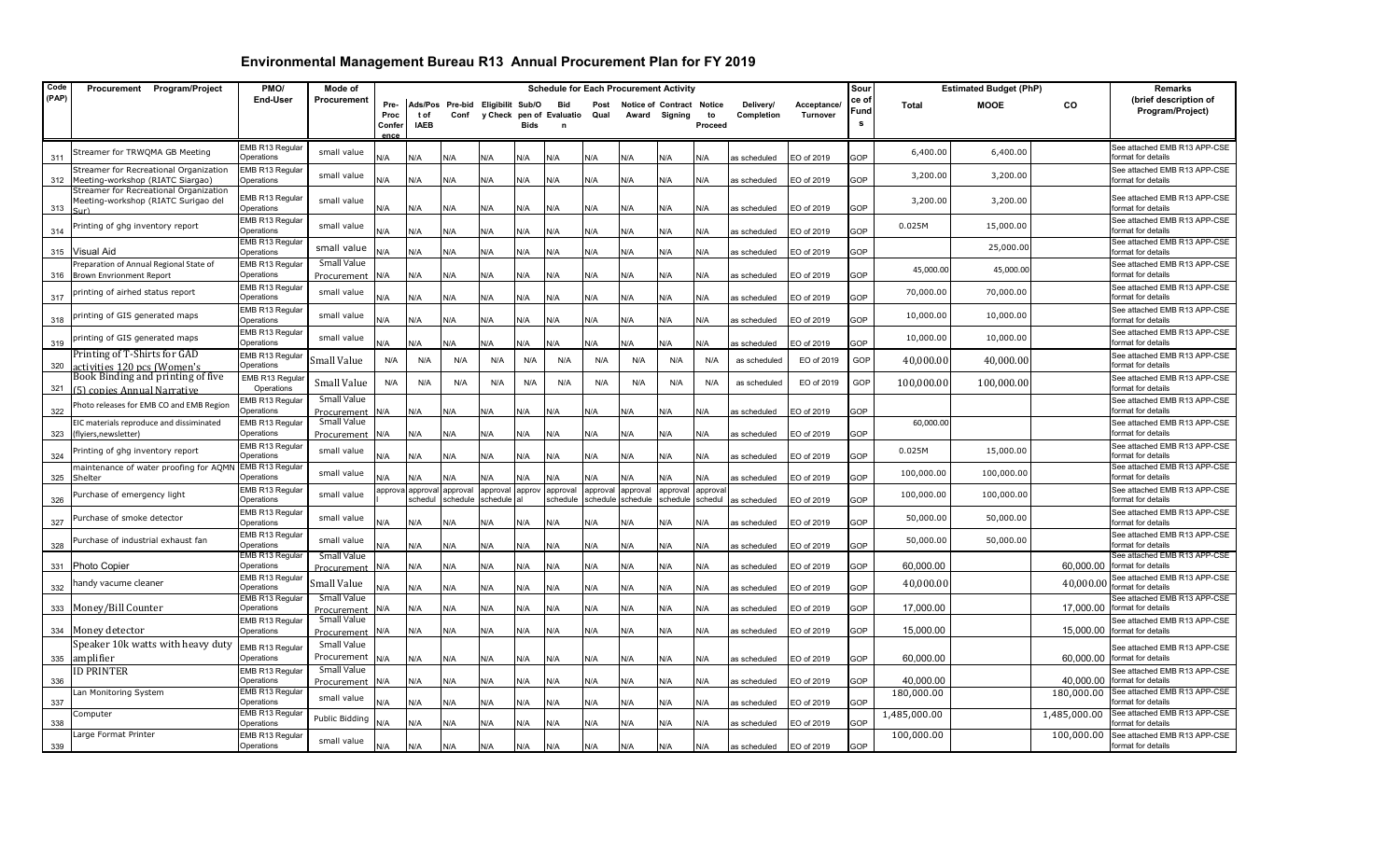| Code  | Procurement Program/Project                                                  | PMO/                                | Mode of                        |                |                    |                                  |           |             |                               |      | <b>Schedule for Each Procurement Activity</b> |                           |               |              |             | Sour      | <b>Estimated Budget (PhP)</b> | <b>Remarks</b> |              |                                                    |
|-------|------------------------------------------------------------------------------|-------------------------------------|--------------------------------|----------------|--------------------|----------------------------------|-----------|-------------|-------------------------------|------|-----------------------------------------------|---------------------------|---------------|--------------|-------------|-----------|-------------------------------|----------------|--------------|----------------------------------------------------|
| (PAP) |                                                                              | End-User                            | Procurement                    | Pre-           |                    | Ads/Pos Pre-bid Eligibilit Sub/O |           |             | <b>Bid</b>                    | Post |                                               | Notice of Contract Notice |               | Delivery/    | Acceptance/ | ce of     | <b>Total</b>                  | <b>MOOE</b>    | CO           | (brief description of                              |
|       |                                                                              |                                     |                                | Proc<br>Confer | tof<br><b>IAEB</b> | Conf                             |           | <b>Bids</b> | y Check pen of Evaluatio<br>n | Qual |                                               | Award Signing             | to<br>Proceed | Completion   | Turnover    | Fund<br>s |                               |                |              | Program/Project)                                   |
|       |                                                                              |                                     |                                | <b>ADC6</b>    |                    |                                  |           |             |                               |      |                                               |                           |               |              |             |           |                               |                |              |                                                    |
|       | ATTL/PDF Signing Certificate (digital                                        | <b>EMB R13 Regular</b>              | small value                    | N/A            | N/A                | N/A                              | N/A       | N/A         | N/A                           | N/A  | N/A                                           | N/A                       | N/A           | as scheduled | EO of 2019  | GOP       | 60,000.00                     |                | 60,000.00    | See attached EMB R13 APP-CSE                       |
| 340   | signature)                                                                   | Operations                          |                                |                |                    |                                  |           |             |                               |      |                                               |                           |               |              |             |           |                               |                |              | format for details                                 |
| 341   | <b>UPS</b> for Server                                                        | EMB R13 Regular<br>Operations       | small value                    | N/A            | N/A                | N/A                              | N/A       | N/A         | N/A                           | N/A  | N/A                                           | N/A                       | N/A           | as scheduled | EO of 2019  |           | 60,000.00                     |                | 60,000.00    | See attached EMB R13 APP-CSE<br>format for details |
| 342   | Memory Upgrade(2014-Present)                                                 | EMB R13 Regular<br>Operations       | small value                    | N/A            | N/A                | N/A                              | N/A       | N/A         | N/A                           | N/A  | <b>N/A</b>                                    | N/A                       | N/A           | as scheduled | EO of 2019  | GOP       | 120,000.00                    | 120,000.00     |              | See attached EMB R13 APP-CSE<br>format for details |
|       | Windows 10 OS and Office 365 Bundle                                          | <b>EMB R13 Regular</b>              | Public Bidding                 |                |                    |                                  |           |             |                               |      |                                               |                           |               |              |             |           | 1,920,000.00                  |                | 1,920,000.00 | See attached EMB R13 APP-CSE                       |
| 343   | IP-PBX                                                                       | perations<br><b>EMB R13 Regular</b> | small value                    | N/A            | N/A                | N/A                              | N/A       | N/A         | N/A                           | N/A  | N/A                                           | N/A                       | N/A           | as scheduled | EO of 2019  | GOP       | 450,000.00                    |                | 450,000.00   | format for details<br>See attached EMB R13 APP-CSE |
| 344   | <b>UPS</b>                                                                   | Operations<br>EMB R13 Regular       |                                | N/A            | N/A                | N/A                              | N/A       | N/A         | N/A                           | N/A  | <b>N/A</b>                                    | N/A                       | N/A           | as scheduled | EO of 2019  | GOP       |                               |                |              | format for details<br>See attached EMB R13 APP-CSE |
| 345   |                                                                              | Operations                          | small value                    | N/A            | N/A                | N/A                              | N/A       | N/A         | N/A                           | N/A  | N/A                                           | N/A                       | N/A           | as scheduled | EO of 2019  | GOP       | 350,000.00                    | 350,000.00     |              | format for details                                 |
| 346   | 3in1 Printer                                                                 | MB R13 Regular<br>Operations        | small value                    | N/A            | N/A                | N/A                              | N/A       | N/A         | N/A                           | N/A  | N/A                                           | N/A                       | N/A           | as scheduled | EO of 2019  | GOP       | 80,000.00                     | 80,000.00      |              | See attached EMB R13 APP-CSE<br>format for details |
|       | Server room temperature/environment                                          | MB R13 Regular                      |                                |                |                    |                                  |           |             |                               |      |                                               |                           |               |              |             |           | 50,000.00                     |                | 50,000.00    | See attached EMB R13 APP-CSE                       |
| 347   | monitoring device                                                            | Operations                          | small value                    | N/A            | N/A                | N/A                              | N/A       | N/A         | N/A                           | N/A  | N/A                                           | N/A                       | N/A           | as scheduled | EO of 2019  | GOP       |                               |                |              | format for details                                 |
| 348   | Payroll Software                                                             | EMB R13 Regular<br>Operations       | small value                    | N/A            | N/A                | N/A                              | N/A       | N/A         | N/A                           | N/A  | N/A                                           | N/A                       | N/A           | as scheduled | EO of 2019  | GOP       | 200,000.00                    |                | 200,000.00   | See attached EMB R13 APP-CSE<br>format for details |
|       | High-End Scanner                                                             | MB R13 Regular                      | small value                    |                |                    |                                  |           |             |                               |      |                                               |                           |               |              |             | GOP       | 85,000.00                     |                | 85,000.00    | See attached EMB R13 APP-CSE<br>format for details |
| 349   | Network Attached Storage                                                     | Operations<br>EMB R13 Regular       | small value                    | N/A            | N/A                | N/A                              | N/A       | N/A         | N/A                           | N/A  | N/A                                           | N/A                       | N/A           | as scheduled | EO of 2019  |           | 200,000.00                    |                | 200,000.00   | See attached EMB R13 APP-CSE                       |
| 350   | Projector                                                                    | Operations                          |                                | N/A            | N/A                | N/A                              | N/A       | N/A         | N/A                           | N/A  | N/A                                           | N/A                       | N/A           | as scheduled | EO of 2019  | GOP       | 160,000.00                    |                |              | format for details                                 |
| 351   |                                                                              | EMB R13 Regular<br>Operations       | small value                    | N/A            | N/A                | N/A                              | N/A       | N/A         | N/A                           | N/A  | N/A                                           | N/A                       | N/A           | as scheduled | EO of 2019  | GOP       |                               |                | 160,000.00   | See attached EMB R13 APP-CSE<br>ormat for details  |
|       | Upgrading of LAN Network                                                     | EMB R13 Regular                     | small value                    |                |                    |                                  |           |             |                               |      |                                               |                           |               |              |             |           | 50,000.00                     |                | 50,000.00    | See attached EMB R13 APP-CSE                       |
| 352   |                                                                              | Operations<br>EMB R13 Regular       |                                | N/A            | N/A                | N/A                              | N/A       | N/A         | N/A                           | N/A  | <b>N/A</b>                                    | N/A                       | N/A           | as scheduled | EO of 2019  | GOP       |                               |                |              | format for details<br>See attached EMB R13 APP-CSE |
| 353   | Cabinet                                                                      | Operations                          | small value                    | N/A            | N/A                | N/A                              | N/A       | N/A         | N/A                           | N/A  | <b>V/A</b>                                    | N/A                       | N/A           | as scheduled | EO of 2019  | GOP       | 750,000.00                    |                | 750,000.00   | format for details                                 |
|       | 354 Steel Cabinet                                                            | EMB R13 Regular<br>)perations       | Small Value                    |                | N/A                | N/A                              | N/A       | N/A         | N/A                           | N/A  | ۷A                                            | N/A                       | N/A           | as scheduled |             | GOP       | 260,000                       |                | 260,000      | See attached EMB R13 APP-CSE<br>format for details |
|       |                                                                              | EMB R13 Regular                     | Procurement N/A<br>Small Value |                |                    |                                  |           |             |                               |      |                                               |                           |               |              | EO of 2019  |           |                               |                |              | See attached EMB R13 APP-CSE                       |
|       | 355 Hanging Cabinet                                                          | Operations                          | Procurement N/A                |                | N/A                | N/A                              | N/A       | N/A         | N/A                           | N/A  | N/A                                           | N/A                       | N/A           | as scheduled | EO of 2019  |           | 105,000                       |                | 105,000      | format for details                                 |
|       | Fabrication and Installation of high<br>pressurized phenolic resin, chemical |                                     |                                |                |                    |                                  |           |             |                               |      |                                               |                           |               |              |             |           |                               |                |              |                                                    |
|       | resistant Table top (Furniture and                                           | EMB R13 Regular                     | Bidding                        |                |                    |                                  |           |             |                               |      |                                               |                           |               |              |             |           | 2,000,000.00                  |                |              | 2,000,000.00 See attached EMB R13 APP-CSE          |
| 356   | Fixtures for Laboratory)                                                     | Operations                          |                                | N/A            | N/A                | N/A                              | N/A       | N/A         | N/A                           | N/A  | N/A                                           | N/A                       | N/A           | as scheduled | EO of 2019  | GOP       |                               |                |              | format for details                                 |
|       | Purchase of office table, 10 sitters w/<br>357 chairs                        | EMB R13 Regular<br>Operations       | small value                    | N/A            | N/A                | N/A                              | ۷A/       | N/A         | N/A                           | N/A  | ۷/A                                           | N/A                       | N/A           | as scheduled | EO of 2019  | GOP       | 30,000.00                     |                | 30,000.00    | See attached EMB R13 APP-CSE<br>format for details |
| 358   | Purchase of Table top glass                                                  | EMB R13 Regular<br>Operations       | small value                    | N/A            | N/A                | N/A                              | N/A       | N/A         | N/A                           | N/A  | <b>V/A</b>                                    | N/A                       | N/A           | as scheduled | EO of 2019  | GOP       | 20,000.00                     |                | 20,000.0     | See attached EMB R13 APP-CSE<br>format for details |
|       | office table with chair office water                                         | EMB R13 Regular<br>perations        | small value                    | N/A            | N/A                | N/A                              |           |             | N/A                           | N/A  |                                               | N/A                       | N/A           |              |             | GOP       | 510,000.00                    |                | 40,000.00    | See attached EMB R13 APP-CSE<br>format for details |
| 359   | office table with chair                                                      | EMB R13 Regular                     | Small Value                    |                |                    |                                  | N/A       | N/A         |                               |      | N/A                                           |                           |               | as scheduled | EO of 2019  |           |                               |                | 20,000.0     | See attached EMB R13 APP-CSE                       |
| 360   | close crate (see records office for                                          | Operations<br>EMB R13 Regular       |                                | N/A            |                    | N/A                              | <b>A/</b> | N/A         | N/A                           | N/A  | <b>V/A</b>                                    | N/A                       | N/A           | as scheduled | EO of 2019  | GOP       |                               |                |              | format for details<br>See attached EMB R13 APP-CSE |
|       | 361 sample)                                                                  | Operations                          | Small Value                    | N/A            | N/A                | N/A                              | N/A       | N/A         | N/A                           | N/A  | <b>V/A</b>                                    | N/A                       | N/A           | as scheduled | EO of 2019  | GOP       | 20,000.00                     |                | 20,000.00    | format for details                                 |
|       | 362 Blinds                                                                   | EMB R13 Regular<br>Operations       | Small Value<br>Procurement N/A |                | N/A                | N/A                              | N/A       | N/A         | N/A                           | N/A  | <b>V/A</b>                                    | N/A                       | N/A           | as scheduled | EO of 2019  | GOP       | 800,000                       |                | 800,000      | See attached EMB R13 APP-CSE<br>format for details |
|       |                                                                              | EMB R13 Regular                     | Small Value                    |                |                    |                                  |           |             |                               |      |                                               |                           |               |              |             |           |                               |                |              | See attached EMB R13 APP-CSE                       |
|       | 363 Table Cloth for 6 sitters                                                | perations                           | Procurement N/A                |                | N/A                | N/A                              | N/A       | N/A         | N/A                           | N/A  | N/A                                           | N/A                       | N/A           | as scheduled | EO of 2019  | GOP       | 3,000.00                      |                | 3,000.00     | format for details                                 |
|       | 364 Table Cloth plastic                                                      | EMB R13 Regular<br>Operations       | Small Value<br>Procurement N/A |                | N/A                | N/A                              | N/A       | N/A         | N/A                           | N/A  | <b>V/A</b>                                    | N/A                       | N/A           | as scheduled | EO of 2019  | GOP       | 3,000.00                      |                | 3,000.00     | See attached EMB R13 APP-CSE<br>format for details |
|       |                                                                              | EMB R13 Regular                     | Small Value                    |                |                    |                                  |           |             |                               |      |                                               |                           |               |              |             |           |                               |                |              | See attached EMB R13 APP-CSE                       |
|       | 365 Glass Big 2dozen                                                         | Operations                          | Procurement N/A                |                | N/A                | N/A                              | N/A       | N/A         | N/A                           | N/A  | N/A                                           | N/A                       | N/A           | as scheduled | EO of 2019  | GOP       | 2,000.00                      |                |              | 2,000.00 format for details                        |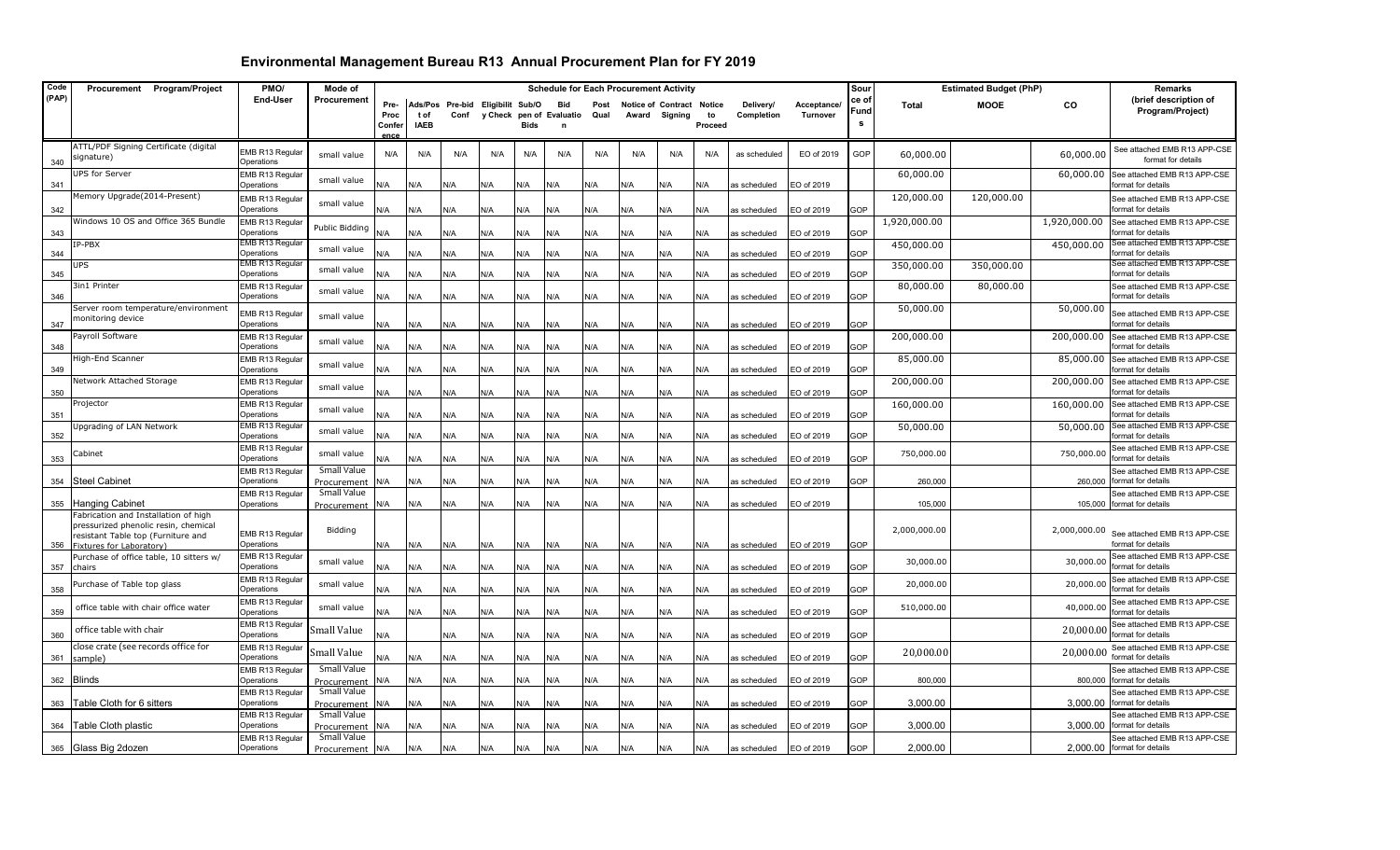| Code  | Procurement Program/Project                                                | PMO/                          | Mode of                           | <b>Schedule for Each Procurement Activity</b> |             |                                  |     |             |                          |      |                           |               | Sour    |              | <b>Estimated Budget (PhP)</b> |            | Remarks      |             |              |                                                               |
|-------|----------------------------------------------------------------------------|-------------------------------|-----------------------------------|-----------------------------------------------|-------------|----------------------------------|-----|-------------|--------------------------|------|---------------------------|---------------|---------|--------------|-------------------------------|------------|--------------|-------------|--------------|---------------------------------------------------------------|
| (PAP) |                                                                            | <b>End-User</b>               | Procurement                       | Pre-                                          |             | Ads/Pos Pre-bid Eligibilit Sub/O |     |             | Bid                      | Post | <b>Notice of Contract</b> |               | Notice  | Delivery/    | Acceptance/                   | ce of      | <b>Total</b> | <b>MOOE</b> | CO           | (brief description of                                         |
|       |                                                                            |                               |                                   | Proc                                          | t of        | Conf                             |     |             | y Check pen of Evaluatio | Qual |                           | Award Signing | to      | Completion   | Turnover                      | Fund       |              |             |              | Program/Project)                                              |
|       |                                                                            |                               |                                   | Confer                                        | <b>IAEB</b> |                                  |     | <b>Bids</b> | n                        |      |                           |               | Proceed |              |                               | s          |              |             |              |                                                               |
|       |                                                                            | EMB R13 Regular               | Small Value                       | ence                                          |             |                                  |     |             |                          |      |                           |               |         |              |                               |            |              |             |              | See attached EMB R13 APP-CSE                                  |
|       | 366 Spoon 2dz                                                              | Operations                    | Procurement                       | N/A                                           | N/A         | <b>N/A</b>                       | N/A | N/A         | <b>N/A</b>               | N/A  | N/A                       | N/A           | N/A     | as scheduled | EO of 2019                    | GOP        | 1,000.00     |             |              | 1.000.00 format for details                                   |
|       |                                                                            | EMB R13 Regular               | Small Value                       |                                               |             |                                  |     |             |                          |      |                           |               |         |              |                               |            |              |             |              | See attached EMB R13 APP-CSE                                  |
|       | 367 Fork 2dz                                                               | Operations                    | Procurement                       | N/A                                           | N/A         | N/A                              | N/A | N/A         | N/A                      | N/A  | N/A                       | N/A           | N/A     | as scheduled | EO of 2019                    | GOP        | 1,000.00     |             |              | 1,000.00 format for details                                   |
|       |                                                                            | EMB R13 Regular               | Small Value                       |                                               |             |                                  |     |             |                          |      |                           |               |         |              |                               |            |              |             |              | See attached EMB R13 APP-CSE                                  |
| 368   | Signage                                                                    | Operations<br>EMB R13 Regular | Procurement<br>Small Value        | N/A                                           | N/A         | N/A                              | N/A | N/A         | N/A                      | N/A  | N/A                       | N/A           | N/A     | as scheduled | EO of 2019                    | GOP        | 600,000.00   |             |              | 714,000.00 format for details<br>See attached EMB R13 APP-CSE |
| 369   | Sofa                                                                       | Operations                    | Procurement                       | N/A                                           | N/A         | N/A                              | N/A | N/A         | N/A                      | N/A  | N/A                       | N/A           | N/A     | as scheduled | EO of 2019                    | GOP        | 51,000.00    |             | 51,000.00    | format for details                                            |
|       | Conference Table w/ Chairs                                                 | EMB R13 Regular               | Small Value                       |                                               |             |                                  |     |             |                          |      |                           |               |         |              |                               |            | 350,000.00   |             | 350,000.00   | See attached EMB R13 APP-CSE                                  |
| 370   |                                                                            | Operations<br>EMB R13 Regular | Procurement                       | N/A                                           | N/A         | N/A                              | N/A | N/A         | N/A                      | N/A  | N/A                       | N/A           | N/A     | as scheduled | EO of 2019                    | GOP        |              |             |              | format for details<br>See attached EMB R13 APP-CSE            |
| 371   | rocurement of Vehicle                                                      | Operations                    | Bidding                           | N/A                                           | N/A         | N/A                              | N/A | N/A         | N/A                      | N/A  | N/A                       | N/A           | N/A     | as scheduled | EO of 2019                    | GOP        | 4,200,000.00 |             | 4,200,000.00 | format for details                                            |
|       |                                                                            | EMB R13 Regular               |                                   |                                               |             |                                  |     |             |                          |      |                           |               |         |              |                               |            | 5,200,000.00 |             | 5,200,000.00 | See attached EMB R13 APP-CSE                                  |
| 372   | urniture and Fixtures                                                      | Operations                    | Bidding                           | N/A                                           | N/A         | N/A                              | N/A | N/A         | N/A                      | N/A  | N/A                       | N/A           | N/A     | as scheduled | EO of 2020                    | <b>GOP</b> |              |             |              | format for details                                            |
|       | Office Equipment                                                           | EMB R13 Regular               | Small Value                       |                                               |             |                                  |     |             |                          |      |                           |               |         |              |                               |            | 250,000.00   |             | 250,000.00   | See attached EMB R13 APP-CSE                                  |
| 373   |                                                                            | Operations                    | Procurement<br>Small Value        | N/A                                           | N/A         | <b>N/A</b>                       | N/A | N/A         | N/A                      | N/A  | N/A                       | N/A           | N/A     | as scheduled | EO of 2021                    | <b>GOP</b> |              |             |              | format for details                                            |
| 374   | Network Video Recorder (1 lot)                                             | EMB R13 Regular<br>Operations | Procurement                       | N/A                                           | N/A         | N/A                              | N/A | N/A         | N/A                      | N/A  | N/A                       | N/A           | N/A     | as scheduled | EO of 2019                    | GOP        | 100,000.00   |             | 100,000.00   | See attached EMB R13 APP-CSE<br>format for details            |
|       |                                                                            | EMB R13 Regular               | Small Value                       |                                               |             |                                  |     |             |                          |      |                           |               |         |              |                               |            |              |             |              | See attached EMB R13 APP-CSE                                  |
|       | 375 Payroll Software                                                       | Operations                    | Procurement                       | N/A                                           | N/A         | N/A                              | N/A | N/A         | N/A                      | N/A  | N/A                       | N/A           | N/A     | as scheduled | EO of 2019                    | GOP        | 800,000.00   |             |              | 800,000.00 format for details                                 |
|       |                                                                            | EMB R13 Regular               | Small Value                       | N/A                                           | N/A         | N/A                              | N/A | N/A         | N/A                      | N/A  | N/A                       | N/A           | N/A     | as scheduled | EO of 2019                    | GOP        |              |             |              | See attached EMB R13 APP-CSE                                  |
|       | 376 ID Printer                                                             | Operations                    | Procurement                       |                                               |             |                                  |     |             |                          |      |                           |               |         |              |                               |            | 65,000.00    |             |              | 65,000.00 format for details                                  |
|       |                                                                            | EMB R13 Regular               | Small Value                       | N/A                                           | N/A         | N/A                              | N/A | N/A         | N/A                      | N/A  | N/A                       | N/A           | N/A     | as scheduled | EO of 2019                    | GOP        |              |             |              | See attached EMB R13 APP-CSE                                  |
|       | 377 Upgrading of LAN Network                                               | Operations                    | Procurement                       |                                               |             |                                  |     |             |                          |      |                           |               |         |              |                               |            | 100,000.00   | 100,000.00  |              | format for details                                            |
|       |                                                                            | EMB R13 Regular               | Small Value                       | N/A                                           | N/A         | N/A                              | N/A | N/A         | N/A                      | N/A  | N/A                       | N/A           | N/A     | as scheduled | EO of 2019                    | GOP        |              |             |              | See attached EMB R13 APP-CSE                                  |
|       | 378 Materials for Construction of Folded St                                | Operations                    | Procurement                       |                                               |             |                                  |     |             |                          |      |                           |               |         |              |                               |            | 200,000.00   | 200,000.00  |              | format for details                                            |
|       |                                                                            | EMB R13 Regula                | Small Value                       | N/A                                           | N/A         | N/A                              | N/A | N/A         | N/A                      | N/A  | N/A                       | N/A           | N/A     | as scheduled | EO of 2019                    | GOP        |              |             |              | See attached EMB R13 APP-CSE                                  |
|       | 379   Materials for Cosntruction of PISMU ca Operations                    |                               | Procurement                       |                                               |             |                                  |     |             |                          |      |                           |               |         |              |                               |            | 20,000.00    | 20,000.00   |              | format for details                                            |
|       |                                                                            | EMB R13 Regula                | Small Value                       | N/A                                           | N/A         | N/A                              | N/A | N/A         | N/A                      | N/A  | N/A                       | N/A           | N/A     | as scheduled | EO of 2019                    | GOP        |              |             |              | See attached EMB R13 APP-CSE                                  |
|       | 380 Repair and Maintenance of Building<br>Repair and Maintenance of Office | Operations                    | Procurement                       |                                               |             |                                  |     |             |                          |      |                           |               |         |              |                               |            | 250,000.00   | 250,000.00  |              | format for details                                            |
| 381   | Equipment                                                                  | EMB R13 Regular<br>Operations | <b>Small Value</b><br>Procurement | N/A                                           | N/A         | N/A                              | N/A | N/A         | N/A                      | N/A  | N/A                       | N/A           | N/A     | as scheduled | EO of 2019                    | GOP        | 100,000.00   | 100,000.00  |              | See attached EMB R13 APP-CSE<br>format for details            |
|       | Repair and Maintenance of ICT                                              | EMB R13 Regular               | Small Value                       |                                               |             |                                  |     |             |                          |      |                           |               |         |              |                               |            |              |             |              | See attached EMB R13 APP-CSE                                  |
| 382   | Equipment                                                                  | Operations                    | Procurement                       | N/A                                           | N/A         | N/A                              | N/A | N/A         | N/A                      | N/A  | N/A                       | N/A           | N/A     | as scheduled | EO of 2020                    | GOP        | 600,000.00   | 600,000.00  |              | format for details                                            |
|       |                                                                            | EMB R13 Regula                | Small Value                       |                                               |             |                                  |     |             |                          |      |                           |               |         |              |                               |            |              |             |              | See attached EMB R13 APP-CSE                                  |
|       | 383 Property and Supply Management Trail Operations                        |                               | Procurement                       | N/A                                           | N/A         | N/A                              | N/A | N/A         | N/A                      | N/A  | N/A                       | N/A           | N/A     | as scheduled | EO of 2019                    | GOP        | 150,000.00   | 150,000.00  |              | format for details                                            |
|       |                                                                            | EMB R13 Regula                | Small Value                       |                                               |             |                                  |     |             |                          |      |                           |               |         |              |                               |            |              |             |              | See attached EMB R13 APP-CSE                                  |
| 384   | Cash Management and Control Systen Operations                              |                               | Procurement                       | N/A                                           | N/A         | N/A                              | N/A | N/A         | N/A                      | N/A  | N/A                       | N/A           | N/A     | as scheduled | EO of 2019                    | GOP        | 70.000.00    | 70.000.00   |              | format for details                                            |
|       | CSC Family Day/Team Building                                               | EMB R13 Regular               | Small Value                       | N/A                                           | N/A         | N/A                              | N/A | N/A         | N/A                      | N/A  | N/A                       | N/A           | N/A     | as scheduled | EO of 2019                    | GOP        |              |             |              | See attached EMB R13 APP-CSE                                  |
|       | 385 "Stress Management"                                                    | Operations                    | Procurement                       |                                               |             |                                  |     |             |                          |      |                           |               |         |              |                               |            | 180,000.00   | 180,000.00  |              | format for details                                            |
|       | Purchase of the following PPEs for                                         |                               |                                   |                                               |             |                                  |     |             |                          |      |                           |               |         |              |                               |            |              |             |              |                                                               |
|       | EnMOs, Regional SWM Personnel                                              |                               |                                   |                                               |             |                                  |     |             |                          |      |                           |               |         |              |                               |            |              |             |              |                                                               |
|       | and other Regional Personnel:                                              |                               |                                   |                                               |             |                                  |     |             |                          |      |                           |               |         |              |                               |            |              |             |              |                                                               |
| 386   | Monitoring Jacket with EMB Logo                                            | EMB R13 Regular<br>Operations | Small Value                       | N/A                                           | N/A         | N/A                              | N/A | N/A         | N/A                      | N/A  | N/A                       | N/A           | N/A     | as scheduled | EO of 2019                    | GOP        | 100,000.00   | 100,000.00  |              | See attached EMB R13 APP-CSE<br>format for details            |
|       |                                                                            | EMB R13 Regular               | Procurement<br>Small Value        |                                               |             |                                  |     |             |                          |      |                           |               |         |              |                               |            |              |             |              | See attached EMB R13 APP-CSE                                  |
| 387   | Monitoring Customise Polo Shirt with                                       | Operations                    | Procurement                       | N/A                                           | N/A         | N/A                              | N/A | N/A         | N/A                      | N/A  | N/A                       | N/A           | N/A     | as scheduled | EO of 2019                    | GOP        | 28,000.00    | 28,000.00   |              | format for details                                            |
|       |                                                                            | EMB R13 Regula                | Small Value                       |                                               |             |                                  |     |             |                          |      |                           |               |         |              |                               | GOP        |              |             |              | See attached EMB R13 APP-CSE                                  |
| 388   | Monitoring Pants with EMB Logo                                             | Operations                    | Procurement                       | N/A                                           | N/A         | N/A                              | N/A | N/A         | N/A                      | N/A  | N/A                       | N/A           | N/A     | as scheduled | EO of 2019                    |            | 92,000.00    | 92,000.00   |              | format for details                                            |
|       |                                                                            | EMB R13 Regular               | Small Value                       | N/A                                           | N/A         | N/A                              | N/A | N/A         | N/A                      | N/A  | N/A                       | N/A           | N/A     | as scheduled | EO of 2019                    | GOP        |              |             |              | See attached EMB R13 APP-CSE                                  |
| 389   | Monitoring Hat with EMB Logo                                               | Operations                    | Procurement                       |                                               |             |                                  |     |             |                          |      |                           |               |         |              |                               |            | 20,000.00    | 20,000.00   |              | format for details                                            |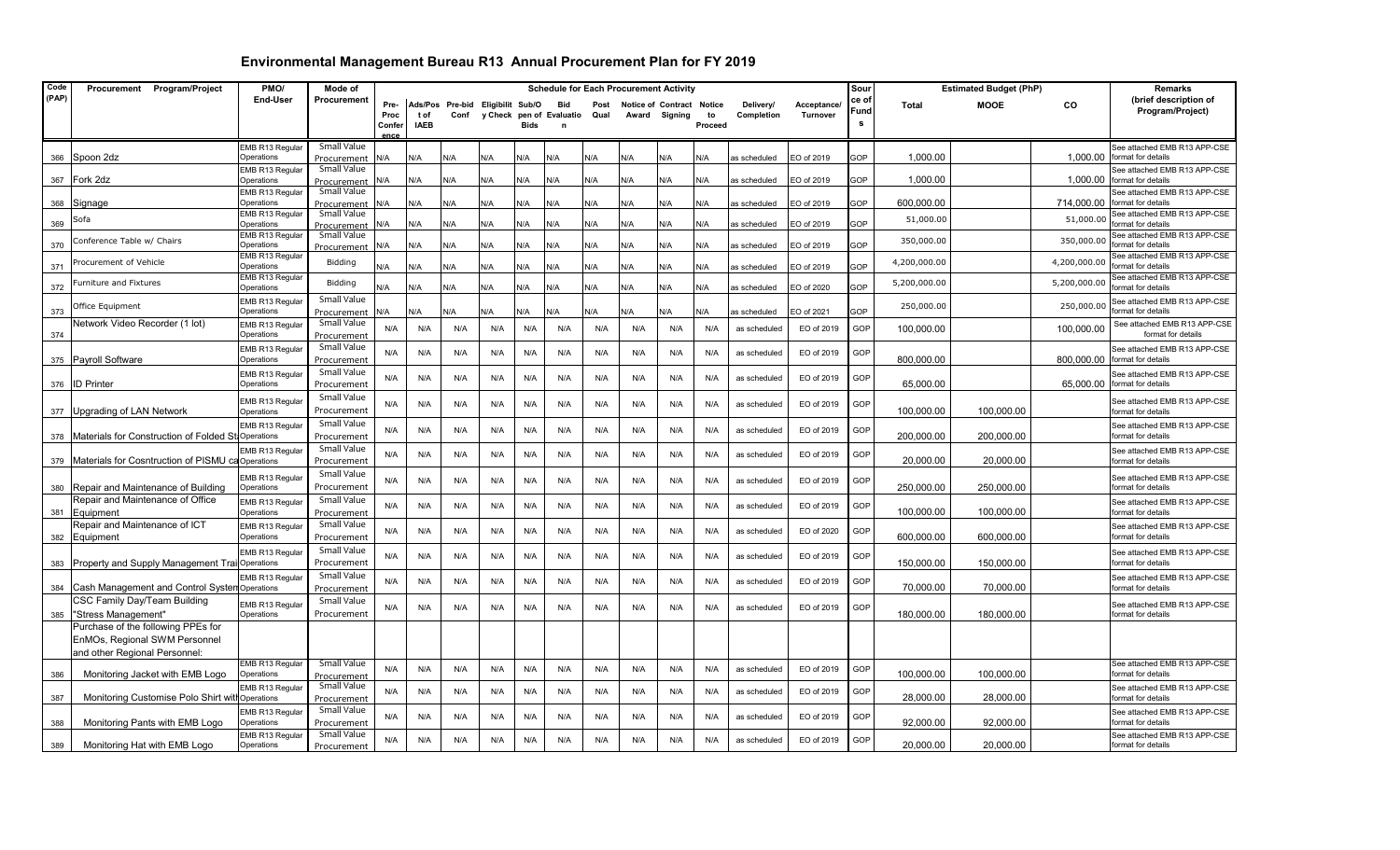| Code  | Procurement Program/Project                                                                                                                         | PMO/                                 | Mode of                           |                                       |                    |                         |                                              |      |          | <b>Schedule for Each Procurement Activity</b> |       |                               |                                |                         | Sour                    |                    | <b>Estimated Budget (PhP)</b> |              | <b>Remarks</b> |                                                    |
|-------|-----------------------------------------------------------------------------------------------------------------------------------------------------|--------------------------------------|-----------------------------------|---------------------------------------|--------------------|-------------------------|----------------------------------------------|------|----------|-----------------------------------------------|-------|-------------------------------|--------------------------------|-------------------------|-------------------------|--------------------|-------------------------------|--------------|----------------|----------------------------------------------------|
| (PAP) |                                                                                                                                                     | End-User                             | Procurement                       | Pre-<br>Proc<br>Confer<br><b>ADC6</b> | tof<br><b>IAEB</b> | Ads/Pos Pre-bid<br>Conf | Eligibilit Sub/O<br>y Check pen of Evaluatio | Bids | Bid<br>n | Post<br>Qual                                  | Award | Notice of Contract<br>Signing | <b>Notice</b><br>to<br>Proceed | Delivery/<br>Completion | Acceptance/<br>Turnover | ce of<br>Fund<br>s | Total                         | <b>MOOE</b>  | CO             | (brief description of<br>Program/Project)          |
| 390   | Monitoring Bag with EMB Logo                                                                                                                        | EMB R13 Regula<br>Operations         | Small Value<br>Procurement        | N/A                                   | N/A                | N/A                     | N/A                                          | N/A  | N/A      | N/A                                           | N/A   | N/A                           | N/A                            | as scheduled            | EO of 2019              | GOP                | 100,000.00                    | 100,000.00   |                | See attached EMB R13 APP-CSE<br>format for details |
| 391   | <b>Monitoring Shoes</b>                                                                                                                             | EMB R13 Regular<br>Operations        | <b>Small Value</b><br>Procurement | N/A                                   | N/A                | N/A                     | N/A                                          | N/A  | N/A      | N/A                                           | N/A   | N/A                           | N/A                            | as scheduled            | EO of 2019              | GOP                | 160,000.00                    | 160,000.00   |                | See attached EMB R13 APP-CSE<br>format for details |
| 392   | Food for the MOA signing and turn-<br>over of funds to recipient LGUs of<br>financial assistance for the<br><b>Establishment of MRF's</b>           | EMB R13 Regular<br>Operations        | Small Value<br>Procurement        | N/A                                   | N/A                | N/A                     | N/A                                          | N/A  | N/A      | N/A                                           | N/A   | N/A                           | N/A                            | as scheduled            | EO of 2019              | GOP                | 75,000.00                     | 75,000.00    |                | See attached EMB R13 APP-CSE<br>format for details |
| 393   | Streamer MOA signing and turn-over<br>of funds to recipient LGUs of financial<br>assistance for the Establishment of<br>MRF's                       | EMB R13 Regular<br>Operations        | Small Value<br>Procurement        | N/A                                   | N/A                | N/A                     | N/A                                          | N/A  | N/A      | N/A                                           | N/A   | N/A                           | N/A                            | as scheduled            | EO of 2019              | GOP                | 500.00                        | 500.00       |                | See attached EMB R13 APP-CSE<br>format for details |
| 394   | Various supplies for the MOA signing<br>and turn-over of funds to recipient<br>LGUs of financial assistance for the<br><b>Establishment of MRFs</b> | EMB R13 Regular<br>Operations        | Small Value<br>Procurement        | N/A                                   | N/A                | N/A                     | N/A                                          | N/A  | N/A      | N/A                                           | N/A   | N/A                           | N/A                            | as scheduled            | EO of 2019              | GOP                | 10,000.00                     | 10,000.00    |                | See attached EMB R13 APP-CSE<br>format for details |
| 395   | Food for the training of LGU recipients<br>of the Support in the Establishment of<br>MRFs on MRF operation                                          | EMB R13 Regular<br>Operations        | Small Value<br>Procurement        | N/A                                   | N/A                | N/A                     | N/A                                          | N/A  | N/A      | N/A                                           | N/A   | N/A                           | N/A                            | as scheduled            | EO of 2019              | GOP                | 1,050,000.00                  | 1,050,000.00 |                | See attached EMB R13 APP-CSE<br>format for details |
| 396   | Streamer for the training of LGU<br>ecinients on MRF oneration.                                                                                     | EMB R13 Regular<br>Operations        | <b>Small Value</b><br>Procurement | N/A                                   | N/A                | N/A                     | N/A                                          | N/A  | N/A      | N/A                                           | N/A   | N/A                           | N/A                            | as scheduled            | EO of 2019              | GOP                | 17,500.00                     | 17,500.00    |                | See attached EMB R13 APP-CSE<br>format for details |
| 397   | Food and accommodation for the<br>assessment of open and controlled<br>dumnsites                                                                    | EMB R13 Regular<br>Operations        | Small Value<br>Procurement        | N/A                                   | N/A                | N/A                     | N/A                                          | N/A  | N/A      | N/A                                           | N/A   | N/A                           | N/A                            | as scheduled            | EO of 2019              | GOP                | 600.000.00                    | 600,000.00   |                | See attached EMB R13 APP-CSE<br>format for details |
|       | Construction of: Mini-MRF with<br>398 composting facility                                                                                           | EMB R13 Regular<br>Operations        | Small Value<br>Procurement        | N/A                                   | N/A                | N/A                     | N/A                                          | N/A  | N/A      | N/A                                           | N/A   | N/A                           | N/A                            | as scheduled            | EO of 2019              | GOP                | 100,000.00                    |              | 100,000.00     | See attached EMB R13 APP-CSE<br>format for details |
| 399   | Steel Locker Cabinet 15 Doors                                                                                                                       | EMB R13 Regular<br>Operations        | <b>Small Value</b><br>Procurement | N/A                                   | N/A                | N/A                     | N/A                                          | N/A  | N/A      | N/A                                           | N/A   | N/A                           | N/A                            | as scheduled            | EO of 2019              | GOP                | 30,000.00                     |              | 30,000.00      | See attached EMB R13 APP-CSE<br>ormat for details  |
|       | 400 Digital Wall Clock                                                                                                                              | EMB R13 Regular<br>Operations        | Small Value<br>Procurement        | N/A                                   | N/A                | N/A                     | N/A                                          | N/A  | N/A      | N/A                                           | N/A   | N/A                           | N/A                            | as scheduled            | EO of 2019              | GOP                | 6,000.00                      | 6,000.00     |                | See attached EMB R13 APP-CSE<br>format for details |
|       | 401 Wooden Filing Cabinet                                                                                                                           | <b>EMB R13 Regular</b><br>Operations | <b>Small Value</b><br>Procurement | N/A                                   | N/A                | N/A                     | N/A                                          | N/A  | N/A      | N/A                                           | N/A   | N/A                           | N/A                            | as scheduled            | EO of 2019              | GOP                | 40,000.00                     |              | 40.000.00      | See attached EMB R13 APP-CSE<br>format for details |
|       | 402 Hard Drive 1 TB                                                                                                                                 | EMB R13 Regular<br>Operations        | Small Value<br>Procurement        | N/A                                   | N/A                | N/A                     | N/A                                          | N/A  | N/A      | N/A                                           | N/A   | N/A                           | N/A                            | as scheduled            | EO of 2019              | GOP                | 15.000.00                     |              | 15,000.00      | See attached EMB R13 APP-CSE<br>format for details |
|       | 403 High Back Office Chair                                                                                                                          | MB R13 Regular<br>Operations         | Small Value<br>Procurement        | N/A                                   | N/A                | N/A                     | N/A                                          | N/A  | N/A      | N/A                                           | N/A   | N/A                           | N/A                            | as scheduled            | EO of 2019              | GOP                | 105,000.00                    | 105,000.00   |                | See attached EMB R13 APP-CSE<br>format for details |
|       | 404 Training/Seminar/Workshop                                                                                                                       | EMB R13 Regular<br>Operations        | Small Value<br>Procurement        | N/A                                   | N/A                | N/A                     | N/A                                          | N/A  | N/A      | N/A                                           | N/A   | N/A                           | N/A                            | as scheduled            | EO of 2019              | GOP                | 80,000.00                     | 80,000.00    |                | See attached EMB R13 APP-CSE<br>format for details |
|       | 405 Photocopy machine                                                                                                                               | EMB R13 Regular<br>Operations        | Small Value<br>Procurement        | N/A                                   | N/A                | N/A                     | N/A                                          | N/A  | N/A      | N/A                                           | N/A   | N/A                           | N/A                            | as scheduled            | EO of 2019              | GOP                | 150.000.00                    |              | 150,000.00     | See attached EMB R13 APP-CSE<br>ormat for details  |
|       | 406 Cork Board (4ft x 6ft)                                                                                                                          | EMB R13 Regular<br>Operations        | Small Value<br>Procurement        | N/A                                   | N/A                | N/A                     | N/A                                          | N/A  | N/A      | N/A                                           | N/A   | N/A                           | N/A                            | as scheduled            | EO of 2019              | GOP                | 3,000.00                      | 3,000.00     |                | See attached EMB R13 APP-CSE<br>format for details |
|       | 407 Executive High Back Chair (Chrome I                                                                                                             | EMB R13 Regular<br>Operations        | Small Value<br>Procurement        | N/A                                   | N/A                | N/A                     | N/A                                          | N/A  | N/A      | N/A                                           | N/A   | N/A                           | N/A                            | as scheduled            | EO of 2019              | GOP                | 25,000.00                     | 25,000.00    |                | See attached EMB R13 APP-CSE<br>format for details |
|       | 408 Office Table with drawer and top glass                                                                                                          | EMB R13 Regular<br>Operations        | Small Value<br>Procurement        | N/A                                   | N/A                | N/A                     | N/A                                          | N/A  | N/A      | N/A                                           | N/A   | N/A                           | N/A                            | as scheduled            | EO of 2019              | GOP                | 5,000.00                      | 5,000.00     |                | See attached EMB R13 APP-CSE<br>format for details |
|       | 409   Vertical Steel Cabinets (5 drawers)                                                                                                           | <b>EMB R13 Regular</b><br>Operations | Small Value<br>Procurement        | N/A                                   | N/A                | N/A                     | N/A                                          | N/A  | N/A      | N/A                                           | N/A   | N/A                           | N/A                            | as scheduled            | EO of 2019              | GOP                | 18,000.00                     | 18,000.00    |                | See attached EMB R13 APP-CSE<br>format for details |
|       | 410 Client Chair                                                                                                                                    | <b>EMB R13 Regular</b><br>Operations | <b>Small Value</b><br>Procurement | N/A                                   | N/A                | N/A                     | N/A                                          | N/A  | N/A      | N/A                                           | N/A   | N/A                           | N/A                            | as scheduled            | EO of 2019              | GOP                | 25,000.00                     | 25,000.00    |                | See attached EMB R13 APP-CSE<br>format for details |
|       | 411 Bulletin Board                                                                                                                                  | EMB R13 Regular<br>Operations        | Small Value<br>Procurement        | N/A                                   | N/A                | N/A                     | N/A                                          | N/A  | N/A      | N/A                                           | N/A   | N/A                           | N/A                            | as scheduled            | EO of 2019              | GOP                | 7,000.00                      | 7,000.00     |                | See attached EMB R13 APP-CSE<br>format for details |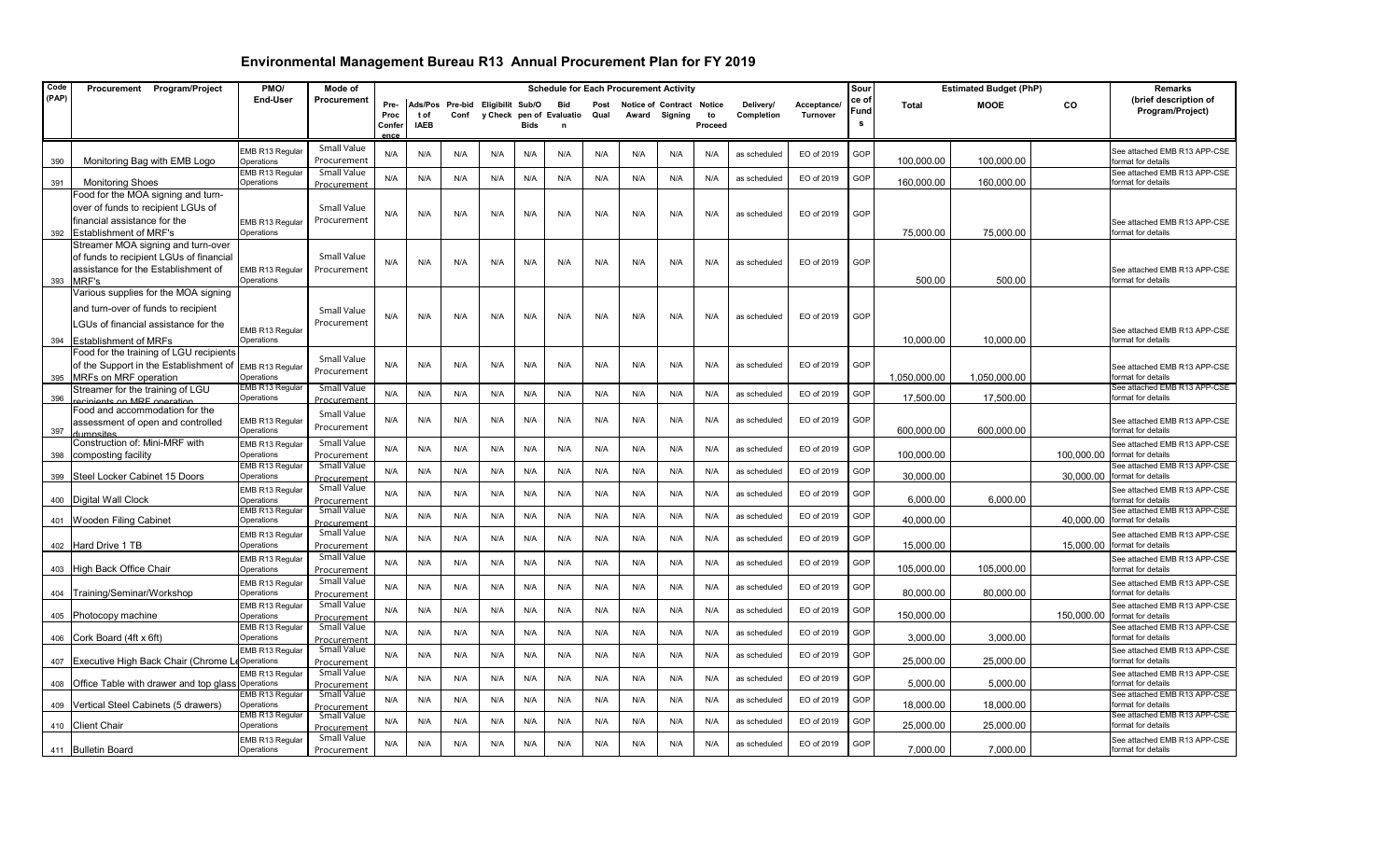| Code  | Procurement Program/Project                                                                                                                                                   | PMO/                                             | Mode of                                   |                                |                     |                                          |     |             | <b>Schedule for Each Procurement Activity</b> |              |                           |               |               |                         |                        | Sour               |              | <b>Estimated Budget (PhP)</b> |           | <b>Remarks</b>                                                                     |
|-------|-------------------------------------------------------------------------------------------------------------------------------------------------------------------------------|--------------------------------------------------|-------------------------------------------|--------------------------------|---------------------|------------------------------------------|-----|-------------|-----------------------------------------------|--------------|---------------------------|---------------|---------------|-------------------------|------------------------|--------------------|--------------|-------------------------------|-----------|------------------------------------------------------------------------------------|
| (PAP) |                                                                                                                                                                               | End-User                                         | Procurement                               | Pre-<br>Proc<br>Confer<br>ence | t of<br><b>IAEB</b> | Ads/Pos Pre-bid Eligibilit Sub/O<br>Conf |     | <b>Bids</b> | <b>Bid</b><br>y Check pen of Evaluatio<br>n   | Post<br>Qual | Notice of Contract Notice | Award Signing | to<br>Proceed | Delivery/<br>Completion | Acceptance<br>Turnover | ce of<br>Fund<br>s | <b>Total</b> | <b>MOOE</b>                   | CO        | (brief description of<br>Program/Project)                                          |
|       | 412 Office Pen Holder                                                                                                                                                         | EMB R13 Regular<br>Operations                    | Small Value<br>Procurement                | N/A                            | N/A                 | N/A                                      | N/A | N/A         | N/A                                           | N/A          | N/A                       | N/A           | N/A           | as scheduled            | EO of 2019             | GOP                | 300.00       | 300.00                        |           | See attached EMB R13 APP-CSE<br>format for details                                 |
|       | 413 Executive Table                                                                                                                                                           | EMB R13 Regula<br>Operations<br>EMB R13 Regular  | Small Value<br>Procurement<br>Small Value | N/A                            | N/A                 | N/A                                      | N/A | N/A         | N/A                                           | N/A          | N/A                       | N/A           | N/A           | as scheduled            | EO of 2020             | GOP                | 20,000.00    |                               | 20,000.00 | See attached EMB R13 APP-CSE<br>format for details<br>See attached EMB R13 APP-CSE |
|       | 414 Executive Chair High Back (Metal Base                                                                                                                                     | Operations<br>EMB R13 Regular                    | Procurement<br>Small Value                | N/A                            | N/A                 | N/A                                      | N/A | N/A         | N/A                                           | N/A          | N/A                       | N/A           | N/A           | as scheduled            | EO of 2021             | GOP                | 10,000.00    | 10,000.00                     |           | format for details<br>See attached EMB R13 APP-CSE                                 |
|       | 415 Visitors Chairs                                                                                                                                                           | Operations                                       | Procurement<br>Small Value                | N/A                            | N/A                 | N/A                                      | N/A | N/A         | N/A                                           | N/A          | N/A                       | N/A           | N/A           | as scheduled            | EO of 2022             | GOP                | 5,000.00     | 5,000.00                      |           | format for details                                                                 |
|       | 416 Executive Round Table (6 seaters)                                                                                                                                         | EMB R13 Regular<br>Operations<br>EMB R13 Regular | Procurement<br><b>Small Value</b>         | N/A                            | N/A                 | N/A                                      | N/A | N/A         | N/A                                           | N/A          | N/A                       | N/A           | N/A           | as scheduled            | EO of 2023             | GOP                | 40,000.00    |                               | 40,000.00 | See attached EMB R13 APP-CSE<br>format for details<br>See attached EMB R13 APP-CSE |
|       | 417 Cabinet                                                                                                                                                                   | Operations<br>EMB R13 Regular                    | Procurement<br>Small Value                | N/A                            | N/A                 | N/A                                      | N/A | N/A         | N/A                                           | N/A          | N/A                       | N/A           | N/A           | as scheduled            | EO of 2024             | GOP                | 20,000.00    | 20,000.00                     |           | format for details<br>See attached EMB R13 APP-CSE                                 |
|       | 418   Flat Screen TV<br>(Catering Services) AM and PM                                                                                                                         | Operations                                       | Procurement                               | N/A                            | N/A                 | N/A                                      | N/A | N/A         | N/A                                           | N/A          | N/A                       | N/A           | N/A           | as scheduled            | EO of 2025             | GOP                | 50,000.00    |                               |           | 50,000.00 format for details                                                       |
| 419   | Snack and Lunch (Women's Month<br>Summit) March 8, 2019                                                                                                                       | EMB R13 Regular<br>Operations                    | Small Value<br>Procurement                | N/A                            | N/A                 | N/A                                      | N/A | N/A         | N/A                                           | N/A          | N/A                       | N/A           | N/A           | as scheduled            | EO of 2026             | GOP                | 45,000.00    | 45,000.00                     |           | See attached EMB R13 APP-CSE<br>format for details                                 |
|       | (Catering Services) AM and PM<br>Snack and Lunch (2 day Basic Gender<br>Sensitivity Training (March 21-22,<br>420 2019)                                                       | EMB R13 Regular<br>Operations                    | Small Value<br>Procurement                | N/A                            | N/A                 | N/A                                      | N/A | N/A         | N/A                                           | N/A          | N/A                       | N/A           | N/A           | as scheduled            | EO of 2027             | GOP                | 100,000      | 100,000                       |           | See attached EMB R13 APP-CSE<br>format for details                                 |
|       | (Catering Services) AM and PM<br>Snack and Lunch (Conduct of 1 day<br>seminar/lecture on GAD agenda and<br>421 mandates March 27, 2019)                                       | EMB R13 Regular<br>Operations                    | Small Value<br>Procurement                | N/A                            | N/A                 | N/A                                      | N/A | N/A         | N/A                                           | N/A          | N/A                       | N/A           | N/A           | as scheduled            | EO of 2028             | GOP                | 45,000       | 45,000                        |           | See attached EMB R13 APP-CSE<br>format for details                                 |
|       | (Catering Services) AM and PM<br>Snack and Lunch (Conduct 2 day<br>seminar/lecture on Harmful effects of<br>toxic substances of cosmetics) March<br>422 28-29, 2019           | EMB R13 Regular<br>Operations                    | Small Value<br>Procurement                | N/A                            | N/A                 | N/A                                      | N/A | N/A         | N/A                                           | N/A          | N/A                       | N/A           | N/A           | as scheduled            | EO of 2029             | GOP                | 100,000      | 100,000                       |           | See attached EMB R13 APP-CSE<br>format for details                                 |
| 423   | <b>RGADCC Activity (Deepening</b><br>Session, Meetings, Awarding Search<br>for Most Gender Responsive LGUs)                                                                   | EMB R13 Regular<br>Operations                    | Small Value<br>Procurement                | N/A                            | N/A                 | N/A                                      | N/A | N/A         | N/A                                           | N/A          | N/A                       | N/A           | N/A           | as scheduled            | EO of 2030             | GOP                | 50,000       | 50,000                        |           | See attached EMB R13 APP-CSE<br>format for details                                 |
|       | (Catering Services) AM and PM<br>Snack and Lunch (Climate Change<br>424   Awareness) April 18 - 19, 2019                                                                      | EMB R13 Regular<br>Operations                    | Small Value<br>Procurement                | N/A                            | N/A                 | N/A                                      | N/A | N/A         | N/A                                           | N/A          | N/A                       | N/A           | N/A           | as scheduled            | EO of 2031             | GOP                | 80,000       | 80,000                        |           | See attached EMB R13 APP-CSE<br>format for details                                 |
| 425   | (Catering Services) AM and PM<br>Snack and Lunch (2 days<br>training/lecture for GAD checklist for<br>EMB) May 16 - 17, 2019                                                  | EMB R13 Regular<br>Operations                    | Small Value<br>Procurement                | N/A                            | N/A                 | N/A                                      | N/A | N/A         | N/A                                           | N/A          | N/A                       | N/A           | N/A           | as scheduled            | EO of 2032             | GOP                | 100,000      | 100,000                       |           | See attached EMB R13 APP-CSE<br>format for details                                 |
| 426   | (Catering Services) AM and PM<br>Snack and Lunch (Conduct of 3 day<br>seminar/lecure/ orientation on HGDG<br>and GMEF to the newly reconstituted<br>CaleFRS Servees, 31, 2019 | EMB R13 Regular<br>Operations                    | Small Value<br>Procurement                | N/A                            | N/A                 | N/A                                      | N/A | N/A         | N/A                                           | N/A          | N/A                       | N/A           | N/A           | as scheduled            | EO of 2033             | GOP                | 45,000       | 45,000                        |           | See attached EMB R13 APP-CSE<br>format for details                                 |
| 427   | Snack and Lunch (2 day Training on<br>the important role of men and women<br>in Disaster Risk Reduction) July 11 -<br>12,2010                                                 | EMB R13 Regular<br>Operations                    | Small Value<br>Procurement                | N/A                            | N/A                 | N/A                                      | N/A | N/A         | N/A                                           | N/A          | N/A                       | N/A           | N/A           | as scheduled            | EO of 2034             | GOP                | 100,000      | 100,000                       |           | See attached EMB R13 APP-CSE<br>format for details                                 |